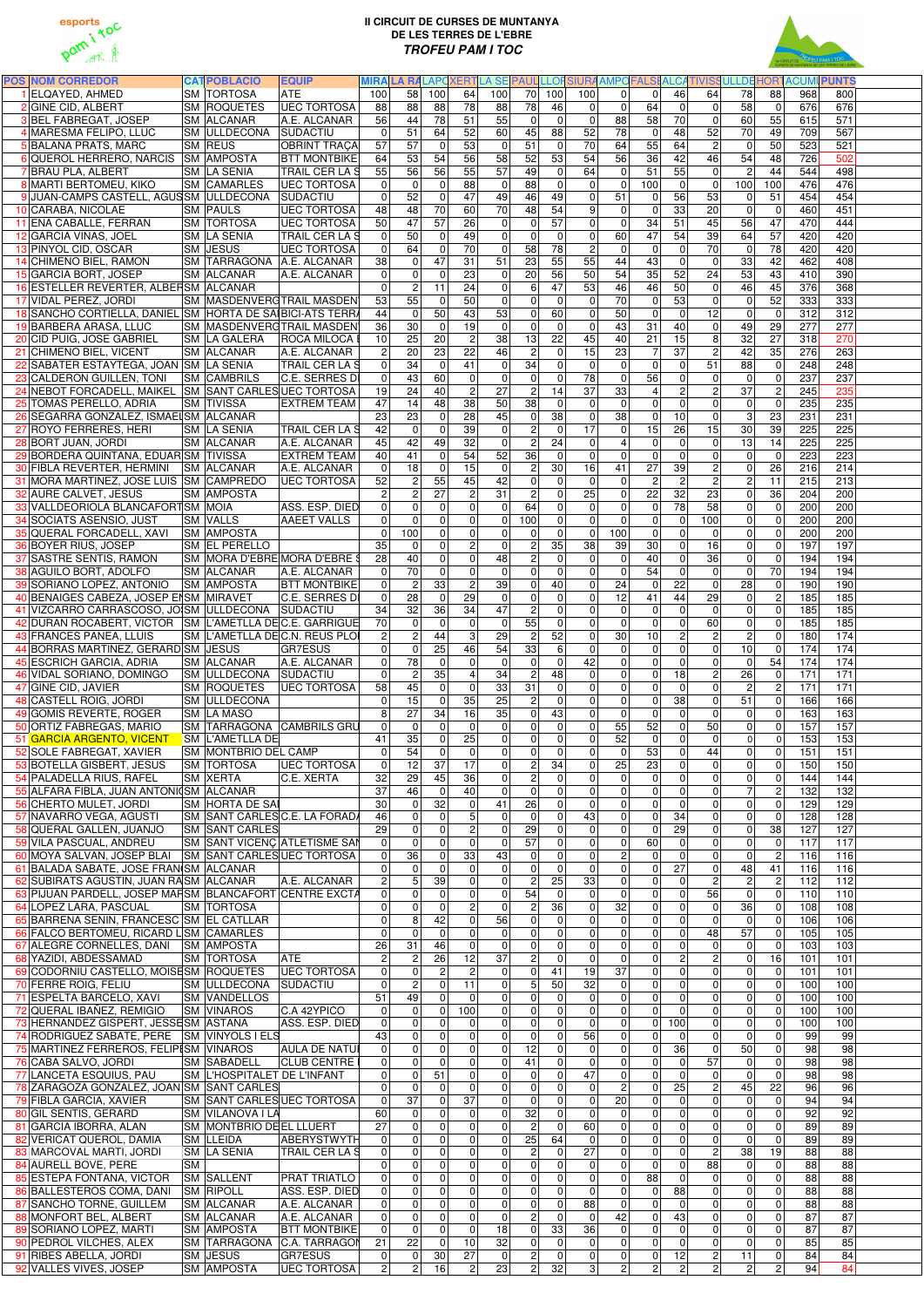



| <b>POS NOM CORREDOR</b>                                                                      | <b>CATPOBLACIÓ</b><br><b>EQUIP</b> |                       |                    |                                  |                                  |                          |                      |                                  |                            |                                  |                                               |                                | MIRA LA RALAPOXERTLA SE PAUL LLOFSIURA AMPOFALSI ALCATIVISSULLDE HORTACUMI PUNTS |                                           |                       |                       |  |
|----------------------------------------------------------------------------------------------|------------------------------------|-----------------------|--------------------|----------------------------------|----------------------------------|--------------------------|----------------------|----------------------------------|----------------------------|----------------------------------|-----------------------------------------------|--------------------------------|----------------------------------------------------------------------------------|-------------------------------------------|-----------------------|-----------------------|--|
| 93 FIBLA BORT, JOAN                                                                          | <b>SM ALCANAR</b>                  | A.E. ALCANAR          | $\Omega$           | $\overline{2}$                   | $\Omega$                         | $\Omega$                 | $\Omega$             | $\overline{2}$                   | $\Omega$                   | $\Omega$                         | 31<br>6 <sup>1</sup>                          | 24                             | $\overline{2}$<br>14                                                             | $\overline{c}$                            | 83                    | 83                    |  |
| 94 GARRIGA SANZ, VICTOR MANISM SANT CARLES C.E. LA FORADA                                    |                                    |                       | $\overline{0}$     | 39                               | $\Omega$                         | $\mathbf{0}$             | $\overline{0}$       | $\mathbf 0$                      | $\mathbf{0}$               | 44                               | $\mathbf 0$<br>$\overline{0}$                 | $\overline{0}$                 | $\overline{0}$                                                                   | $\overline{0}$<br>$\Omega$                | 83                    | 83                    |  |
| 95 SUBIROS PICAZO, RAFAEL                                                                    | <b>SM TARRAGONA</b>                |                       | $\overline{2}$     | $\sqrt{2}$                       | 18                               | $\overline{c}$           | 21                   | $\overline{2}$                   | 19                         | 14                               | 2 <br>$\overline{c}$                          | $\overline{2}$                 | $\overline{2}$                                                                   | 0 <br>$\overline{c}$                      | 90                    | 82                    |  |
| 96 COLELL MORRALLA, RUBEN SM ALCANAR                                                         |                                    | A.E. ALCANAR          | $\overline{2}$     | 0                                | $\overline{2}$                   | $\overline{c}$           | 24                   | $\overline{c}$                   | 26                         | $\Omega$                         | $\overline{22}$<br>$\Omega$                   | $\mathbf{2}$                   | 0                                                                                | $\mathbf{0}$<br>$\Omega$                  | 82                    | 82                    |  |
| 97 SANCHO SANCHO, JOAN                                                                       | <b>SM ALCANAR</b>                  | A.E. ALCANAR          | 0                  | $\pmb{0}$                        | $\mathbf{0}$                     | $\mathbf 0$              | $\overline{0}$       | $\pmb{0}$                        | $\mathbf 0$                | 22                               | 15<br>$\overline{0}$                          | 19                             | 12<br>$\overline{0}$                                                             | 13                                        | 81                    | 81                    |  |
| 98 CURTO GEIRA, RAMON                                                                        | <b>SM TORTOSA</b>                  |                       | $\mathbf{0}$       | 0                                | $\mathbf{0}$                     | $\pmb{0}$                | 40                   | $\pmb{0}$                        | 0                          | $\Omega$                         | $\mathbf 0$<br>$\overline{0}$                 | 0                              | $\overline{0}$                                                                   | $\mathbf 0$<br>40                         | 80                    | 80                    |  |
| 99 MARINE VALLES, GERARD                                                                     | <b>SM ALMATRET</b>                 |                       | $\Omega$           | 0                                | $\Omega$                         | $\mathbf 0$              | $\Omega$             | $\pmb{0}$                        | $\Omega$                   | $\Omega$                         | 0 <br> 0                                      | $\overline{0}$                 | $\overline{2}$                                                                   | 78<br>$\mathbf 0$                         | 80                    | 80                    |  |
| 100 FARNANDEZ DE CIURANA, MASM SALOU                                                         |                                    | <b>CLUB ATLETIC</b>   | 0                  | 33                               | $\Omega$                         | $\mathbf 0$              | $\overline{0}$       | 11                               | $\Omega$                   | $\Omega$                         | 0 <br>$\mathbf 0$                             | $\overline{0}$                 | 35                                                                               | $\mathbf 0$<br>$\Omega$                   | $\overline{79}$       | 79                    |  |
| 101 RIERA EXPOSITO, MARC                                                                     | <b>SM IGUALADA</b>                 | <b>UEC ANOIA</b>      | $\Omega$           | $\Omega$                         | $\Omega$                         | $\overline{0}$           | $\Omega$             | 39                               | $\Omega$                   | $\Omega$                         | $\overline{0}$<br>$\Omega$                    | $\Omega$                       | 40                                                                               | $\mathbf 0$<br>$\Omega$                   | 79                    | 79                    |  |
| 102 SANCHO MARTINEZ, ROBERT SM SANT FELIU DIASS ESPORTIV                                     |                                    |                       | $\Omega$           | $\mathbf{0}$                     | $\Omega$                         | $\overline{0}$           | $\Omega$             | $\mathbf 0$                      | $\Omega$                   | $\Omega$                         | $\overline{0}$<br>$\Omega$                    | $\overline{0}$                 | 78                                                                               | $\overline{0}$<br>$\Omega$                | 78                    | 78                    |  |
| 103 CASTELLO BALAGUER, JOSEFSM MOLLERUSA                                                     |                                    |                       | 78                 | 0                                | $\Omega$                         | $\overline{0}$           | $\overline{0}$       | $\pmb{0}$                        | $\Omega$                   | $\Omega$                         | $\overline{0}$<br>$\mathbf 0$                 | $\overline{0}$                 | $\overline{0}$                                                                   | $\mathbf 0$<br>$\Omega$                   | 78                    | 78                    |  |
| 104 DELGADO LOPEZ, JAVI                                                                      | SM VILASSAR DE (CENTRE EX. VII     |                       | $\Omega$           | 0                                | $\Omega$                         | $\Omega$                 | $\overline{0}$       | $\pmb{0}$                        | $\Omega$                   | $\Omega$                         | 78<br>$\mathbf 0$                             | 0                              | $\overline{0}$                                                                   | $\mathbf 0$<br>$\Omega$                   | 78                    | $\overline{78}$       |  |
| 105 RUBIO SAGREDO, JOSE JAVIESM RIBESALBES MUR Y CASTELI                                     |                                    |                       | $\Omega$           | $\mathbf 0$                      | $\Omega$                         | $\Omega$                 | 78                   | $\overline{\mathsf{o}}$          | $\Omega$                   | $\overline{0}$                   | $\Omega$<br>$\overline{0}$                    | $\Omega$                       | $\overline{0}$                                                                   | 0 <br>$\Omega$                            | 78                    | $\overline{78}$       |  |
| 106 PITART ABELLA, ALBERT                                                                    | <b>SM TORTOSA</b>                  | <b>CLUB REM TOR</b>   | 31                 | 0                                | $\mathbf{0}$                     | 0                        | 19                   | $\pmb{0}$                        | $\Omega$                   | $\Omega$                         | $\mathbf 0$<br>$\overline{0}$                 | 0                              | 20<br>$\overline{2}$                                                             | 5                                         | $\overline{77}$       | $\overline{77}$       |  |
| 107 PUJOL SARROCA, JOAQUIM SM BENISSANET QUIN CALVARI                                        |                                    |                       | $\overline{0}$     | $\pmb{0}$                        | 43                               | $\overline{c}$           | $\Omega$             | $\overline{2}$                   | $\mathbf 0$                | 10                               | $\overline{2}$<br>$\overline{0}$              | $\overline{14}$                | $\overline{2}$                                                                   | $\mathbf 0$<br>$\mathbf 0$                | 75                    | 75                    |  |
| 108 NAVARRO AGUIRRE, JOAN JOSM SANT CARLES FONDISTES RA                                      |                                    |                       | $\overline{0}$     | 0                                | $\Omega$                         | $\overline{0}$           | $\overline{0}$       | $\overline{0}$                   | $\mathbf 0$                | $\Omega$                         | 35<br>$\overline{0}$                          | $\mathbf 0$                    | 34<br>$\overline{6}$                                                             | $\mathbf 0$                               | 75                    | 75                    |  |
| 109 ITARTE VALLS, DANI                                                                       | <b>SM TORTOSA</b>                  | SUDACTIU              | $\mathbf{2}$       | $\overline{c}$                   | 6                                | $\mathbf 2$              | $\overline{22}$      | $\sqrt{2}$                       | 18                         | $\overline{0}$                   | 0 <br>$\overline{0}$                          | $\overline{4}$                 | 15<br>$\overline{0}$                                                             | $\sqrt{2}$                                | 75                    | 73                    |  |
| 110 RUIZ ROMAN, FRANCESC                                                                     | <b>SM CARDONA</b>                  | <b>CENTRE EXCUR</b>   | 0                  | $\overline{0}$                   | $\Omega$                         | $\mathbf 0$              | $\Omega$             | $\overline{2}$                   | $\mathbf{0}$               | $\overline{0}$                   | $\overline{0}$<br> 0                          | 45                             | 25                                                                               | $\overline{0}$<br>$\mathbf 0$             | 72                    | 72                    |  |
| 111 SEBASTIA MARGALEF, FERRASM TORTOSA                                                       |                                    | <b>UEC TORTOSA</b>    | $\overline{0}$     | 0                                | $\Omega$                         | 44                       | $\overline{0}$       | $\overline{27}$                  | $\mathbf{0}$               | $\overline{0}$                   | $\overline{0}$<br>$\mathbf 0$                 | $\mathbf 0$                    | $\overline{0}$                                                                   | 0 <br>$\overline{0}$                      | $\overline{71}$       | 71                    |  |
| 112 FOLGUERA ROBERT, JAUME SM SABADELL                                                       |                                    | <b>FALCONS SABA</b>   | 0                  | 0                                | $\Omega$                         | 0                        | $\Omega$             | $\mathbf 0$                      | $\mathbf{0}$               | $\overline{0}$                   | 70<br>$\mathbf 0$                             | $\overline{0}$                 | $\overline{0}$                                                                   | 0 <br>$\mathbf 0$                         | 70                    | 70                    |  |
| 113 ANTOLI GIL, JORDI                                                                        | <b>SM LA SENIA</b>                 | <b>TRAIL CER LA S</b> | 0                  | $\mathsf 0$                      | $\overline{0}$                   | $\mathbf 0$              | $\overline{0}$       | $\pmb{0}$                        | 70                         | $\overline{0}$                   | $\mathbf 0$<br>$\overline{0}$                 | 0                              | $\overline{0}$                                                                   | $\mathbf 0$<br>$\mathbf 0$                | 70                    | $\overline{70}$       |  |
| 114 HERRERA LANZA, FRANCISCOSM VILA-SECA                                                     |                                    |                       | $\Omega$           | 0                                | $\Omega$                         | $\mathbf 0$              | $\overline{0}$       | $\overline{7}$                   | $\mathbf 0$                | 30 <sup>°</sup>                  | $\mathbf 0$<br>$\overline{0}$                 | $\overline{0}$                 | 32                                                                               | $\mathbf 0$<br>$\mathbf 0$                | 69                    | 69                    |  |
| 115 BELTRAN REVERTER, JOSEP SM ALCANAR                                                       |                                    | A.E. ALCANAR          | 16                 | $\overline{c}$                   | $\mathbf 0$                      | $\overline{2}$           | $\overline{0}$       | $\mathbf 2$                      | $\overline{27}$            | $\overline{0}$                   | 19<br>$\overline{0}$                          | 0                              | $\overline{0}$                                                                   | $\mathbf 0$<br>$\mathbf 0$                | 68                    | 68                    |  |
| 116 BRULL CABRERA, CRISTIAN SM CAMARLES                                                      |                                    |                       | $\Omega$           | $\overline{2}$                   | $\overline{15}$                  | $\mathbf 0$              | 15                   | $\overline{\mathsf{o}}$          | $\mathbf 0$                | 21                               | 13<br>$\overline{0}$                          | $\overline{2}$                 | $\overline{0}$                                                                   | $\overline{0}$<br>0                       | 68                    | 68                    |  |
| 117 ANDRES CASTELLANO, ANGE SM MASDENVERGTRAIL MASDEN                                        |                                    |                       | $\overline{2}$     | $\overline{2}$                   | $\mathbf 0$                      | ΣJ                       | $\overline{0}$       | $\pmb{0}$                        | $\mathbf 0$                | $\overline{2}$                   | $\overline{5}$<br>18                          | $\overline{17}$                | $\overline{0}$                                                                   | $\vert$ 2<br>$\overline{17}$              | 67                    | 67                    |  |
| 118 GIRON LLESERA, ALBERT                                                                    | <b>SM TARRAGONA</b>                |                       | 24                 | $\mathbf 0$                      | $\Omega$                         | $\mathbf 0$              | $\overline{0}$       | $\overline{2}$                   | $\mathbf 0$                | 41                               | $\overline{0}$<br>$\Omega$                    | $\mathbf 0$                    | $\overline{0}$                                                                   | $\overline{0}$<br>$\mathbf 0$             | 67                    | 67                    |  |
| 119 FORASTE CASAS, XAVIER                                                                    | <b>SM VILA-SECA</b>                |                       | $\Omega$           | 0                                | $\mathbf{0}$                     | $\mathbf 0$              | $\Omega$             | $\mathbf 0$                      | 11                         | 39                               | 17<br>$\mathbf 0$                             | 0                              | $\overline{0}$                                                                   | $\mathbf 0$<br>$\mathbf 0$                | 67                    | 67                    |  |
| 120 ARASA PELLISA, ANGEL                                                                     | SM ALCANAR - PLICLUB JONHY M       |                       | $\overline{2}$     | $\overline{c}$                   | $\overline{2}$                   | $\overline{c}$           | 14                   | <sub>2</sub>                     | $\overline{c}$             | 8                                | 2 <br>$\overline{c}$                          | 9                              | $\overline{2}$<br>25                                                             | $\overline{2}$                            | 76                    | 66                    |  |
| 121 REVERTER SANCHO, JAN                                                                     | <b>SM ALCANAR</b>                  |                       | $\Omega$           | 0                                | $\Omega$                         | $\mathbf 0$              | $\Omega$             | $\mathbf 0$                      | $\Omega$                   | $\overline{0}$                   | $\overline{0}$<br>$\overline{0}$              | 28                             | 0<br>35                                                                          | $\overline{c}$                            | 65                    | 65                    |  |
| 122 TORRENT BELTRAN, RAMON SM ULLDECONA SUDACTIU                                             |                                    |                       | $\mathbf{0}$       | $\overline{c}$                   | $\Omega$                         | 9                        | $\overline{0}$       | $\boldsymbol{2}$                 | 17                         | $\overline{0}$                   | $\overline{0}$<br>$\overline{0}$              | $\Omega$                       | $\overline{c}$                                                                   | 32<br>$\mathbf{0}$                        | 64                    | 64                    |  |
| 123 DURAN QUILEZ, OSCAR                                                                      | SM BARCELONA FOMENT EX. BA         |                       | 0                  | 0                                | $\Omega$                         | $\mathbf 0$              | $\overline{0}$       | $\pmb{0}$                        | $\mathbf 0$                | $\overline{0}$                   | 45<br>$\mathbf 0$                             | 0                              | 19                                                                               | $\overline{0}$<br>$\mathbf 0$             | 64                    | 64                    |  |
| 124 PRADES REVERTER, BENJAM SM ALCANAR                                                       |                                    |                       | $\Omega$           | 0                                | $\Omega$                         | $\overline{0}$           | $\overline{0}$       | $\pmb{0}$                        | $\mathbf{0}$               | $\Omega$                         | $\mathbf 0$<br>$\overline{0}$                 | $\overline{0}$                 | $\Omega$                                                                         | $\mathbf 0$<br>64                         | 64                    | 64                    |  |
| 125 NAVARRO PERIS, ALBERTO SM RIBESALBES MURY CASTELI                                        |                                    |                       | $\Omega$           | 0                                | $\overline{0}$                   | $\mathbf 0$              | 64                   | $\mathbf 0$                      | $\mathbf{0}$               | $\overline{0}$                   | $\overline{0}$<br>$\mathbf 0$                 | $\Omega$                       | $\overline{0}$                                                                   | $\mathbf 0$<br>$\Omega$                   | 64                    | 64                    |  |
| 126 CANALDA VIDAL, MANEL                                                                     | <b>SM JESUS</b>                    | <b>GR7ESUS</b>        | $\Omega$           | 0                                | 41                               | $\mathbf 0$              | $\Omega$             | $\mathbf 0$                      | 20                         | $\Omega$                         | $\Omega$<br>$\overline{0}$                    | $\mathbf{0}$                   | $\overline{0}$                                                                   | $\overline{2}$<br>$\Omega$                | 63                    | 63                    |  |
| 127 VILALTA BERENGUERAS, SAL SM CASTELLTER CA.E. CASTELLTE                                   |                                    |                       | $\Omega$           | $\mathbf{0}$                     | $\Omega$                         | $\Omega$                 | $\Omega$             | $\Omega$                         | $\mathbf{0}$               | $\Omega$                         | $\overline{0}$<br>$\Omega$                    | 41                             | 22                                                                               | $\mathbf{0}$<br>$\Omega$                  | 63                    | 63                    |  |
| 128 CALVET VILA, JOSE MARIA                                                                  | SM SANT LLOREN CLUB CENTRE         |                       | $\Omega$           | $\mathbf 0$                      | $\Omega$                         | $\Omega$                 | $\Omega$             | 28                               | 0                          | $\Omega$                         | $\Omega$<br>$\overline{0}$                    | $\overline{0}$                 | 34                                                                               | $\mathbf 0$<br>$\Omega$                   | 62                    | 62                    |  |
| 129 BONET FERRE, LADIS                                                                       | <b>SM AMPOSTA</b>                  | <b>UEC TORTOSA</b>    | 12                 | $\overline{2}$                   | $\Omega$                         | $\overline{2}$           | 10 <sup>1</sup>      | 0                                | $\Omega$                   | 2 <sub>l</sub>                   | 29<br>$\overline{0}$                          | $\Omega$                       | $\overline{2}$                                                                   | $\overline{2}$<br>$\overline{0}$          | 61                    | 61                    |  |
| 130 PAMIES CRUAÑES, JORDI                                                                    | SM TARRAGONA SUDACTIU              |                       | 0                  | 2                                | 0                                | 2                        | $\overline{0}$       |                                  | 0                          | 0                                | $\mathsf{2}$<br>$\overline{0}$                | 11                             | 0<br>23                                                                          | 21                                        | 61                    | 61                    |  |
| 131 CALVET DURAN, OSCAR                                                                      | <b>SM AMPOSTA</b>                  | U.A. MONTSIA          | 15                 | $\overline{7}$                   | 38                               | $\overline{\mathsf{o}}$  | $\Omega$             | $\pmb{0}$                        | $\Omega$                   | $\overline{0}$                   | 0 <br>$\overline{0}$                          | $\overline{0}$                 | $\Omega$                                                                         | $\overline{0}$<br>$\mathbf 0$             | 60                    | 60                    |  |
| 132 BLADE GALINDO, SANTI                                                                     | <b>SM BENISSANET</b>               |                       | 20                 | $\mathbf 0$                      | $\Omega$                         | $\mathbf 0$              | $\Omega$             | $\overline{\mathsf{o}}$          | $\mathbf 0$                | 40                               | $\overline{0}$<br>$\overline{0}$              | $\overline{0}$                 | $\overline{0}$                                                                   | 0 <br>$\mathbf 0$                         | 60                    | 60                    |  |
| 133 ADELL ALBALAT, CRISTOBAL SM ALBOCASSER CORRELLOPS                                        |                                    |                       | 0                  | $\pmb{0}$                        | $\Omega$                         | $\mathbf 0$              | $\overline{0}$       | 60                               | $\overline{0}$             | $\overline{0}$                   | $\overline{0}$<br> 0                          | $\overline{0}$                 | $\overline{0}$                                                                   | $\mathbf 0$<br>$\mathbf 0$                | 60                    | $\overline{60}$       |  |
| 134 BALDELLOU VERDEJO, IGNASSM MOIA                                                          |                                    | <b>CLUB TRIATLÓ</b>   | 0                  | 0                                | $\mathbf{0}$                     | $\mathbf 0$              | $\overline{0}$       | $\pmb{0}$                        | 0                          | $\overline{0}$                   | 0 <br> 0                                      | $\mathbf 0$                    | $\overline{0}$                                                                   | $\mathbf 0$<br>60                         | 60                    | 60                    |  |
| 135 ROYO CURTO, XAVI                                                                         | <b>SM JESUS</b>                    | <b>UEC TORTOSA</b>    | 0                  | 60                               | $\Omega$                         | $\mathbf 0$              | $\overline{0}$       | $\pmb{0}$                        | $\overline{0}$             | $\overline{0}$                   | $\overline{0}$<br> 0                          | $\overline{0}$                 | $\overline{0}$                                                                   | $\mathbf 0$<br>$\overline{0}$             | 60                    | $\overline{60}$       |  |
| 136 CASTILLO MARTINEZ, PERE SM MONTGAT                                                       |                                    | <b>UNIO ATLETICA</b>  | 0                  | $\mathbf 0$                      | $\Omega$                         | $\mathbf 0$              | $\overline{0}$       | $\pmb{0}$                        | 0                          | $\overline{0}$                   | 0 <br> 0                                      | 60                             | $\overline{0}$                                                                   | 0 <br>$\mathbf 0$                         | 60                    | $\overline{60}$       |  |
| 137 PICON MANYOSA, ADAM                                                                      | <b>SM CERDANYOLA MOUNTAIN RUN</b>  |                       | 49                 | $\overline{0}$                   | 0                                | $\mathbf 0$              | $\overline{0}$       | 10                               | $\mathbf 0$                | $\overline{0}$                   | $\overline{0}$<br> 0                          | $\overline{0}$                 | $\overline{0}$                                                                   | 0 <br>$\mathbf 0$                         | 59                    | 59                    |  |
| 138 PEREZ DE LA LASTRA, DAVID SM BARCELONA                                                   |                                    |                       | $\overline{0}$     | 0                                | $\overline{0}$                   | 0                        | $\overline{0}$       | $\pmb{0}$                        | $\overline{0}$             | $\overline{0}$                   | $\mathbf{2}$<br> 0                            | $\overline{0}$                 | $\overline{2}$<br>29                                                             | 25                                        | $\overline{58}$       | $\overline{58}$       |  |
| 139 PRADES REVERTER, EDUARDSM ALCANAR<br>140 LARROYA ESPINOSA, MARC SM BARCELONA A.E. ICARIA |                                    |                       | $\overline{0}$     | 0                                | $\mathbf{0}$                     | $\mathbf 0$<br>58        | $\overline{0}$       | $\mathbf 0$<br>$\pmb{0}$         | $\mathbf 0$                | $\overline{0}$<br>$\overline{0}$ | 0 <br> 0 <br>$\overline{0}$                   | 0                              | $\overline{0}$<br>$\overline{0}$                                                 | $\mathbf 0$<br>58<br>$\mathbf 0$          | 58<br>$\overline{58}$ | $\overline{58}$<br>58 |  |
| 141 OLIVA SIMO, JUAN JOSE                                                                    | <b>SM ALCANAR</b>                  | A.E. ALCANAR          | $\mathbf{0}$<br> 0 | $\pmb{0}$<br>0                   | $\overline{0}$<br>$\overline{0}$ | $\mathbf 0$              | $\overline{0}$<br> 0 | $\overline{0}$                   | $\mathbf 0$<br>0           | $\overline{0}$                   | 0 <br> 0 <br>$\overline{0}$                   | $\mathbf 0$<br>$\overline{58}$ | $\overline{0}$                                                                   | $\mathbf 0$<br>$\mathbf 0$<br>$\mathbf 0$ | 58                    | 58                    |  |
| 142 TUDELA FERNANDEZ, VICTORSM GELIDA                                                        |                                    | <b>TRIATLO MANR</b>   | 0                  | $\pmb{0}$                        | $\overline{0}$                   | $\pmb{0}$                | 0                    | $\overline{0}$                   | $\mathbf 0$                | 58                               | 0 <br>$\overline{0}$                          | $\mathbf{0}$                   | $\overline{0}$                                                                   | $\pmb{0}$<br>$\mathbf 0$                  | 58                    | 58                    |  |
| 143 SANCHO SANCHO, ANDRES SM ALCANAR                                                         |                                    | A.E. ALCANAR          | 0                  | $\mathbf 0$                      | 58                               | $\mathbf 0$              | $\overline{0}$       | $\overline{\mathsf{o}}$          | $\mathbf 0$                | $\Omega$                         | $\mathbf 0$<br>$\overline{0}$                 | $\mathbf 0$                    | $\overline{0}$                                                                   | $\mathbf 0$<br>$\overline{0}$             | 58                    | 58                    |  |
| 144 VILLANUEVA MONTOLIO, DAN SM ONDA                                                         |                                    | <b>CLUB ATLETISN</b>  | 0                  | $\pmb{0}$                        | $\overline{0}$                   | $\pmb{0}$                | $\overline{0}$       | $\pmb{0}$                        | $\mathbf{0}$               | $\Omega$                         | 58<br>$\overline{0}$                          | 0                              | $\overline{0}$                                                                   | 0 <br>$\mathbf 0$                         | 58                    | 58                    |  |
| 145 ARANDA GUZMAN, JOSEP AN SM GIRONA                                                        |                                    | <b>ATLETISME GIR</b>  | 0                  | $\mathbf 0$                      | $\overline{0}$                   | $\mathbf 0$              | $\overline{0}$       | $\mathbf 0$                      | 58                         | $\Omega$                         | $\overline{0}$<br>$\mathbf 0$                 | 0                              | $\overline{0}$                                                                   | $\mathbf 0$<br>$\overline{0}$             | 58                    | 58                    |  |
| 146 SABATE FABRA, XAVIER                                                                     | <b>SM LA GALERA</b>                | <b>ROCA MILOCA B</b>  | $\overline{2}$     | $\sqrt{2}$                       | 29                               | $\overline{c}$           | $\overline{0}$       | $\boldsymbol{2}$                 | $\mathbf 0$                | $\Omega$                         | 16<br>$\overline{0}$                          | $\overline{0}$                 | $\overline{0}$                                                                   | $\overline{c}$<br>$\overline{2}$          | 57                    | 57                    |  |
| 147 FALCON BRUNET, CARLES                                                                    | <b>SM TARRAGONA</b>                | NGARU XTREM           | $\overline{2}$     | $\overline{2}$                   | $\overline{2}$                   | 49                       | $\overline{0}$       | $\overline{2}$                   | $\mathbf 0$                | $\overline{0}$                   | $\overline{0}$<br> 0                          | $\overline{0}$                 | $\overline{0}$                                                                   | $\mathbf 0$<br>$\mathbf 0$                | 57                    | $\overline{57}$       |  |
| 148 SANTAMARIA MUÑOZ, PEPE SM BURGOS                                                         |                                    |                       | $\Omega$           | $\mathbf 0$                      | $\Omega$                         | 57                       | $\overline{0}$       | $\overline{\mathsf{o}}$          | $\mathbf 0$                | $\overline{0}$                   | $\overline{0}$<br>$\mathbf 0$                 | 0                              | $\overline{0}$                                                                   | $\mathbf 0$<br>$\mathbf 0$                | 57                    | 57                    |  |
| 149 PRIM CUSIDO, XAVI                                                                        | <b>SM PERAFORT</b>                 | <b>RUNNING MAS</b>    | 0                  | $\overline{0}$                   | $\Omega$                         | $\mathbf 0$              | $\overline{0}$       | $\overline{0}$                   | $\Omega$                   | $\overline{0}$                   | 57<br> 0                                      | $\overline{0}$                 | $\overline{0}$                                                                   | 0 <br>$\mathbf 0$                         | $\overline{57}$       | 57                    |  |
| 150 GUIMERA MULLOR, JOSEP                                                                    | <b>SM TERRASSA</b>                 | <b>UNIO ATLETICA</b>  | 0                  | $\mathbf 0$                      | $\Omega$                         | $\mathbf 0$              | $\overline{0}$       | $\overline{\mathsf{o}}$          | $\mathbf{0}$               | $\Omega$                         | $\mathbf 0$<br>$\overline{0}$                 | 57                             | $\overline{0}$                                                                   | 0 <br>$\mathbf 0$                         | $\overline{57}$       | 57                    |  |
| 151 SAHUQUILLO FALCO, XAVIER SM LES BORGES BLANQUES                                          |                                    |                       | $\Omega$           | 0                                | $\Omega$                         | $\mathbf 0$              | $\overline{0}$       | $\overline{0}$                   | $\mathbf 0$                | 57                               | $\Omega$<br>$\overline{0}$                    | $\overline{0}$                 | $\overline{0}$                                                                   | $\mathbf 0$<br>$\Omega$                   | $\overline{57}$       | 57                    |  |
| 152 CAMPS SERRA, ALBERT                                                                      | <b>SM SANT PERE DE</b>             |                       | $\Omega$           | $\mathbf{0}$                     | $\mathbf{0}$                     | $\overline{0}$           | $\Omega$             | $\mathbf 0$                      | $\Omega$                   | $\Omega$                         | 57<br>$\overline{0}$                          | $\Omega$                       | $\overline{0}$                                                                   | $\mathbf{0}$<br>$\Omega$                  | 57                    | 57                    |  |
| 153 BARRENA SENIN, RICARD                                                                    | <b>SM RIUDOMS</b>                  |                       | $\Omega$           | $\overline{21}$                  | 31                               | $\mathbf 0$              | $\overline{0}$       | $\overline{2}$                   | $\Omega$                   | $\Omega$                         | $\overline{0}$<br> 0                          | $\overline{0}$                 | $\overline{0}$                                                                   | $\overline{c}$<br>$\mathbf 0$             | 56                    | 56                    |  |
| 154 MARTIN BRULL, DAVID                                                                      | <b>SM TORTOSA</b>                  | <b>UEC TORTOSA</b>    | $\Omega$           | $\Omega$                         | $\Omega$                         | $\mathbf 0$              | $\overline{0}$       | $\pmb{0}$                        | $\mathbf 0$                | $\Omega$                         | $\mathbf 0$<br>$\overline{0}$                 | 23                             | $\overline{2}$                                                                   | $\mathbf 0$<br>31                         | 56                    | 56                    |  |
| 155 SANCHEZ RAMIRO, MIGUEL                                                                   | <b>SM CAMBRILS</b>                 |                       | $\Omega$           | 0                                | $\mathbf{0}$                     | $\mathbf 0$              | $\overline{0}$       | $\mathbf 0$                      | 10                         | 28                               | 18<br>$\Omega$                                | $\mathbf 0$                    | $\overline{0}$                                                                   | $\mathbf 0$<br>$\overline{0}$             | 56                    | 56                    |  |
| 156 GARCIA MAIGI, IVAN                                                                       | <b>SM ROQUETES</b>                 |                       | $\Omega$           | 0                                | $\mathbf{0}$                     | $\mathbf 0$              | $\Omega$             | $\mathbf 0$                      | $\mathbf{0}$               | $\Omega$                         | 26<br>$\overline{0}$                          | 30                             | $\overline{0}$                                                                   | $\mathbf 0$<br>$\Omega$                   | 56                    | 56                    |  |
| 157 ROIG IGLESIAS, OSCAR                                                                     | <b>SM ANDORRA</b>                  | <b>CLIB ESPORTIU</b>  | 0                  | 0                                | $\Omega$                         | $\mathbf 0$              | $\Omega$             | 56                               | $\Omega$                   | $\Omega$                         | 0 <br>$\overline{0}$                          | $\mathbf 0$                    | $\overline{0}$                                                                   | $\mathbf 0$<br>$\mathbf 0$                | 56                    | 56                    |  |
| 158 SALES FERRE, LLORENC                                                                     | <b>SM LA GALERA</b>                | <b>ROCA MILOCA E</b>  | $\overline{0}$     | 0                                | $\Omega$                         | $\mathbf 0$              | $\overline{0}$       | $\pmb{0}$                        | $\Omega$                   | $\Omega$                         | 0 <br>$\overline{0}$                          | 0                              | 55<br>$\overline{0}$                                                             | $\mathbf 0$                               | 55                    | 55                    |  |
| 159 GARCIA CUESTA, MARC                                                                      | <b>SM LA SENIA</b>                 | <b>TRAIL CER LA S</b> | $\overline{0}$     | $\pmb{0}$                        | $\mathbf{0}$                     | $\mathbf 0$              | $\overline{0}$       | $\pmb{0}$                        | 0                          | $\overline{0}$                   | 0 <br> 0                                      | $\overline{c}$                 | 43<br>$\overline{c}$                                                             |                                           | 54                    | 54                    |  |
| 160 FREIXINET ESPINOSA, XAVIEI SM SANT CUGAT I CLUB PEDALA.                                  |                                    |                       | 0                  | $\overline{0}$                   | $\Omega$                         | $\mathbf 0$              | $\overline{0}$       | $\boldsymbol{0}$                 | $\overline{0}$             | $\overline{0}$                   | $\overline{0}$<br> 0                          | $\overline{0}$                 | 54                                                                               | 0 <br>$\mathbf 0$                         | 54                    | 54                    |  |
| 161 GONZALEZ LOPERA, ENRIC SM LA GARRIGA C.E. GARRIGUE                                       |                                    |                       | 54                 | $\pmb{0}$                        | $\Omega$                         | $\mathbf 0$              | $\overline{0}$       | $\overline{\mathsf{o}}$          | $\mathbf 0$                | $\overline{0}$                   | 0 <br>$\overline{0}$                          | $\overline{0}$                 | $\overline{0}$                                                                   | $\overline{0}$<br>$\mathbf 0$             | $\overline{54}$       | 54                    |  |
| 162 FOSSAS BATLLE, OCTAVI                                                                    | <b>SM VALLS</b>                    | <b>RUNNING MAS</b>    | 0                  | $\overline{0}$                   | $\overline{0}$                   | 20                       | $\overline{0}$       | $\pmb{0}$                        | $\Omega$                   | $\overline{0}$                   | 33<br> 0                                      | $\overline{0}$                 | $\overline{0}$                                                                   | 0 <br>$\mathbf 0$                         | 53                    | 53                    |  |
| 163 GIL VENTURA, BERNAT                                                                      | SM BARCELONA VERTICRUNNER          |                       | 0                  | 0                                | $\overline{0}$                   | $\mathbf 0$              | $\overline{0}$       | 53                               | $\mathbf 0$                | $\overline{0}$                   | $\mathbf 0$<br>$\overline{0}$                 | $\overline{0}$                 | $\overline{0}$                                                                   | $\mathbf 0$<br>0                          | 53                    | 53                    |  |
| 164 JULIA ESCOLA, DAVID                                                                      | SM LA SEU D'URGU.E. URGELLEN       |                       | 0                  | 0                                | $\overline{0}$<br>53             | $\mathbf 0$              | $\overline{0}$       | $\pmb{0}$                        | $\mathbf 0$                | $\overline{0}$                   | $\mathbf 0$<br>$\overline{0}$                 | $\overline{0}$                 | $\overline{0}$                                                                   | $\mathbf 0$<br>53<br>$\mathbf 0$          | 53<br>53              | 53<br>53              |  |
| 165 FARGAS MENDOZA, RONALD SM FALSET                                                         |                                    | C.N. REUS PLOI        | 0                  | $\pmb{0}$                        |                                  | $\pmb{0}$<br>$\mathbf 0$ | $\overline{0}$       | $\pmb{0}$                        | $\mathbf 0$                | $\overline{0}$                   | $\mathbf 0$<br>$\overline{0}$                 | $\overline{0}$                 | $\overline{0}$<br>$\overline{0}$                                                 | $\mathbf 0$                               |                       |                       |  |
| 166 ANTONES POY, CARLOS<br>167 EL BAQHDADY<br><b>SM</b>                                      | SM ULLDECONA NATACIO SITGE         |                       | $\Omega$<br> 0     | $\overline{0}$<br>$\overline{0}$ | $\overline{0}$<br> 0             | $\mathsf{O}\xspace$      | 0 <br> 0             | $\overline{0}$<br>$\overline{0}$ | $\mathbf 0$<br>$\mathbf 0$ | $\overline{0}$<br>$\overline{0}$ | 53<br>$\overline{0}$<br> 0 <br>$\overline{0}$ | $\overline{0}$<br> 0           | 52<br>$\overline{0}$                                                             | $\mathbf 0$<br>$\Omega$<br>$\mathbf 0$    | 53<br>52              | 53<br>52              |  |
| 168 GIRONES CASTILLA, JOSEP ASM TARRAGONA ATLETISME TAR                                      |                                    |                       | 0                  | 0                                | 52                               | $\overline{0}$           | $\overline{0}$       | $\overline{0}$                   | $\overline{0}$             | $\overline{0}$                   | $\overline{0}$<br>$\overline{0}$              | 0                              | 0                                                                                | 0 <br>$\overline{0}$                      | 52                    | 52                    |  |
| 169 CAMPANERO SALA, SAMUEL SM XERTA                                                          |                                    | C.E. XERTA            | 17                 | $\overline{0}$                   | 0                                | 14                       | $\overline{0}$       | $\overline{c}$                   | $\boldsymbol{0}$           | $\overline{0}$                   | $\mathbf 0$<br>$\overline{0}$                 | $\pmb{0}$                      | $\overline{0}$                                                                   | $\mathbf 0$<br>18                         | 51                    | 51                    |  |
| 170 OTERO VIÑALS, CESAR                                                                      | SM LA CANONJA C.E. LA CANON        |                       | 33                 | $\pmb{0}$                        | $\mathbf 0$                      | $\mathbf 0$              | $\overline{0}$       | 18                               | $\mathbf 0$                | $\mathbf 0$                      | $\mathbf 0$<br>$\overline{0}$                 | $\overline{0}$                 | $\overline{0}$                                                                   | $\mathbf 0$<br>$\mathbf 0$                | 51                    | 51                    |  |
| 171 BORRELL MICOLA, FERRAN                                                                   | SM LES BORGES IC.N. REUS PLOI      |                       | 0                  | 0                                | $\mathbf 0$                      | 0                        | $\mathbf 0$          | $\mathbf 0$                      | $\Omega$                   | 51                               | $\mathbf 0$<br>0                              | $\pmb{0}$                      | $\overline{0}$                                                                   | $\mathbf 0$<br>$\overline{0}$             | 51                    | 51                    |  |
| 172 GARRIDO BORJA, JOSE LUIS SM TORTOSA                                                      |                                    |                       | $\overline{0}$     | $\pmb{0}$                        | $\mathbf 0$                      | $\pmb{0}$                | $\overline{0}$       | $\pmb{0}$                        | 51                         | $\mathbf 0$                      | $\mathbf 0$<br>0                              | $\overline{0}$                 | $\overline{0}$                                                                   | $\mathbf 0$<br>$\mathbf 0$                | 51                    | 51                    |  |
| 173 GARCIA MARTINEZ, MANUEL SM COLLBATO                                                      |                                    |                       | $\overline{0}$     | 0                                | $\mathbf 0$                      | $\pmb{0}$                | $\overline{0}$       | $\mathbf 0$                      | $\mathbf 0$                | 48                               | $\mathbf 0$<br>$\overline{0}$                 | $\overline{0}$                 | $\overline{2}$                                                                   | $\mathbf 0$<br>$\mathbf 0$                | 50                    | 50                    |  |
| 174 FERRER BACARDIT, ALBERT SM IGUALADA                                                      |                                    | <b>UEC ANOIA</b>      | 0                  | $\pmb{0}$                        | $\overline{0}$                   | $\mathbf 0$              | $\overline{0}$       | 50                               | $\mathbf 0$                | $\overline{0}$                   | $\mathbf 0$<br>$\overline{0}$                 | $\overline{0}$                 | $\overline{0}$                                                                   | $\mathbf 0$<br>$\mathbf 0$                | 50                    | 50                    |  |
| 175 COSTA FORTUNY, MARC                                                                      | <b>SM CAMBRILS</b>                 | <b>CENTRE EX. CA</b>  | 0                  | 0                                | $\overline{0}$                   | 0                        | $\mathbf 0$          | $\pmb{0}$                        | 0                          | $\mathbf 0$                      | 50<br>$\mathbf 0$                             | $\overline{0}$                 | $\overline{0}$                                                                   | $\mathbf 0$<br>$\mathbf 0$                | 50                    | 50                    |  |
| 176 MONTEVERDE REDO, FRANCISM CAMARLES                                                       |                                    | <b>UEC TORTOSA</b>    | 2 <sub>1</sub>     | $\overline{c}$                   | 8                                | $\overline{c}$           | 16                   | $\overline{c}$                   | 13                         | $\overline{2}$                   | $\overline{c}$<br>$\overline{2}$              | $\overline{2}$                 | $\overline{2}$                                                                   | $\overline{c}$<br>$\overline{c}$          | 59                    | 49                    |  |
| 177 PASTOR RECIO, IVAN                                                                       | <b>SM TORTOSA</b>                  | SUDACTIU              | $\overline{2}$     | 0                                | 17                               | $\sqrt{2}$               | 26                   | $\overline{c}$                   | $\mathbf 0$                | $\overline{0}$                   | $\overline{0}$<br>$\overline{0}$              | $\overline{0}$                 | $\overline{0}$                                                                   | $\mathbf 0$<br>$\overline{0}$             | 49                    | 49                    |  |
| 178 DOMENECH ANTOLIN, XAVIERSM BATEA                                                         |                                    |                       | $\overline{0}$     | 0                                | $\overline{0}$                   | $\mathbf 0$              | $\Omega$             | $\pmb{0}$                        | 0                          | $\overline{0}$                   | $\mathbf 0$<br>14                             | $\mathbf 0$                    | $\overline{c}$                                                                   | 33<br>$\pmb{0}$                           | 49                    | 49                    |  |
| 179 BRU CASTERAS, JOAN                                                                       | <b>SM LLEIDA</b>                   | <b>KM0 PONENT</b>     | $\overline{0}$     | $\mathbf 0$                      | $\mathbf 0$                      | $\pmb{0}$                | $\overline{0}$       | $\pmb{0}$                        | 0                          | 35                               | $\mathbf 0$<br>0                              | $\overline{0}$                 | 14                                                                               | $\mathbf 0$<br>$\overline{0}$             | 49                    | 49                    |  |
| 180 ORTI GUIMERA, FRANCISCO SM BENICARLO                                                     |                                    | <b>CLUB TRIATLO</b>   | 0                  | 19                               | 0                                | $\mathbf 0$              | 30 <sup>°</sup>      | $\pmb{0}$                        | 0                          | $\overline{0}$                   | $\mathbf 0$<br>0                              | 0                              | $\mathbf 0$                                                                      | $\mathbf 0$<br>$\overline{0}$             | 49                    | 49                    |  |
| 181 BARRUFET TORREGUITART, JSM CALLUS                                                        |                                    | UNIO EXCTA VI         | $\overline{0}$     | $\mathbf 0$                      | $\overline{0}$                   | $\pmb{0}$                | $\Omega$             | $\pmb{0}$                        | 0                          | $\overline{0}$                   | $\mathbf 0$<br>$\overline{0}$                 | 0                              | 49                                                                               | $\pmb{0}$<br>$\overline{0}$               | 49                    | 49                    |  |
| 182 MARTI OLIVELLA, JORDI                                                                    | <b>SM SANT SADURNI D'ANOIA</b>     |                       | $\overline{0}$     | $\pmb{0}$                        | $\mathbf{0}$                     | $\pmb{0}$                | $\overline{0}$       | $\pmb{0}$                        | 0                          | $\overline{0}$                   | 49<br>$\overline{0}$                          | $\mathbf 0$                    | $\overline{0}$                                                                   | $\mathbf 0$<br>$\overline{0}$             | 49                    | 49                    |  |
| 183 LAPEIRA PRATDESABA, ALBEISM VIC                                                          |                                    | ASS. ESP. DIED        | 0                  | $\mathbf 0$                      | $\overline{0}$                   | $\mathbf 0$              | $\overline{0}$       | $\pmb{0}$                        | 0                          | $\overline{0}$                   | 0 <br>$\overline{0}$                          | 49                             | $\overline{0}$                                                                   | 0 <br>0                                   | 49                    | 49                    |  |
| 184 GARCIA PARRAGA, ANTON                                                                    | SM AVIA                            | CLUB ESQUÍ BE         | 0                  | 0                                | $\mathbf 0$                      | $\mathbf 0$              | $\mathbf 0$          | $\pmb{0}$                        | $\Omega$                   | 49                               | $\mathbf 0$<br>$\overline{0}$                 | $\mathbf 0$                    | $\overline{0}$                                                                   | $\mathbf 0$<br>$\overline{0}$             | 49                    | 49                    |  |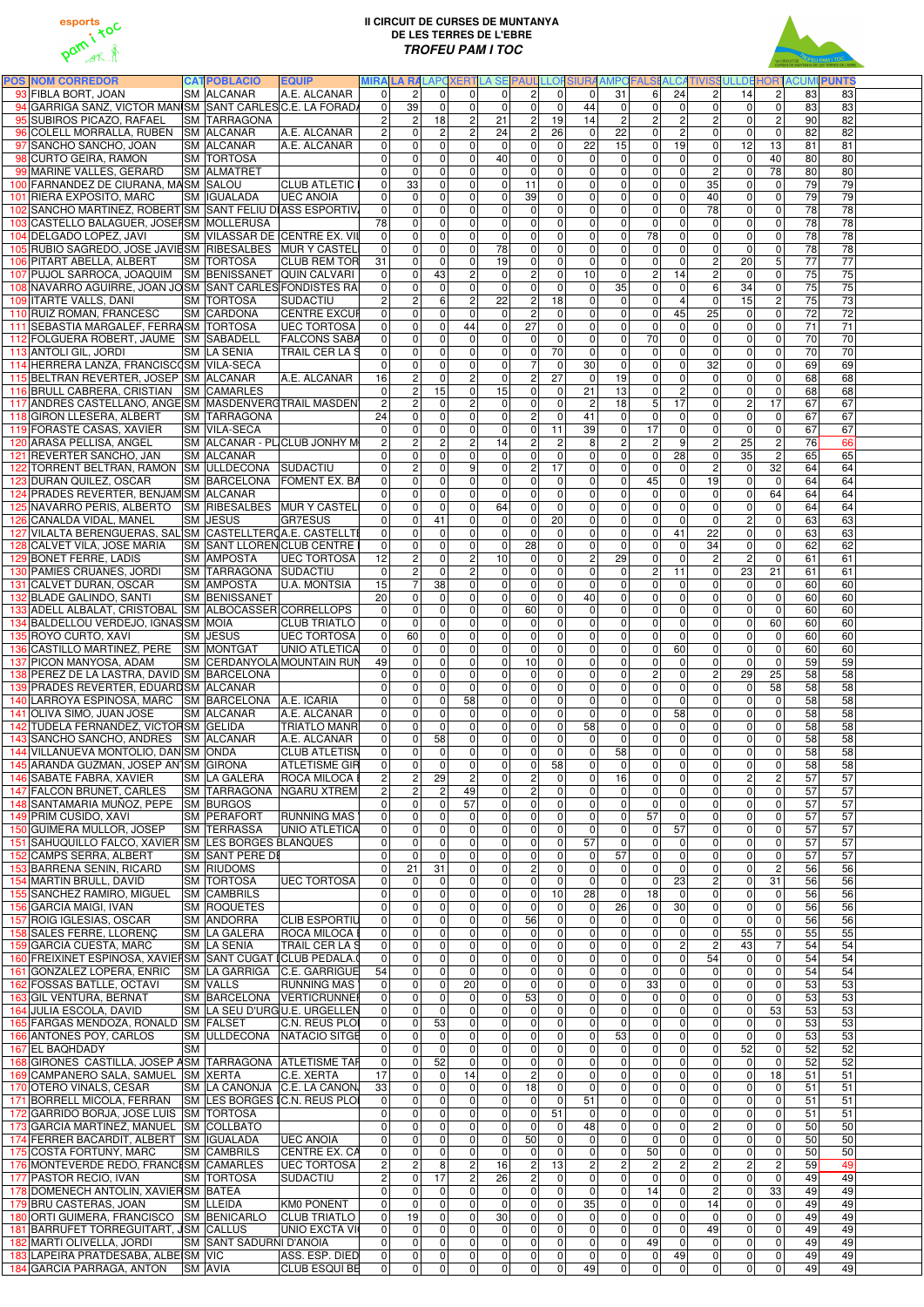



| <b>POS NOM CORREDOR</b>                                                |           | <b>CATPOBLACIÓ</b><br><b>EQUIP</b>                                                                     |                                  |                                                               |                                    |                                  |                                   |                                  |                                  |                                  |                                  | MIRALA RALAPOXERTLA SE PAUL LLOFSIURA AMPOFALSI ALCATIVISSULLDE HORTACUMI PUNTS |                                                              |                                      |                       |                                    |
|------------------------------------------------------------------------|-----------|--------------------------------------------------------------------------------------------------------|----------------------------------|---------------------------------------------------------------|------------------------------------|----------------------------------|-----------------------------------|----------------------------------|----------------------------------|----------------------------------|----------------------------------|---------------------------------------------------------------------------------|--------------------------------------------------------------|--------------------------------------|-----------------------|------------------------------------|
| 185 FORNE CASTELLS, XAVIER                                             |           | SM SANTA BARBAU.A. MONTSI                                                                              | $\Omega$                         | $\Omega$<br>$\Omega$                                          | $\Omega$                           | $\Omega$                         | $\Omega$                          | $\Omega$                         | $\Omega$                         | 49                               | $\Omega$                         | $\Omega$                                                                        | $\Omega$<br>$\Omega$                                         | $\Omega$                             | 49                    | 49                                 |
| 186 BEL VERGE, EUGENIO                                                 |           | <b>SM LA SENIA</b>                                                                                     | $\Omega$                         | $\Omega$<br>$\Omega$                                          | $\overline{0}$                     | $\Omega$                         | 0                                 | $\overline{0}$                   | $\overline{0}$                   | $\overline{0}$                   | $\mathbf{2}$                     | 13                                                                              | $\overline{c}$<br>31                                         | $\overline{0}$                       | 48                    | 48                                 |
| 187 ESCUDE MIRALLES, JORDI                                             |           | <b>SM TORTOSA</b>                                                                                      | $\overline{0}$                   | $\Omega$<br>$\mathbf{0}$                                      | $\overline{0}$                     | 0                                | 0                                 | $\overline{0}$                   | $\mathbf 0$                      | $\overline{0}$                   | $\overline{0}$                   | 31                                                                              | $\overline{0}$<br>8                                          | 9                                    | 48                    | 48                                 |
| 188 CORDOVILLA RODRIGUEZ, ISISM TORTOSA                                |           |                                                                                                        | 18                               | 28<br>$\Omega$                                                | $\overline{2}$                     | $\Omega$                         | $\mathbf 0$                       | $\overline{0}$                   | $\overline{0}$                   | $\overline{0}$                   | $\overline{0}$                   | $\mathbf 0$                                                                     | $\overline{0}$<br>$\Omega$                                   | 0                                    | 48                    | 48                                 |
| 189 MONTES NAVARRO, MIQUEL SM VALLS<br>190 MARINE CALERO, DAVID        |           | <b>OBRINT TRACA</b><br>SM MOLINS DE RECEM MOLINS DI                                                    | 0 <br> 0                         | 0<br>$\Omega$<br>0<br>$\Omega$                                | 48<br>$\overline{0}$               | 0 <br>$\overline{0}$             | $\overline{0}$<br>$\overline{0}$  | $\overline{0}$<br>$\overline{0}$ | $\overline{0}$<br>$\overline{0}$ | $\overline{0}$<br>$\overline{0}$ | $\mathbf 0$<br>48                | $\Omega$<br>$\mathbf{0}$                                                        | $\overline{0}$<br>$\overline{0}$<br>$\pmb{0}$<br>$\mathbf 0$ | 0<br>$\mathbf 0$                     | 48<br>48              | 48<br>48                           |
| 191 MOYA VALLADARES, JULIAN SM AMPOSTA                                 |           | LA JOCA CLUB                                                                                           | 0                                | $\mathbf 0$<br>$\overline{0}$                                 | $\overline{0}$                     | $\Omega$                         | $\overline{0}$                    | $\overline{0}$                   | $\overline{0}$                   | 48                               | $\overline{0}$                   | $\mathbf{0}$                                                                    | 0 <br> 0                                                     | $\mathbf 0$                          | 48                    | 48                                 |
| 192 CHOUAIB, KARIM                                                     |           | <b>SM XERTA</b><br>C.E. XERTA                                                                          | $\overline{0}$                   | $\overline{c}$<br>$\Omega$                                    | $\overline{0}$                     | 9                                | $\overline{2}$                    | $\overline{0}$                   | $\overline{0}$                   | $\overline{0}$                   | 0                                | 21                                                                              | $\overline{c}$<br>9                                          | $\overline{2}$                       | 47                    | 47                                 |
| 193 SERRA VILARDELL, MIQUEL                                            |           | <b>SM CALAF</b><br><b>UEC ANOIA</b>                                                                    | 0                                | 0<br>$\Omega$                                                 | $\overline{0}$                     | $\Omega$                         | $\overline{47}$                   | $\overline{0}$                   | $\overline{0}$                   | $\Omega$                         | $\overline{0}$                   | $\mathbf{0}$                                                                    | $\mathbf 0$<br>$\Omega$                                      | $\overline{0}$                       | 47                    | 47                                 |
|                                                                        |           | 194 DIAZ BUTRON, JOSE MIGUEL SM TARRAGONA ACE BOMBERS                                                  | $\Omega$                         | 0<br>$\Omega$                                                 | $\overline{0}$                     | $\Omega$                         | 0                                 | $\Omega$                         | $\overline{0}$                   | $\overline{0}$                   | $\overline{0}$                   | $\Omega$                                                                        | 47<br>$\mathbf{0}$                                           | $\mathbf 0$                          | 47                    | 47                                 |
| 195 GOMEZ BALAGUER, JUAN DA\SM VINAROS                                 |           |                                                                                                        | $\Omega$                         | 0<br>$\Omega$                                                 | $\overline{0}$                     | 0                                | 0                                 | $\overline{0}$                   | $\overline{0}$                   | $\overline{0}$                   | $\overline{0}$                   | $\mathbf 0$                                                                     | 47<br>$\Omega$                                               | $\Omega$                             | 47                    | 47                                 |
| 196 JAILE CASADEMONT, JOEL                                             |           | SM SANT JULIA DEL LLOR I BONM                                                                          | $\Omega$                         | $\mathbf 0$<br>$\Omega$                                       | $\overline{0}$                     | $\overline{0}$                   | 0                                 | $\overline{0}$                   | $\mathbf 0$                      | $\overline{0}$                   | $\overline{0}$                   | $\overline{47}$                                                                 | $\mathbf 0$<br>$\Omega$                                      | $\overline{0}$                       | 47                    | 47                                 |
| 197 TORRENS SERRA, JORDI                                               |           | <b>SM AMPOSTA</b><br>A.E. AMPOSTA                                                                      | $\Omega$                         | $\mathbf 0$<br>$\mathbf{0}$                                   | $\overline{0}$                     | $\overline{0}$                   | $\overline{0}$                    | $\overline{0}$                   | $\overline{0}$                   | 47                               | $\overline{0}$                   | $\mathbf{0}$                                                                    | $\overline{0}$<br>$\overline{0}$                             | $\overline{0}$                       | 47                    | $\overline{47}$                    |
| 198 MARIN CASTELL, OMAR                                                |           | SM ULLDECONA SUDACTIU                                                                                  | $\Omega$                         | 10<br>$\overline{0}$                                          | $\overline{7}$                     | 0                                | $\overline{2}$                    | $\overline{0}$                   | 11                               | $\overline{0}$                   | $\boldsymbol{0}$                 | 16                                                                              | $\mathbf 0$<br>$\mathbf 0$                                   | $\mathbf 0$                          | 46                    | 46                                 |
| 199 MARTIN CUELLO, JORDI                                               |           | <b>SM HORTA DE SAI</b>                                                                                 | $\overline{2}$                   | $\mathbf 0$<br>$\Omega$                                       | $\overline{2}$                     | $\overline{0}$                   | $\overline{0}$                    | $\overline{0}$                   | $\mathbf 0$                      | $\overline{0}$                   | $\overline{0}$                   | $\mathbf 0$                                                                     | $\overline{42}$<br>$\mathbf{0}$                              | $\mathbf 0$                          | 46                    | 46                                 |
| 200 TISCAR MATHEU, IVAN                                                |           | <b>SM LA SENIA</b><br><b>TRAIL CER LA S</b>                                                            | 0                                | $\mathbf 0$<br>$\mathbf{0}$                                   | $\overline{0}$                     | 0                                | $\overline{0}$                    | $\overline{0}$                   | $\overline{0}$                   | $\overline{0}$                   | $\overline{0}$                   | $\mathbf 0$                                                                     | $\overline{16}$<br>$\mathbf 0$                               | 30                                   | 46                    | 46                                 |
| 201 QUINTAS, XAVIER                                                    |           | SM FOLGUEROLE ASS. ESP. DIED                                                                           | 0                                | 0<br>$\mathbf{0}$                                             | $\overline{0}$                     | 0                                | $\overline{0}$                    | $\overline{0}$                   | $\overline{0}$                   | $\overline{0}$                   | 0                                | $\mathbf 0$                                                                     | 0 <br>$\overline{0}$                                         | 46                                   | 46                    | 46                                 |
| 202 GUINJOAN CESENA, MARC                                              |           | SM BARCELONA CERAP RIUDOM<br>203 CASELLAS APARICIO, RAFAELSM TARRAGONA TARRAGONA FO                    | 0                                | 0<br>$\mathbf 0$<br>$\overline{\mathbf{c}}$<br>$\overline{2}$ | $\overline{0}$<br>$\overline{0}$   | 0 <br>20                         | $\overline{0}$<br> 0              | $\overline{0}$<br>15             | 46<br>$\mathbf 0$                | $\overline{0}$<br>$\overline{2}$ | $\overline{0}$<br>$\overline{0}$ | $\mathbf 0$                                                                     | $\overline{0}$<br>$\overline{0}$                             | $\pmb{0}$<br>$\overline{c}$          | 46<br>45              | 46<br>45                           |
| 204 MARTI PERELLO, SALVADOR SM VILA-SECA                               |           | AGRUP. CULTU                                                                                           | $\overline{2}$<br>$\Omega$       | 0<br>$\mathbf{0}$                                             | $\overline{0}$                     | 0                                | $\overline{14}$                   | $\overline{0}$                   | $\overline{0}$                   | 0                                | $\overline{0}$                   | $\mathbf 0$<br>$\mathbf 0$                                                      | $\mathbf 0$<br> 0 <br>31<br> 0                               | $\mathbf 0$                          | 45                    | 45                                 |
| 205 ESPUNY ROS, LLUC                                                   |           | <b>SM TORTOSA</b>                                                                                      | $\Omega$                         | 0<br>$\overline{0}$                                           | $\overline{0}$                     | $\Omega$                         | $\overline{0}$                    | $\overline{0}$                   | $\mathbf 0$                      | 45                               | $\overline{0}$                   | $\mathbf 0$                                                                     | $\mathbf 0$<br> 0                                            | $\mathbf 0$                          | 45                    | 45                                 |
| 206 GUASCH BESALDUCH, CESAFSM SANT MATEU                               |           |                                                                                                        | $\Omega$                         | 0<br>$\overline{0}$                                           | $\overline{0}$                     | $\overline{0}$                   | $\overline{0}$                    | 45                               | $\overline{0}$                   | $\overline{0}$                   | $\overline{0}$                   | $\mathbf 0$                                                                     | $\mathbf 0$<br>$\mathbf 0$                                   | $\mathbf 0$                          | 45                    | 45                                 |
| 207 GRAU SANZ, MAX                                                     |           | <b>SM LA SENIA</b><br><b>TRAIL CER LA S</b>                                                            | $\mathbf 3$                      | 11<br>$\overline{0}$                                          | $\overline{2}$                     | 0                                | $\overline{0}$                    | $\overline{0}$                   | $\overline{0}$                   | $\overline{0}$                   | $\overline{3}$                   | $\overline{7}$                                                                  | 18<br>$\mathbf 0$                                            | $\pmb{0}$                            | 44                    | 44                                 |
|                                                                        |           | 208 DOMINGUEZ RUIBAL, TXUS SM SANT ANDREUCORREDORS.C                                                   | $\overline{0}$                   | $\mathbf 0$<br>$\mathbf{0}$                                   | $\overline{0}$                     | $\overline{0}$                   | $2 \vert$                         | 42                               | $\overline{0}$                   | $\overline{0}$                   | $\overline{0}$                   | $\mathbf 0$                                                                     | $\mathbf 0$<br>$\mathbf 0$                                   | $\mathbf 0$                          | 44                    | 44                                 |
| 209 BLASCO GAMEZ, SANTI                                                |           | <b>SM SANT CUGAT DEL VALLES</b>                                                                        | 0                                | 0<br>$\overline{0}$                                           | $\overline{0}$                     | 0                                | 44                                | $\overline{0}$                   | $\overline{0}$                   | $\overline{0}$                   | $\overline{0}$                   | $\mathbf 0$                                                                     | $\overline{0}$<br>$\mathbf 0$                                | $\mathbf 0$                          | 44                    | 44                                 |
| 210 TRESSERRAS GARCIA, QUIM SM VALLIRANA                               |           | C. EX. MOLINS                                                                                          | $\Omega$                         | 0<br>$\mathbf 0$                                              | $\overline{0}$                     | $\overline{0}$                   | $\overline{0}$                    | $\overline{0}$                   | $\overline{0}$                   | $\overline{0}$                   | 44                               | $\overline{0}$                                                                  | $\overline{0}$<br>$\mathbf 0$                                | $\mathbf 0$                          | 44                    | 44                                 |
| 211 VILLAR ROS, GABRIEL PABLO SM ULLDECONA L'ALMACEN                   |           |                                                                                                        | $\overline{0}$                   | 0<br>$\overline{0}$                                           | $\overline{0}$                     | $\Omega$                         | 0                                 | $\overline{0}$                   | $\overline{0}$                   | $\overline{0}$                   | $\mathbf 0$                      | $\Omega$                                                                        | 44<br>$\mathbf 0$                                            | $\mathbf 0$                          | 44                    | 44                                 |
| 212 MANZANARES PELAZ, BENITOSM VILA-SECA                               |           | <b>FONDISTES VIL</b>                                                                                   | 0                                | 0<br>$\mathbf{0}$                                             | $\overline{0}$                     | $\Omega$                         | 0                                 | 44                               | $\overline{0}$                   | $\overline{0}$                   | $\overline{0}$                   | $\Omega$                                                                        | 0 <br>$\mathbf{0}$                                           | $\mathbf 0$                          | 44                    | 44                                 |
| 213 FUSTER MASIA, JOAN VICENTSM AMPOSTA                                |           |                                                                                                        | $\Omega$                         | 0<br>$\Omega$                                                 | $\mathbf 0$                        | 44                               | $\mathbf 0$                       | $\overline{0}$                   | $\overline{0}$                   | $\overline{0}$                   | $\overline{0}$                   | $\Omega$                                                                        | $\overline{0}$<br>$\Omega$                                   | 0                                    | 44                    | 44                                 |
| 214 QUERAL FORCADELL, DAVID SM AMPOSTA                                 |           | <b>FONDISTES AM</b><br><b>SM PAULS</b>                                                                 | 9<br>$\Omega$                    | 24<br>0<br>0<br>$\mathbf{0}$                                  | $\mathbf 0$<br>21                  | $\Omega$<br>$\Omega$             | $\mathbf 0$<br>22                 | $\overline{0}$<br>$\overline{0}$ | $\overline{0}$<br>$\overline{0}$ | 8 <sup>1</sup><br>$\overline{0}$ | $\overline{0}$<br>$\overline{0}$ | $\Omega$<br>$\Omega$                                                            | $\overline{0}$<br>$\overline{0}$                             | $\sqrt{2}$<br>$\mathbf 0$            | 43<br>43              | 43<br>43                           |
| 215 CID LLORENS, RICARD<br>216 BLASCO VALERO, ISAAC                    |           | <b>SM VILAFAMES</b><br><b>CORRELLOPS</b>                                                               | 0                                | 0<br>$\Omega$                                                 | $\overline{0}$                     | $\Omega$                         | 43                                | $\overline{0}$                   | $\overline{0}$                   | $\overline{0}$                   | 0                                | $\Omega$                                                                        | $\mathbf 0$<br>$\mathbf 0$<br>$\mathbf 0$<br> 0              | $\mathbf 0$                          | 43                    | 43                                 |
| 217 GENSANA FARRE, DAVID                                               |           | SM EL PONT DE SC. E. BALAGUER                                                                          | $\Omega$                         | 0<br>$\Omega$                                                 | $\overline{0}$                     | $\Omega$                         | $\mathbf 0$                       | $\overline{0}$                   | $\overline{0}$                   | $\overline{0}$                   | $\overline{0}$                   | $\Omega$                                                                        | 43<br>$\Omega$                                               | $\mathbf 0$                          | 43                    | 43                                 |
| 218 ROSICH LLORACH, JOAN                                               |           | <b>SM SANTA COLONUEC ANOIA</b>                                                                         | $\Omega$                         | $\Omega$<br>$\Omega$                                          | $\overline{0}$                     | $\Omega$                         | 42                                | $\overline{0}$                   | $\mathbf 0$                      | $\overline{0}$                   | $\overline{0}$                   | $\Omega$                                                                        | $\mathbf 0$<br>$\Omega$                                      | $\Omega$                             | 42                    | 42                                 |
| 219 AROCA PALMERO, JOAN                                                |           | <b>SM SANT PERE MIFONDISTES PEI</b>                                                                    | $\Omega$                         | $\Omega$<br>$\Omega$                                          | 42                                 | $\Omega$                         | 0                                 | $\Omega$                         | $\Omega$                         | $\Omega$                         | $\overline{0}$                   | $\Omega$                                                                        | $\Omega$<br>$\Omega$                                         | $\Omega$                             | 42                    | 42                                 |
| 220 BRULL DIVORRA, VICENC                                              |           | <b>SM FALSET</b>                                                                                       | $\Omega$                         | 0<br>$\Omega$                                                 | $\overline{0}$                     | $\Omega$                         | 0                                 | $\Omega$                         | $\overline{0}$                   | $\overline{0}$                   | 42                               | $\overline{0}$                                                                  | 0 <br>$\Omega$                                               | $\mathbf 0$                          | 42                    | 42                                 |
| 221 TARRAGO COLOMER, ROBER SM BOT                                      |           | C.N. REUS PLOI                                                                                         | $\Omega$                         | $\overline{0}$<br>$\Omega$                                    | $\overline{0}$                     | $\overline{0}$                   | 2 <sup>1</sup>                    | 39                               | $\overline{0}$                   | $\overline{0}$                   | $\overline{0}$                   | $\Omega$                                                                        | $\Omega$<br>$\Omega$                                         | $\overline{0}$                       | 41                    | 41                                 |
|                                                                        |           | 222 PERRAMON RAMOS, BERNAT SM TORTELLA (GI CENTRE EXCTA                                                |                                  | 0                                                             | $\overline{0}$                     |                                  | 01                                | $\overline{0}$                   | 0                                | $\overline{0}$                   | 0                                | 0                                                                               | 41<br>01                                                     | 0                                    | 41                    | 41                                 |
| 223 CARMONA SEGURA, XAVIER SM FONDARELLA INDEPENDENT                   |           |                                                                                                        | $\Omega$                         | $\mathbf 0$<br>$\mathbf{0}$                                   | $\overline{0}$                     | 0                                | $\overline{0}$                    | $\overline{0}$                   | $\overline{0}$                   | $\overline{0}$                   | $\overline{0}$                   | $\mathbf 0$                                                                     | 41<br>$\mathbf 0$                                            | $\mathbf 0$                          | 41                    | $\overline{41}$                    |
| 224 FORNOS VILLARRASO, ANTONSM ULLDECONA SUDACTIU                      |           |                                                                                                        | $\Omega$                         | $\mathbf 2$<br>$\mathbf{0}$                                   | $\overline{2}$<br>$\overline{0}$   | 36                               | 0                                 | $\overline{0}$                   | $\overline{0}$                   | $\overline{0}$                   | $\overline{0}$                   | $\mathbf 0$                                                                     | $\overline{0}$<br>$\Omega$                                   | $\mathbf 0$                          | 40                    | 40                                 |
| 225 FERRANDO ADELL, JAVIER<br>226 QUEROL MESTRE, MANUEL                |           | SM ALBOCASSER CORRELLOPS<br><b>SM CALIG</b>                                                            | 0 <br> 0                         | $\pmb{0}$<br>$\mathbf 0$<br>0<br>$\mathbf{0}$                 | $\overline{0}$                     | $\overline{0}$<br>$\overline{0}$ | 40<br> 0                          | $\overline{0}$<br>$\overline{0}$ | $\overline{0}$<br>$\overline{0}$ | $\overline{0}$<br>$\overline{0}$ | 0 <br>$\overline{0}$             | $\mathbf 0$<br>$\mathbf 0$                                                      | 0 <br> 0 <br> 0 <br>40                                       | $\mathbf 0$<br>$\pmb{0}$             | 40<br>40              | $\overline{40}$<br>40              |
| 227 DIAZ DURAN, ANTONI                                                 |           | <b>SM CASTELLBISB</b>                                                                                  | 39                               | $\mathbf 0$<br>$\mathbf 0$                                    | $\overline{0}$                     | $\Omega$                         | $\boldsymbol{0}$                  | $\overline{0}$                   | $\overline{0}$                   | $\overline{0}$                   | $\overline{0}$                   | $\mathbf 0$                                                                     | 0 <br> 0                                                     | $\pmb{0}$                            | 39                    | 39                                 |
| 228 MARTINEZ CARANDELL, LUIS SM SANT QUIRZE DEL VALLES                 |           |                                                                                                        | $\mathbf 0$                      | 0<br>$\mathbf{0}$                                             | $\overline{0}$                     | $\overline{0}$                   | $\boldsymbol{0}$                  | $\overline{0}$                   | $\overline{0}$                   | 0                                | 39                               | $\mathbf 0$                                                                     | 0 <br> 0                                                     | $\pmb{0}$                            | 39                    | 39                                 |
| 229 SALAS MONTERO, FRANCISC (SM ULLDECONA SUDACTIU                     |           |                                                                                                        | 0                                | 0<br>$\overline{0}$                                           | $\overline{0}$                     | $\overline{0}$                   | $\overline{0}$                    | $\overline{0}$                   | $\overline{0}$                   | $\overline{0}$                   | $\overline{0}$                   | $\mathbf 0$                                                                     | 0 <br>39                                                     | $\mathbf 0$                          | 39                    | 39                                 |
| 230 BARREDA SABATE, JOSEP                                              |           | <b>SM LA SENIA</b>                                                                                     | $\Omega$                         | 0<br>$\overline{0}$                                           | $\overline{0}$                     | 0                                | $\boldsymbol{0}$                  | $\overline{37}$                  | $\overline{0}$                   | $\overline{0}$                   | $\boldsymbol{0}$                 | $\overline{c}$                                                                  | $\mathbf 0$<br> 0                                            | $\pmb{0}$                            | 39                    | 39                                 |
| 231 ALCUBIERRE ROCA, JORDI                                             |           | <b>CN VIC</b><br><b>SM VIC</b>                                                                         | $\mathbf{0}$                     | 0<br>$\overline{0}$                                           | $\overline{0}$                     | 0                                | $\overline{0}$                    | $\overline{0}$                   | $\overline{0}$                   | $\overline{0}$                   | $\overline{0}$                   | $\mathbf 0$                                                                     | အ<br> 0                                                      | $\pmb{0}$                            | 38                    | $\overline{38}$                    |
| 232 MAYOR ULLDEMOLINS, FRAN(SM ALCANAR                                 |           | A.E. ALCANAR                                                                                           | $\mathbf 0$                      | $\overline{38}$<br>$\mathbf 0$                                | $\overline{0}$                     | $\overline{0}$                   | $\boldsymbol{0}$                  | $\overline{0}$                   | $\overline{0}$                   | $\overline{0}$                   | $\overline{0}$                   | $\mathbf 0$                                                                     | $\pmb{0}$<br> 0                                              | $\pmb{0}$                            | 38                    | $\overline{38}$                    |
| 233 GARCIA HOLGADO, DANIEL SM L'ARBOC                                  |           |                                                                                                        | $\Omega$                         | 0<br>$\mathbf 0$                                              | $\overline{0}$                     | $\overline{0}$                   | $\overline{0}$                    | $\overline{0}$                   | $\overline{0}$                   | 0                                | 38                               | $\mathbf 0$                                                                     | 0 <br>$\overline{0}$                                         | $\mathbf 0$                          | 38                    | $\overline{38}$                    |
| 234 SANZ MARTI, NICOLAI<br>235 COLL BENAIGES, ROBERT                   |           | SM LA SENIA<br><b>TRAIL CER LA S</b>                                                                   | $\overline{2}$<br>$\overline{2}$ | 19<br>$\overline{4}$<br>$\mathbf 0$<br>22                     | $\overline{2}$<br>$\overline{0}$   | $\overline{0}$<br> 0             | $\overline{2}$<br>$\overline{0}$  | 0 <br>$\overline{0}$             | $\overline{2}$<br>$\overline{2}$ | $\overline{2}$<br>$\overline{0}$ | 0 <br> 9                         | $\overline{c}$<br>$\mathbf{0}$                                                  | $\vert$ 2<br> 0 <br>$\overline{2}$<br> 0                     | $\overline{c}$<br>$\overline{0}$     | 39<br>$\overline{37}$ | $\overline{37}$<br>$\overline{37}$ |
| 236 MARTI PUIG, ANDRES                                                 |           | <b>SM FALSET</b><br><b>SM XERESA</b><br><b>CLUB ATLETISM</b>                                           | 0                                | 0<br>$\mathbf 0$                                              | $\overline{0}$                     | $\overline{0}$                   | 37                                | $\overline{0}$                   | $\overline{0}$                   | $\overline{0}$                   | 0                                | $\mathbf 0$                                                                     | $\mathbf 0$<br> 0                                            | $\mathbf 0$                          | 37                    | 37                                 |
| 237 BARRIACH GAYA, JAUME                                               |           | SM TARRAGONA TROTE-EXTREN                                                                              | 0                                | 0<br>$\mathbf{0}$                                             | $\overline{0}$                     | $\overline{0}$                   | 0                                 | $\overline{0}$                   | $\overline{0}$                   | $\overline{0}$                   | $\overline{0}$                   | $\mathbf 0$                                                                     | 37<br>$\mathbf 0$                                            | $\mathbf 0$                          | 37                    | 37                                 |
| 238 VIZCAYA ROLDÁN, EDUARD                                             |           | SM EL CATLLAR   MONTSANT ORI                                                                           | 0                                | 0<br>$\overline{0}$                                           | $\overline{0}$                     | 0                                | 0                                 | $\overline{0}$                   | $\overline{0}$                   | $\overline{0}$                   | $\mathbf 0$                      | $\Omega$                                                                        | $\mathbf 0$<br>$\overline{0}$                                | $\overline{37}$                      | 37                    | 37                                 |
| 239 BALAGUERO NIETO, JORDI                                             |           | <b>SM LLEIDA</b><br>PEDALA.CAT                                                                         | $\overline{0}$                   | 0<br>$\overline{0}$                                           | $\overline{0}$                     | 0                                | 0                                 | $\overline{0}$                   | $\overline{0}$                   | $\overline{0}$                   | $\overline{37}$                  | $\mathbf 0$                                                                     | 0 <br>$\overline{0}$                                         | $\pmb{0}$                            | 37                    | 37                                 |
| 240 GABALDA CURTO, CARLOS                                              |           | SM ULLDECONA SUDACTIU                                                                                  | $\overline{c}$                   | $\overline{2}$<br>$\overline{2}$                              | $\overline{0}$                     | 0                                | 0                                 | 28                               | $\overline{0}$                   | $\overline{0}$                   | $\overline{0}$                   | $\overline{2}$                                                                  | $\overline{0}$<br> 0                                         | $\pmb{0}$                            | 36                    | 36                                 |
| 241 FRANCH BONET, FRANCESC SM AMPOSTA                                  |           |                                                                                                        | $\mathbf 0$                      | 0<br>$\mathbf 0$                                              | $\overline{0}$                     | 0                                | $\overline{0}$                    | $\Omega$                         | $\overline{0}$                   | 36                               | 0                                | $\mathbf 0$                                                                     | 0 <br> 0                                                     | $\pmb{0}$                            | 36                    | 36                                 |
| 242 NAVARRO DELGADO, RAFAEL SM SANT PERE I SSELVATA                    |           |                                                                                                        | 0                                | 0<br>$\mathbf 0$                                              | $\overline{2}$                     | 0                                | $\overline{0}$                    | $\overline{0}$                   | $\overline{0}$                   | 28                               | $\overline{2}$                   | $\Omega$                                                                        | ω<br> 0                                                      | $\mathbf 0$                          | 35                    | 35                                 |
| 243 FORCADELL ROMAN, JOSEP SM ALCANAR                                  |           |                                                                                                        | $\Omega$                         | $\mathbf 0$<br>$\Omega$                                       | $\overline{0}$                     | $\overline{0}$                   | 0                                 | $\overline{0}$                   | $\mathbf 0$                      | $\Omega$                         | 0                                | $\overline{2}$                                                                  | $\overline{27}$<br> 0                                        | $6 \,$                               | 35                    | 35                                 |
| 244 MOLINA ESCRIBANO, ISMAEL SM VILAPLANA<br>245 BOSCH BRILLAS, AMADEU |           | UNIO MUNTANY<br><b>SM SANT VICENC ATLETISME SAN</b>                                                    | 0 <br>$\overline{0}$             | $\overline{26}$<br>$\Omega$<br>$\Omega$<br>$\Omega$           | $\overline{0}$<br>$\overline{0}$   | $\Omega$<br> 0                   | 0 <br>35                          | $\overline{0}$<br>$\overline{0}$ | $\overline{0}$<br>$\mathbf 0$    | $\Omega$<br>$\overline{0}$       | $\overline{0}$<br> 0             | $\Omega$<br>$\overline{0}$                                                      | 9 <sup>1</sup><br>$\Omega$<br> 0 <br> 0                      | $\mathbf 0$<br>$\mathbf 0$           | 35<br>35              | 35<br>35                           |
| 246 BRAGULAT CARRERA, ALBER SM TERRASSA                                |           | UNIO ATLETICA                                                                                          | 0                                | 0<br>$\Omega$                                                 | $\overline{0}$                     | 0                                | $\overline{0}$                    | $\overline{0}$                   | $\mathbf 0$                      | $\overline{0}$                   | $\overline{0}$                   | 35                                                                              | $\mathbf 0$<br>$\mathbf 0$                                   | $\mathbf 0$                          | 35                    | 35                                 |
| 247 BOQUE MAGRINYA, JOAN                                               |           | <b>SM REUS</b><br><b>OBRINT TRAÇA</b>                                                                  | 11                               | $\,6\,$<br>$\Omega$                                           | $\overline{0}$                     | 0                                | $\boldsymbol{0}$                  | $\overline{0}$                   | $\overline{0}$                   | $\overline{0}$                   | $\overline{0}$                   | $\mathbf 0$                                                                     | $\overline{17}$<br>$\mathbf 0$                               | $\mathbf 0$                          | 34                    | 34                                 |
| 248 PLANA LLAURADO, JOAN                                               |           | <b>SM TARRAGONA</b>                                                                                    | $\Omega$                         | 0<br>$\overline{0}$                                           | $\overline{0}$                     | 0                                | $\overline{8}$                    | $\overline{0}$                   | $\overline{0}$                   | $\overline{0}$                   | $\overline{26}$                  | $\Omega$                                                                        | $\mathbf 0$<br>$\mathbf 0$                                   | $\mathbf 0$                          | 34                    | 34                                 |
| 249 URZANQUI USON, JOSE                                                |           | <b>SM ZARAGOZA</b>                                                                                     | $\Omega$                         | 0<br>$\Omega$                                                 | $\overline{0}$                     | $\overline{0}$                   | $\overline{0}$                    | $\overline{0}$                   | $\overline{0}$                   | $\overline{0}$                   | $\mathbf 0$                      | $\Omega$                                                                        | 0 <br>$\mathbf 0$                                            | $\overline{34}$                      | 34                    | 34                                 |
| 250 SAA CARRASCO, VICENT                                               |           | C. A. FAVARA<br><b>SM FAVARA</b>                                                                       | 0                                | 0<br>$\overline{0}$                                           | $\overline{0}$                     | 0                                | $\overline{0}$                    | $\overline{0}$                   | 34                               | $\overline{0}$                   | $\overline{0}$                   | $\Omega$                                                                        | 0 <br>$\overline{0}$                                         | 0                                    | 34                    | 34                                 |
|                                                                        |           | 251 FORTUNYO ESTRADA, XAVI SM HORTA DE SAIBICI-ATS TERRA                                               | 0                                | 0<br>$\mathbf 0$                                              | $\overline{0}$                     | $\Omega$                         | 0                                 | $\overline{0}$                   | $\mathbf 0$                      | 34                               | $\overline{0}$                   | $\mathbf 0$                                                                     | 0 <br>$\overline{0}$                                         | 0                                    | 34                    | 34                                 |
| 252 LAMARCA AUDI, ANTONIO                                              |           | <b>SM AMPOSTA</b>                                                                                      | $\Omega$                         | 0<br>$\overline{0}$                                           | $\overline{0}$                     | 0                                | $\overline{0}$                    | 23                               | $\mathbf 0$                      | 0                                | 0                                | $\mathbf 0$                                                                     | $\mathbf 0$<br>$\mathbf 0$                                   | 10                                   | 33                    | 33                                 |
| 253 DESCARREGA DE LA VEGA, X SM MORA D'EBRE                            |           |                                                                                                        | $\overline{0}$                   | $\pmb{0}$<br>$\mathbf 0$                                      | $\overline{0}$                     | 0                                | $\overline{0}$                    | $\overline{0}$                   | $\overline{0}$                   | $\overline{0}$                   | $\overline{0}$                   | $\mathbf 0$                                                                     | 33<br>$\mathbf 0$                                            | $\pmb{0}$                            | 33                    | 33                                 |
| 254 ROJALS PENTINAT, JAUME                                             |           | <b>SM TIVISSA</b><br><b>EXTREM TEAM</b>                                                                | $\overline{2}$<br>$\Omega$       | $\overline{\mathbf{c}}$<br>$\overline{7}$<br>0<br>$\Omega$    | $\overline{0}$<br>$\overline{0}$   | 17                               | $\overline{2}$<br>30 <sub>o</sub> | $\overline{0}$                   | $\overline{0}$<br>$\overline{0}$ | $\overline{2}$<br>$\overline{0}$ | 0 <br>$\overline{0}$             | $\mathbf 0$                                                                     | 0 <br> 0 <br>$\overline{c}$                                  | $\mathbf 0$<br>$\pmb{0}$             | 32<br>32              | 32<br>$\overline{32}$              |
| 255 TORROELLA CAMOS, NARCIS SM CELRA<br>256 ALEU PUJOL, GUILLEM        |           | <b>SM FALSET</b>                                                                                       | $\mathbf 0$                      | 0<br>$\overline{0}$                                           | $\overline{0}$                     | $\overline{0}$<br>$\overline{0}$ | $\overline{0}$                    | $\overline{0}$<br>$\overline{0}$ | $\overline{0}$                   | $\overline{0}$                   | 32                               | $\mathbf 0$<br>$\mathbf 0$                                                      | 0 <br> 0 <br>$\overline{0}$                                  | $\pmb{0}$                            | 32                    | 32                                 |
| 257 SALSENCH BENACH, JORDI                                             |           | <b>SM ALMOSTER</b><br>C.E. LA XIRUCA                                                                   | 0                                | $\pmb{0}$<br>$\overline{0}$                                   | $\overline{0}$                     | $\overline{0}$                   | $\boldsymbol{0}$                  | $\overline{0}$                   | $\overline{2}$                   | $\overline{0}$                   | 29                               | $\mathbf 0$                                                                     | 0 <br> 0                                                     | $\pmb{0}$                            | 31                    | 31                                 |
| 258 ANTON SUCH, JULIAN                                                 | <b>SM</b> | <b>RUNNING VALL</b>                                                                                    | 0                                | $\mathbf 0$<br>$\mathbf 0$                                    | $\overline{0}$                     | $\overline{0}$                   | $\overline{0}$                    | $\overline{0}$                   | $\overline{31}$                  | $\overline{0}$                   | $\overline{0}$                   | $\mathbf 0$                                                                     | $\overline{0}$<br>$\overline{0}$                             | $\mathbf 0$                          | 31                    | 31                                 |
| 259 GUIMERA DEHESA, RUBEN                                              |           | <b>SM BARCELONA</b>                                                                                    | 0                                | $\mathbf 0$<br>$\overline{0}$                                 | $\overline{0}$                     | 0                                | $\overline{0}$                    | 31                               | $\overline{0}$                   | $\overline{0}$                   | 0                                | $\mathbf 0$                                                                     | 0 <br> 0                                                     | $\boldsymbol{0}$                     | 31                    | 31                                 |
| 260 PUJANTELL CABANAS, JORDI SM SOLSONA                                |           | CENTRE EXCTA                                                                                           | $\overline{0}$                   | $\overline{\mathsf{o}}$<br> 0                                 | 0                                  | 0                                | $\overline{0}$                    | $\overline{\bullet}$             | 0                                | 0                                | 0                                | $\overline{0}$                                                                  | 30 <sup>1</sup><br> 0                                        | $\overline{0}$                       | 30                    | 30                                 |
| 261 VILA MATIAS, GUILLEM                                               |           | <b>SM BARCELONA</b><br> CEC                                                                            | $\mathbf 0$                      | $\pmb{0}$<br>$\mathbf 0$                                      | 30 <sup>°</sup>                    | 0                                | $\overline{0}$                    | $\overline{0}$                   | $\boldsymbol{0}$                 | $\overline{0}$                   | $\boldsymbol{0}$                 | $\mathbf 0$                                                                     | $\mathbf 0$<br>$\mathbf 0$                                   | $\pmb{0}$                            | 30                    | 30                                 |
| 262 BALSEIRO CASTILLO, BORJA SM LA GALERA                              |           | <b>ROCA MILOCA</b>                                                                                     | 0                                | 0<br>$\overline{c}$                                           | $\overline{0}$                     | 28                               | 0                                 | $\overline{0}$                   | $\overline{0}$                   | $\overline{0}$                   | $\overline{0}$                   | $\mathbf 0$                                                                     | $\mathbf 0$<br>$\mathbf 0$                                   | $\mathbf 0$                          | 30                    | 30                                 |
| 263 VILLALONGA SUBIRATS, RICA SM ALCANAR                               |           |                                                                                                        |                                  | $\overline{\mathbf{c}}$<br>2                                  | $\sqrt{2}$                         | 13                               | $\overline{2}$                    | $\boldsymbol{0}$                 | $\overline{0}$                   | $\overline{\mathbf{c}}$          | $\overline{0}$                   | $\overline{c}$                                                                  | $\overline{c}$<br>0                                          | $\overline{\mathbf{c}}$              | 31                    | 29                                 |
| 264 PLA PLA, JOSEP<br>265 GASCON HERNANDEZ, DIEGOSM ROQUETES           |           | <b>SM TORTOSA</b><br><b>CLUB REM TOR</b>                                                               | 0 <br>$\Omega$                   | 0<br>$\overline{0}$<br>0<br>$\Omega$                          | $\overline{0}$<br>$\overline{0}$   | 0                                | $\overline{0}$                    | 0 <br>$\overline{0}$             | $\boldsymbol{0}$<br>$\mathbf 0$  | $\overline{0}$<br>17             | $\boldsymbol{0}$                 | $\mathbf 0$<br>8                                                                | 21<br>$\mathbf 0$                                            | 8                                    | 29                    | 29<br>29                           |
| 266 TERRON VASCO, JUAN MANU SM TARRAGONA ATLETES D'ALT                 |           |                                                                                                        | 0                                | 0<br>$\Omega$                                                 | $\overline{0}$                     | 0 <br> 0                         | $\overline{0}$<br> 0              | $\overline{0}$                   | 29                               | $\overline{0}$                   | $\overline{2}$<br>$\overline{0}$ | $\mathbf 0$                                                                     | $\mathbf 0$<br>$\mathbf 0$<br> 0 <br>$\mathbf 0$             | $\overline{\mathbf{c}}$<br>$\pmb{0}$ | 29<br>29              | 29                                 |
| 267 CALVO PEDRERO, EDU                                                 |           | <b>SM SANT ANDREUCORREDORS.C</b>                                                                       | 0                                | 0<br>$\overline{0}$                                           | $\overline{0}$                     | 0                                | 0                                 | 29                               | $\overline{0}$                   | $\overline{0}$                   | $\boldsymbol{0}$                 | $\mathbf 0$                                                                     | $\mathbf 0$<br>$\mathbf 0$                                   | $\mathbf 0$                          | 29                    | 29                                 |
| 268 ESTRADA LORAS, JORDI                                               |           | <b>SM TORTOSA</b><br><b>CLUB REM TOR</b>                                                               | 0                                | 0<br>$\overline{0}$                                           | $\overline{0}$                     | 0                                | $\overline{2}$                    | $\overline{0}$                   | $\overline{0}$                   | $\overline{0}$                   | $\boldsymbol{0}$                 | $\mathbf 0$                                                                     | $\overline{c}$<br>22                                         | $\overline{c}$                       | 28                    | 28                                 |
| 269 ARBONES CABA, AGUSTI                                               |           | SM SARROCA DE SARROCA X-TE                                                                             | 0                                | 0<br>$\Omega$                                                 | $\overline{0}$                     | 0                                | $\overline{2}$                    | $\overline{0}$                   | $\mathbf 0$                      | $\overline{0}$                   | $\overline{0}$                   | $\overline{0}$                                                                  | $\overline{2}$<br>$\overline{0}$                             | 24                                   | 28                    | 28                                 |
| 270 VILALTA CAELLAS, ORIOL                                             |           | <b>SM GIRONELLA</b><br>CENTRE ALPI G                                                                   | $\Omega$                         | 0<br>$\Omega$                                                 | $\overline{0}$                     | $\overline{0}$                   | 0                                 | $\overline{0}$                   | $\overline{0}$                   | $\overline{0}$                   | $\overline{0}$                   | $\mathbf 0$                                                                     | 28<br>$\mathbf 0$                                            | $\overline{0}$                       | 28                    | 28                                 |
| 271 GONZALEZ LEON, VICTOR                                              |           | <b>SM REUS</b>                                                                                         | $\Omega$                         | $\pmb{0}$<br>$\Omega$                                         | $\overline{0}$                     | $\overline{0}$                   | $\overline{0}$                    | $\overline{0}$                   | $\overline{0}$                   | $\mathbf 0$                      | $\overline{28}$                  | $\overline{0}$                                                                  | $\mathbf 0$<br>$\overline{0}$                                | $\pmb{0}$                            | 28                    | 28                                 |
| 272 MARTINEZ ECHEVARRIA, MIQISM LLEIDA                                 |           |                                                                                                        | $\Omega$                         | 0<br>0                                                        | $\overline{0}$                     | $\overline{0}$                   | $\overline{0}$                    | $\overline{0}$                   | $\overline{0}$                   | $\overline{0}$                   | $\boldsymbol{0}$                 | $\overline{0}$                                                                  | 27<br>$\mathbf 0$                                            | $\mathbf 0$                          | 27                    | $\overline{27}$                    |
| 273 ALQUEZAR VERGES, XAVI                                              |           | <b>SM ROQUETES</b>                                                                                     | $\Omega$                         | 0<br>$\overline{0}$                                           | $\overline{0}$                     | $\mathbf 0$                      | $\overline{0}$                    | $\overline{0}$                   | $\overline{0}$                   | $\overline{27}$                  | $\boldsymbol{0}$                 | $\overline{0}$                                                                  | $\mathbf 0$<br>$\mathbf 0$                                   | $\mathbf 0$                          | 27                    | $\overline{27}$                    |
| 275 ADAN MIARNAU, JOEL                                                 |           | 274 PRADES SABATER, SANTIAGOSM MAS DE BARBIC.E. ULLDECON<br><b>SM ALMATRET</b><br><b>CLUB CICLISTA</b> | $\overline{c}$<br> 0             | $\sqrt{2}$<br>12<br>$\pmb{0}$<br>$\mathbf 0$                  | $\boldsymbol{8}$<br>$\overline{0}$ | $\overline{0}$<br> 0             | $\mathbf{2}$<br>$\boldsymbol{0}$  | $\overline{0}$<br>$\overline{0}$ | $\overline{0}$<br>$\overline{0}$ | $\overline{0}$<br>$\overline{0}$ | $\boldsymbol{0}$<br>$\mathbf 0$  | $\overline{0}$<br>$\mathbf 0$                                                   | $\mathbf 0$<br>$\overline{0}$<br>$\boldsymbol{7}$<br>19      | $\mathbf 0$<br>$\mathbf 0$           | 26<br>$\overline{26}$ | 26<br>$\overline{26}$              |
| 276 BUSQUETS PESAFERRER, JO SM SANT CELONI                             |           |                                                                                                        | 0                                | 0<br>$\Omega$                                                 | $\overline{0}$                     | $\overline{0}$                   | 0                                 | $\overline{0}$                   | $\overline{0}$                   | $\mathbf 0$                      | 24                               | $\Omega$                                                                        | $\overline{2}$<br>$\overline{0}$                             | $\overline{0}$                       | 26                    | 26                                 |
|                                                                        |           |                                                                                                        |                                  |                                                               |                                    |                                  |                                   |                                  |                                  |                                  |                                  |                                                                                 |                                                              |                                      |                       |                                    |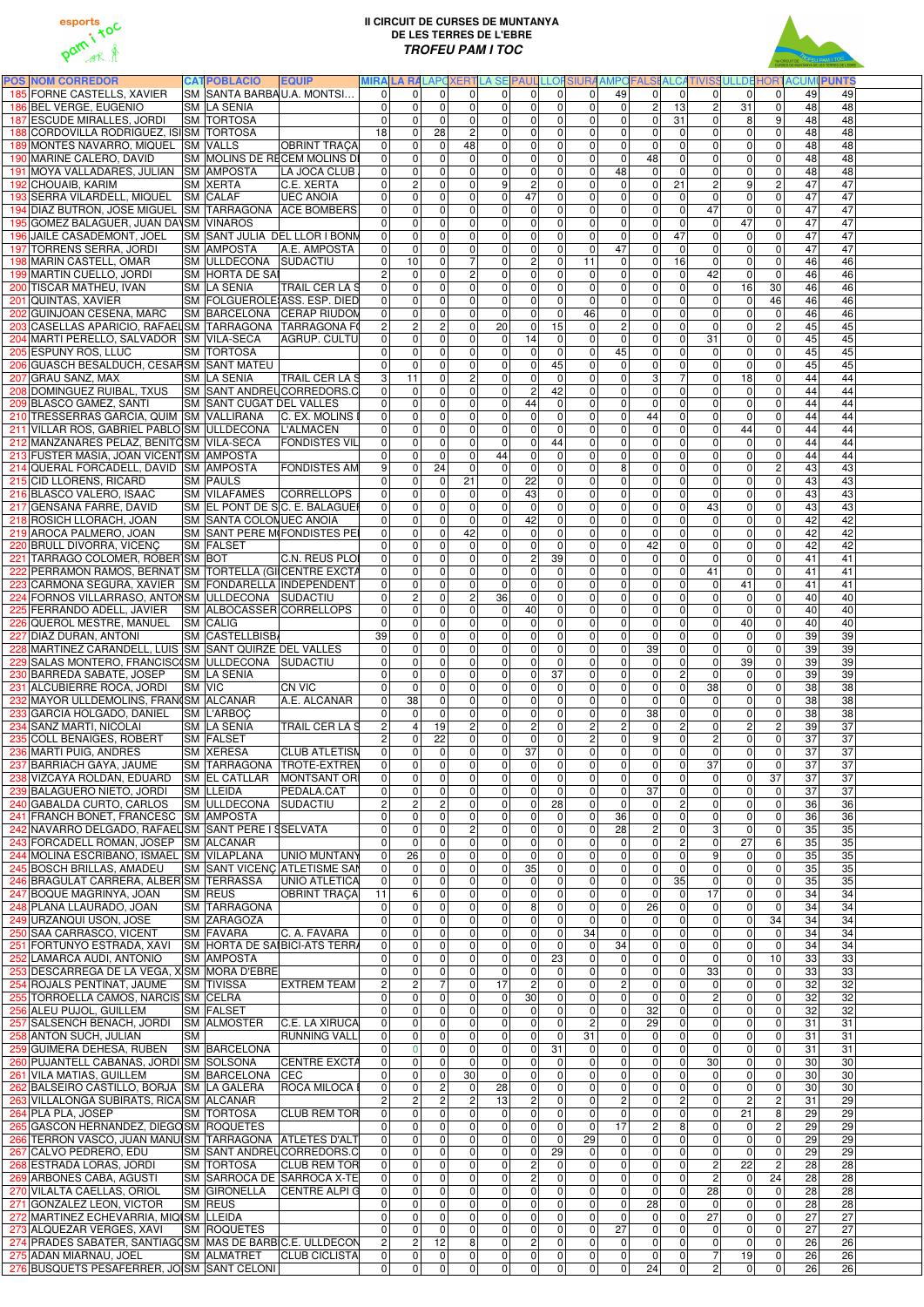



| <b>POS NOM CORREDOR</b><br>277 VILLARTE TEBE, XAVIER                                               | <b>CATPOBLACIÓ</b><br><b>SM PONTS</b>  | <b>EQUIP</b><br><b>CENTRE EXCTA</b>      |                                  | $\Omega$                        | $\Omega$             | $\Omega$                         |                 | $\Omega$                                      |                                                                | $\Omega$                         | $\Omega$              | $\Omega$                                                                   | $\Omega$                         |                                  | $\Omega$                          |                                    | MIRA LA RALAPOXERTLA SE PAUL LLOFSIURA AMPOFALSI ALCATIVISSULLDE HORTACUMI PUNTS<br>$\Omega$ | 26                                 |
|----------------------------------------------------------------------------------------------------|----------------------------------------|------------------------------------------|----------------------------------|---------------------------------|----------------------|----------------------------------|-----------------|-----------------------------------------------|----------------------------------------------------------------|----------------------------------|-----------------------|----------------------------------------------------------------------------|----------------------------------|----------------------------------|-----------------------------------|------------------------------------|----------------------------------------------------------------------------------------------|------------------------------------|
| 278 ORIOL ORPINELL, JOAN                                                                           | <b>SM BARCELONA</b>                    |                                          | $\Omega$<br>$\mathbf 0$          | 0                               | $\Omega$             | 0                                |                 | $\Omega$                                      | $\overline{0}$<br>$\overline{0}$<br>$\mathbf 0$                | 26                               |                       | 0 <br>$\mathbf 0$<br>$\mathbf 0$                                           | $\overline{0}$                   | 26<br>$\overline{0}$             | $\overline{0}$                    | $\mathbf 0$                        | 26<br>26                                                                                     | 26                                 |
| 279 COROMINAS NORIA, SANTIAG SM TORTOSA                                                            |                                        | <b>ATE</b>                               | 25                               | $\mathbf 0$                     | $\Omega$             | $\mathbf 0$                      |                 | 0                                             | $\overline{0}$<br>$\overline{0}$                               |                                  | 0                     | $\mathbf 0$<br>$\mathbf 0$                                                 | $\overline{0}$                   | $\overline{0}$                   | $\overline{0}$                    | $\mathbf 0$                        | 25                                                                                           | $\overline{25}$                    |
| 280 BAIGET ROFES, MARC                                                                             | <b>SM LA SELVA DEL CAMP</b>            |                                          | $\Omega$                         | $\mathbf 0$                     | $\Omega$             | $\Omega$                         |                 | $\Omega$                                      | $\mathbf 0$<br>0                                               |                                  | 0                     | $\overline{25}$<br>$\mathbf 0$                                             | $\mathbf 0$                      | $\overline{0}$                   | $\overline{0}$                    | $\mathbf 0$                        | 25                                                                                           | 25                                 |
| 281 VILLALONGA SUBIRATS, JORISM SANTA BARBAA.E. ALCANAR                                            |                                        |                                          | $\mathbf 0$                      | 16                              | $\Omega$             | $\mathbf{2}$                     |                 | 0                                             | $\overline{2}$<br>0                                            |                                  | 0                     | $\overline{2}$<br>$\pmb{0}$                                                | $\mathbf{0}$                     | $\overline{0}$                   | $\overline{2}$                    | $\mathbf 0$                        | 24                                                                                           | 24                                 |
| 282 TOMAS ANDREU, MANEL<br>283 TEIXIDOR LLOVERAS, JOSEP SM CASSA DE LA COLLA EXCTA.                | <b>SM LA SENIA</b>                     | <b>TRAIL CER SEN</b>                     | $\mathbf 0$<br>$\mathbf 0$       | $\mathbf 0$<br>$\mathbf 0$      | $\Omega$<br>$\Omega$ | 0 <br> 0                         |                 | $\overline{0}$<br>$\overline{24}$<br>$\Omega$ | $\overline{0}$<br>$\mathbf 0$<br>$\Omega$                      |                                  | $\overline{0}$<br> 0  | $\overline{3}$<br>$\pmb{0}$<br>$\overline{0}$<br>$\mathbf 0$               | $\overline{2}$<br>$\mathbf{0}$   | $\overline{0}$<br>$\overline{0}$ | $\overline{17}$<br>$\overline{0}$ | $\overline{c}$                     | 24<br>0<br>24                                                                                | 24<br>24                           |
| 284 RAGA ABELLA, PEDRO                                                                             | SM ULLDECONA SUDACTIU                  |                                          | $\Omega$                         | $\pmb{0}$                       | $\Omega$             | 0                                |                 | $\Omega$                                      | $\overline{0}$<br>$\Omega$                                     |                                  | 0                     | $\mathbf 0$<br>$\overline{0}$                                              | $\overline{0}$                   | $\overline{0}$                   | 24                                |                                    | 0<br>24                                                                                      | 24                                 |
| 285 GALLEGO VILES, BRUNO                                                                           |                                        | SM VILOBI D'ONYAC.E.STA.COLON            | $\mathbf 0$                      | $\mathbf 0$                     | $\Omega$             | $\mathbf 0$                      |                 | $\overline{0}$                                | $\overline{0}$<br>$\Omega$                                     | 24                               |                       | $\mathbf 0$<br>$\mathbf 0$                                                 | $\overline{0}$                   | $\overline{0}$                   | $\Omega$                          | 0                                  | 24                                                                                           | 24                                 |
| 286 GONZALEZ PUJOL, DIDAC                                                                          | <b>SM MIRAVET</b>                      |                                          | $\Omega$                         | $\mathbf 0$                     | $\overline{2}$       | 2 <sup>1</sup>                   |                 | $\Omega$                                      | $\overline{0}$<br>$\Omega$                                     |                                  | $\overline{c}$<br>11  | $\mathbf 0$                                                                | 2 <sup>1</sup>                   | $\overline{2}$                   | $\Omega$                          |                                    | $\overline{c}$<br>23                                                                         | 23                                 |
| 287 SANCHO VALLS, JOAQUIM<br>288 DE LA TORRE GALLART, JORDSM TARRAGONA ERCROS                      | <b>SM ALCANAR</b>                      | A.E. ALCANAR                             | $\mathbf 0$<br>$\mathbf 0$       | $\boldsymbol{2}$<br>$\mathbf 0$ | 21<br>$\Omega$       | 0 <br> 0                         |                 | 0 <br> 0                                      | $\overline{0}$<br>$\Omega$<br>$\overline{0}$<br>$\mathbf 0$    | 23                               | $\mathbf 0$           | $\pmb{0}$<br>$\mathbf 0$<br>$\overline{0}$<br>$\overline{0}$               | $\mathbf{0}$<br>$\overline{0}$   | $\overline{0}$<br>$\overline{0}$ | $\overline{0}$<br>$\overline{0}$  |                                    | 0<br>23<br>0<br>23                                                                           | $\overline{23}$<br>23              |
| 289 GOMEZ BIGORRA, GERARD SM SALOU                                                                 |                                        |                                          | $\overline{22}$                  | $\overline{0}$                  | $\Omega$             | $\mathbf 0$                      |                 | $\overline{0}$                                | $\overline{0}$<br>$\overline{0}$                               |                                  | 0                     | $\overline{0}$<br>$\mathbf 0$                                              | $\overline{0}$                   | $\overline{0}$                   | $\overline{0}$                    | 0                                  | 22                                                                                           | $\overline{22}$                    |
| 290 CABALLERO PADILLA, EDUAR SM MASDENVERGTRAIL MASDEN                                             |                                        |                                          | $\overline{2}$                   | $\overline{2}$                  | $\Omega$             | $\overline{2}$                   |                 | $\overline{0}$                                | $\overline{0}$<br>$\overline{0}$                               |                                  | $\overline{2}$        | $\overline{2}$<br>9                                                        | $\overline{0}$                   | $\overline{0}$                   | $\overline{2}$                    |                                    | 0<br>21                                                                                      | $\overline{21}$                    |
| 291 BARCELO PERELLO, XAVIER SM MONTBRIO DECERAP RIUDON                                             |                                        |                                          | 13                               | $\mathbf 0$                     | $\Omega$             | $\mathbf 0$                      |                 | $\overline{0}$                                | $\overline{2}$<br>$\overline{0}$                               |                                  | $\overline{6}$        | $\overline{0}$<br>$\mathbf 0$                                              | $\overline{0}$                   | $\overline{0}$                   | $\overline{0}$                    | $\mathbf 0$                        | 21                                                                                           | 21                                 |
| 292 FORTUNY SENDROS, MARC SM LA CANONJA<br>293 SANCHEZ ALVAREZ, JOAN AN SM SANT SALVAD CORREDORS C |                                        |                                          | $\Omega$<br>$\overline{0}$       | $\overline{0}$<br>$\mathbf 0$   | $\Omega$<br>$\Omega$ | $\overline{0}$<br>$\overline{0}$ |                 | $\overline{0}$<br>$\overline{21}$<br> 0       | $\overline{0}$<br>$\overline{0}$<br>$\overline{0}$             |                                  | $\overline{0}$<br> 0  | 19<br>$\mathbf 0$<br>$\pmb{0}$<br>$\overline{0}$                           | $\overline{0}$<br>$\Omega$       | $\overline{2}$<br>$\overline{0}$ | $\Omega$<br>$\overline{0}$        |                                    | $\overline{0}$<br>$\overline{21}$<br>21                                                      | $\overline{21}$<br>21              |
| 294 ORTIZ DIEGO, EVARISTO                                                                          | <b>SM PONTS</b>                        | C.E. PEDALA.CA                           | $\overline{0}$                   | $\pmb{0}$                       | $\Omega$             | $\mathbf 0$                      |                 | $\overline{0}$                                | $\overline{0}$<br>$\mathbf 0$                                  |                                  | $\overline{0}$        | $\overline{\mathsf{o}}$<br>$\mathbf 0$                                     | $\overline{0}$                   | $\overline{21}$                  | $\overline{0}$                    | 0<br>$\mathsf 0$                   | 21                                                                                           | 21                                 |
| 295 BECERRA RIVERA, BERNARD SM SANT BOI DE LCORREDORS.C                                            |                                        |                                          | $\overline{0}$                   | $\mathbf 0$                     | $\Omega$             | $\mathbf 0$                      |                 | $\overline{0}$                                | $\overline{0}$<br>$\mathbf 0$                                  |                                  | 21<br> 0              | $\overline{\mathsf{o}}$                                                    | $\overline{0}$                   | $\overline{0}$                   | $\overline{0}$                    | $\pmb{0}$                          | 21                                                                                           | 21                                 |
| 296 ARASA SEGARRA, JAUME                                                                           | <b>SM JESUS</b>                        | <b>GR7ESUS</b>                           | 0                                | $\pmb{0}$                       | $\Omega$             | 0                                |                 | $\overline{0}$                                | $\overline{0}$<br>21                                           |                                  | 0                     | $\boldsymbol{0}$<br>$\mathbf 0$                                            | $\overline{0}$                   | $\overline{0}$                   | $\overline{0}$                    |                                    | 0<br>21                                                                                      | $\overline{21}$                    |
| 297 SANCHEZ CID, SERGI                                                                             | <b>SM CAMPREDO</b>                     | <b>UEC TORTOSA</b>                       | $\overline{c}$                   | $\boldsymbol{2}$<br>$\mathbf 0$ | $\Omega$             | $\mathbf 0$                      |                 | 6 <sup>1</sup><br> 0                          | $\overline{0}$<br>$\overline{0}$<br>$\overline{2}$             |                                  | 0 <br> 0              | ΣJ<br>$\overline{2}$<br>$\overline{\mathsf{o}}$<br>12                      | 2 <sup>1</sup><br>$\overline{0}$ | $\overline{2}$<br>$\overline{2}$ | $\overline{2}$<br>$\Omega$        | $\mathbf 0$<br>$\mathbf 0$         | 20<br>20                                                                                     | $\overline{20}$<br>$\overline{20}$ |
| 298 DELMUNS LLOMBART, JOSEP SM REUS<br>299 ESTERUELAS VIÑALS, RAFA SM ALCAÑIZ                      |                                        | <b>TRAGAMILLAS-</b>                      | $\mathbf 0$                      | $\mathbf 0$                     | $\Omega$<br>$\Omega$ | 0 <br>$\mathbf 0$                |                 | $\Omega$                                      | $\mathbf 0$<br>$\overline{0}$<br>$\mathbf 0$                   |                                  | 0                     | $\mathbf 0$<br>$\pmb{0}$                                                   | $\mathbf{0}$                     | $\overline{0}$                   | $\overline{0}$                    | 20                                 | 20                                                                                           | 20                                 |
| 300 FERRIOL FLUXA, BIEL                                                                            | SM BARCELONA U.E. VIC                  |                                          | $\boldsymbol{0}$                 | $\mathbf 0$                     | $\Omega$             | $\mathbf 0$                      |                 | 0                                             | $\overline{0}$<br>$\mathbf 0$                                  |                                  | 0                     | $\pmb{0}$<br>20                                                            | $\overline{0}$                   | $\overline{0}$                   | $\overline{0}$                    | $\pmb{0}$                          | 20                                                                                           | 20                                 |
| 301 PARDO GUTIERREZ-BARQUIN SM VALENCIA                                                            |                                        |                                          | $\pmb{0}$                        | $\pmb{0}$                       | $\Omega$             | $\mathbf 0$                      |                 | 0                                             | $\overline{0}$<br>$\Omega$                                     |                                  | 0                     | $\mathbf 0$<br>$\overline{0}$                                              | 20                               | $\overline{0}$                   | $\overline{0}$                    | $\mathbf 0$                        | 20                                                                                           | 20                                 |
| 302 NADAL DELGADO, ANDRES SM ALGEMESI                                                              |                                        | $\overline{U.E.}$ VIC                    | $\mathbf 0$                      | $\mathbf 0$                     | $\Omega$             | $\mathbf 0$                      |                 | $\overline{0}$                                | $\overline{0}$<br>$\mathbf 0$                                  | 20                               |                       | $\pmb{0}$<br>$\mathbf 0$                                                   | $\overline{0}$                   | $\overline{0}$                   | $\overline{0}$                    | $\mathbf 0$                        | 20                                                                                           | 20                                 |
| 303 OROZCO BONADA, JOSEP<br>304 FERNANDO ROYAL, JOSEP ENSM ULLDECONA SUDACTIU                      | <b>SM VIC</b>                          |                                          | 0<br>$\mathbf 0$                 | $\mathbf 0$<br>$\overline{3}$   | $\Omega$<br>$\Omega$ | $\mathbf 0$<br>$\overline{c}$    | $\overline{11}$ | $\overline{19}$<br> 0                         | $\Omega$<br>$\overline{0}$<br>$\mathbf 0$                      |                                  | 0 <br> 0              | $\pmb{0}$<br>$\mathbf 0$<br><sub>N</sub><br>$\overline{\mathsf{o}}$        | $\overline{0}$<br>$\overline{0}$ | $\overline{0}$<br>$\overline{0}$ | $\overline{0}$<br>$\overline{0}$  | $\mathbf 0$<br>$\mathbf 0$         | 19<br>18                                                                                     | 19<br>18                           |
| 305 BEL MESSEGUER, JOAQUIM SM LA SENIA                                                             |                                        | <b>TRAIL CER LA S</b>                    | $\overline{c}$                   | $\boldsymbol{2}$                | $\overline{2}$       | $\overline{2}$                   |                 | 0                                             | $\overline{2}$<br>$\overline{c}$                               |                                  | $\overline{2}$        | $\overline{c}$<br>$\pmb{0}$                                                | $\overline{2}$                   | $\overline{2}$                   | $\overline{2}$                    | $\mathbf 2$                        | 24                                                                                           | 18                                 |
| 306 NAVAS RECIO, MANUEL                                                                            | <b>SM REGUERS</b>                      | SUDACTIU                                 | $\mathbf 0$                      | $\overline{2}$                  | $\overline{2}$       | $\overline{c}$                   | 12              |                                               | $\overline{0}$<br>0                                            |                                  | 0                     | $\overline{\mathsf{o}}$<br>$\pmb{0}$                                       | $\overline{0}$                   | $\overline{0}$                   | $\overline{0}$                    | $\mathbf 0$                        | 18                                                                                           | 18                                 |
| 307 PONS CAPILLA, IVAN<br>308 RIGAU ESPIELL, ISAAC                                                 | <b>SM SANT CARLES</b>                  | <b>EVASIO</b>                            | $\overline{0}$<br>$\mathbf 0$    | $\mathbf 0$<br>$\mathbf 0$      | $\Omega$<br>$\Omega$ | $\mathbf 0$                      |                 | 0 <br>$\Omega$                                | $\overline{0}$<br>$\Omega$<br>$\mathbf 0$<br>$\Omega$          |                                  | $\overline{14}$<br> 0 | $\pmb{0}$<br>$\overline{\mathsf{o}}$<br>$\Omega$                           | $\overline{2}$<br>$\overline{0}$ | $\overline{2}$<br>18             | $\overline{0}$                    | $\mathbf 0$                        | 18<br>0<br>18                                                                                | 18<br>18                           |
| 309 CARMENES BENITEZ, JOSE AISM VITORIA                                                            | <b>SM SITGES</b>                       | <b>GOIENA</b>                            | $\overline{\mathsf{o}}$          | $\mathbf 0$                     | $\Omega$             | 0 <br>18                         |                 | $\Omega$                                      | $\overline{0}$<br>$\Omega$                                     |                                  | 0 <br>$\overline{0}$  | O<br>$\overline{0}$                                                        | $\overline{0}$                   | $\overline{0}$                   | $\mathbf 0$<br>$\overline{0}$     |                                    | 0<br>18                                                                                      | 18                                 |
| 310 JUARANZ GARCIA, ARTUR                                                                          | <b>SM L'AMETLLA DE</b>                 |                                          | $\overline{2}$                   | $\overline{c}$                  | $\overline{2}$       | $\overline{c}$                   |                 | 8 <sup>1</sup>                                | $\overline{0}$<br>$\Omega$                                     |                                  | 0                     | $\overline{0}$<br> 0                                                       | $\overline{0}$                   | $\overline{2}$                   | $\overline{0}$                    |                                    | $\Omega$<br>18                                                                               | 18                                 |
| 311 BASSA FERRUS, JAUME                                                                            | <b>SM LA MASO</b>                      |                                          | $\Omega$                         | $\mathbf 0$                     | $\Omega$             | $\Omega$                         |                 | $\Omega$                                      | $\mathbf 0$<br>$\Omega$                                        | 18                               |                       | $\mathbf 0$<br>$\Omega$                                                    | $\overline{0}$                   | $\overline{0}$                   | $\Omega$                          | $\Omega$                           | 18                                                                                           | 18                                 |
| 312 ALONSO ANGUERA, XAVIER SM BENISSANET EXTREM TEAM<br>313 MARTI ESTREM, JOSE ANTON SM ALCANAR    |                                        |                                          | $\Omega$<br>$\overline{c}$       | $\mathbf 0$<br><sub>2</sub>     | $\Omega$<br>2        | 0 <br>2 <sup>1</sup>             |                 | $\Omega$<br>$\overline{7}$                    | $\overline{2}$<br>$\Omega$<br>$\overline{2}$<br>$\overline{0}$ |                                  | 0 <br>$\overline{0}$  | $\pmb{0}$<br>$\mathbf 0$<br>$\overline{0}$<br>$\mathbf 0$                  | $\mathbf{0}$<br>$\overline{0}$   | $\overline{0}$<br>$\overline{0}$ | $\overline{0}$<br>$\Omega$        | 15                                 | 17<br>$\overline{0}$<br>17                                                                   | 17<br>17                           |
| 314 MARTINEZ ARENAS, JUAN                                                                          | ISM ICAMBRILS                          | CENTRE EX. CA                            | 0                                | 0                               |                      | $\overline{0}$                   |                 | $\overline{0}$<br>$\overline{17}$             | 0                                                              |                                  | 0                     | 0<br>0                                                                     | 0                                | 0                                | $\overline{0}$                    |                                    | 17<br>0                                                                                      | 17                                 |
| 315 RIBES CASADEVALL, PERE                                                                         | <b>SM LLEIDA</b>                       |                                          | 0                                | $\overline{17}$                 | $\Omega$             | $\mathbf 0$                      |                 | $\Omega$                                      | $\mathbf 0$                                                    | $\Omega$                         | 0                     | O<br>$\Omega$                                                              | $\overline{0}$                   | $\overline{0}$                   | $\Omega$                          |                                    | 0<br>17                                                                                      | 17                                 |
| 316 OCAÑA AMARE, XAVIER                                                                            |                                        | SM MASDENVERGTRAIL MASDEN                | $\overline{c}$                   | $\boldsymbol{2}$                | $\Omega$             | $\overline{2}$                   |                 | $\overline{0}$                                | $\overline{0}$<br>$\overline{0}$                               |                                  | 0                     | $\overline{2}$<br>$6\phantom{a}$                                           | $\overline{2}$                   | $\overline{0}$                   | $\Omega$                          | $\mathbf 0$                        | 16                                                                                           | $\overline{16}$                    |
| 317 FABREGAT CABRERA, RAUL SM AMPOSTA<br>318 ANGUERA MARGALEF, CARLESM TIVISSA                     |                                        | <b>UEC TORTOSA</b><br><b>EXTREM TEAM</b> | $\overline{2}$<br>14             | $\overline{2}$<br>$\mathbf 0$   | $\Omega$<br>$\Omega$ | $\mathbf 0$<br>$\mathbf 0$       |                 | $\overline{2}$<br>$\overline{0}$              | $\overline{0}$<br>$\mathbf 0$<br>$\overline{0}$<br>$\mathbf 0$ |                                  | 0 <br>$\overline{0}$  | $\overline{c}$<br>$\overline{c}$<br>$\overline{0}$<br>$\mathbf 0$          | $\overline{2}$<br>$\mathbf{0}$   | $\overline{0}$<br> 0             | $\overline{2}$<br> 0              | $\overline{2}$<br>$\boldsymbol{2}$ | 16<br>16                                                                                     | 16<br>16                           |
| 319 LLEIXA PANISELLO, PACO                                                                         | <b>SM JESUS</b>                        | GR7ESUS                                  |                                  | $\overline{c}$                  | $\overline{2}$       | $\mathbf{2}$                     |                 | $\Omega$                                      | $\overline{2}$<br>$\Omega$                                     |                                  | 0                     | $\overline{\mathsf{o}}$<br>$\mathbf 0$                                     | $\overline{0}$                   | $\overline{2}$                   | $\overline{2}$                    | $\overline{c}$                     | 16                                                                                           | $\overline{16}$                    |
| 320 EVANGELIO MARTINEZ, JORD SM MONISTROL DCLUB MUNTANY                                            |                                        |                                          | $\overline{0}$                   | $\mathbf 0$                     | $\Omega$             | $\mathbf 0$                      |                 | 16<br>$\Omega$                                | $\mathbf 0$                                                    |                                  | 0                     | $\overline{\mathsf{o}}$<br>$\mathbf 0$                                     | $\overline{0}$                   | $\overline{0}$                   | 0                                 | $\pmb{0}$                          | 16                                                                                           | $\overline{16}$                    |
| 321 BEA GONZALEZ, JOSE MARIA SM VILANOVA I LA GELTRU                                               |                                        |                                          | $\overline{0}$                   | $\mathbf 0$                     | $\Omega$             | $\mathbf 0$                      |                 | $\Omega$                                      | $\overline{0}$<br>$\Omega$                                     |                                  | 0                     | 16<br>$\mathbf 0$                                                          | $\overline{0}$                   | 0                                | $\overline{0}$                    | $\mathbf 0$                        | 16                                                                                           | 16                                 |
| 322 CABALLE ESTRUEL, FRANCESSM TORTOSA<br>323 SABATE FORNER, JOAN                                  | <b>SM REGUERS</b>                      | <b>UEC TORTOSA</b>                       | $\overline{0}$<br>$\overline{0}$ | $\boldsymbol{2}$<br>$\mathbf 0$ | $\Omega$<br>$\Omega$ | $\mathbf{2}$<br>$\Omega$         |                 | $\vert$ 2<br>$\overline{0}$                   | $\overline{2}$<br>$\overline{0}$<br>$\overline{0}$<br>16       |                                  | 0 <br> 0              | $\overline{2}$<br>$\overline{c}$<br>$\overline{\mathsf{o}}$<br>$\mathbf 0$ | $\overline{0}$<br>$\overline{0}$ | $\overline{2}$<br>$\overline{0}$ | $\overline{0}$<br>$\overline{0}$  | $\mathbf 0$                        | $\overline{c}$<br>16<br>16                                                                   | 16<br>$\overline{16}$              |
| 324 CERVERA FERRÉ, JORDI                                                                           | <b>SM LA SENIA</b>                     |                                          | $\overline{2}$                   | $\mathbf 0$                     | $\Omega$             | $\overline{c}$                   |                 | $\Omega$                                      | $\overline{2}$<br>$\overline{0}$                               |                                  | $\overline{7}$        | $\overline{0}$<br>$\mathbf 0$                                              | $\overline{0}$                   | $\overline{0}$                   | $\overline{0}$                    | $\overline{2}$                     | 15                                                                                           | 15                                 |
| 325 PANISELLO TAFALLA, PERE SM JESUS                                                               |                                        | GR7ESUS                                  | 0                                | $\boldsymbol{2}$                | $\overline{2}$       | $\mathbf{2}$                     |                 | $\overline{0}$                                | $\overline{2}$                                                 | 5                                | $\overline{0}$        | $\pmb{0}$<br>$\pmb{0}$                                                     | $\mathbf{0}$                     | $\overline{0}$                   | $\overline{2}$                    |                                    | 0<br>15                                                                                      | 15                                 |
| 326 TORRADO CASTELLO, MARC SM VINALLOP                                                             |                                        | SUDACTIU                                 | $\mathbf 0$                      | $\mathbf 0$                     | $\Omega$             | $\overline{c}$                   |                 | $\overline{0}$                                | $\overline{2}$                                                 |                                  | $\overline{0}$        | $\overline{2}$<br>$\overline{\mathsf{o}}$                                  | $\mathbf{0}$                     | $\overline{0}$                   | $2 \vert$                         | $\pmb{0}$                          | 15                                                                                           | 15                                 |
| 327 CAZORLA CALDERON, JOSE NSM SANT CARLES CLUB JONHY M<br>328 SEBASTIA RIERA, ESTEVE              |                                        | <b>SM CASTELLDEFETEAM-BITXOVO</b>        | $\mathbf 0$<br>$\overline{0}$    | $\mathbf 0$<br>$\mathbf 0$      | $\Omega$<br>$\Omega$ | $\mathbf 0$<br>$\mathbf 0$       |                 | $\Omega$<br>15<br> 0                          | $\mathbf 0$<br>9<br>$\Omega$                                   |                                  | 0 <br> 0              | $\overline{0}$<br>$\mathbf 0$<br>$\overline{\mathsf{o}}$<br>$\mathbf 0$    | 2 <sup>1</sup><br>$\Omega$       | $\overline{2}$<br>$\overline{0}$ | $\overline{2}$<br>$\Omega$        | $\mathbf 0$<br>$\mathbf 0$         | 15<br>15                                                                                     | 15<br>15                           |
| 329 MORALES MARGALEF, ANTONSM MIRAVET                                                              |                                        |                                          | $\overline{c}$                   | $\overline{c}$                  | $\Omega$             | $\overline{2}$                   |                 | $\overline{4}$                                | $\overline{0}$<br>$\Omega$                                     |                                  | 0                     | <sub>2</sub><br>$\mathbf 0$                                                | $\overline{0}$                   | $\overline{2}$                   | $\overline{0}$                    | $\mathbf 0$                        | 14                                                                                           | 14                                 |
| 330 BENET BORRAZ, XAVIER                                                                           | <b>SM FLIX</b>                         | <b>BICI-ATS TERR</b>                     | $\overline{0}$                   | $\mathbf 0$                     | $\Omega$             | $\mathbf{2}$                     |                 | $\mathbf 0$                                   | $\overline{2}$<br>$\overline{c}$                               |                                  | $\overline{2}$        | $\overline{2}$<br>$\mathbf 0$                                              | $\overline{2}$                   | $\overline{2}$                   | $\overline{0}$                    | $\mathbf 0$                        | 14                                                                                           | 14                                 |
| 331 LOPEZ CARLES, DAVID<br>332 FERRE ROYO, MANEL                                                   | <b>SM TORTOSA</b><br><b>SM TORTOSA</b> | <b>UEC TORTOSA</b><br><b>UEC TORTOSA</b> | $\mathbf 0$<br>$\mathbf 0$       | $\overline{c}$<br>$\pmb{0}$     | $\Omega$<br>14       | $\mathbf{2}$<br> 0               |                 | $\overline{c}$<br> 0                          | $\overline{2}$<br>$\Omega$<br>$\overline{0}$<br>$\Omega$       |                                  | 0 <br> 0              | $\overline{\mathsf{o}}$<br>$\mathbf 0$<br>$\overline{0}$<br>$\mathbf 0$    | $\mathbf{0}$<br>$\overline{0}$   | $\overline{2}$<br>$\overline{0}$ | $\overline{2}$<br>$\overline{0}$  | $\sqrt{2}$<br>$\mathbf 0$          | 14<br>14                                                                                     | 14<br>14                           |
| 333 AGUSTIN JOSE, RICARD                                                                           | <b>SM ALCANAR</b>                      | A.E. ALCANAR                             | $\Omega$                         | 9                               | $\Omega$             | 0                                |                 | $\Omega$                                      | $\mathbf 0$                                                    | $\Omega$                         | 0                     | $\overline{0}$<br>$\overline{0}$                                           | $\overline{0}$                   | $\overline{0}$                   | $\overline{2}$                    |                                    | $\overline{c}$<br>13                                                                         | 13                                 |
| 334 CHECA, CARLOS                                                                                  | <b>SM SANT FRUITOS DEL BAG</b>         |                                          | $\Omega$                         | $\mathbf 0$                     | $\Omega$             | 0                                |                 | $\Omega$                                      | $\mathbf 0$                                                    | $\Omega$                         | 0                     | $\overline{0}$<br>$\overline{0}$                                           | $\Omega$                         | 13                               | $\overline{0}$                    |                                    | 0<br>13                                                                                      | 13                                 |
| 335 GUASCH BESALDUCH, FELIPESM SANT MATEU C.A 42YPICO                                              |                                        |                                          | $\mathbf 0$                      | $\mathbf 0$                     | $\Omega$             | 13                               |                 | $\Omega$                                      | $\mathbf 0$<br>$\Omega$                                        |                                  | 0                     | $\mathbf 0$<br>$\overline{0}$                                              | $\Omega$                         | $\overline{0}$                   | $\Omega$                          | $\Omega$                           | 13                                                                                           | 13                                 |
| 336 GIRONA PEREZ, MARCEL<br>337 RUBIO ESPIN, XAVI                                                  | <b>SM GAVA</b><br><b>SM RUBI</b>       | LO MASSIMO RI                            | $\overline{0}$<br>0              | 13<br>$\mathbf 0$               | $\Omega$<br>$\Omega$ | $\overline{0}$<br>$\mathbf 0$    |                 | $\Omega$<br>$\Omega$                          | $\mathbf 0$<br>$\Omega$<br>$\overline{0}$<br>$\mathbf{0}$      |                                  | 0 <br> 0              | $\mathbf 0$<br>$\overline{0}$<br>$\frac{1}{3}$<br>$\mathbf 0$              | $\Omega$<br>$\mathbf{0}$         | $\overline{0}$<br>$\overline{0}$ | $\Omega$<br>$\overline{0}$        |                                    | $\Omega$<br>13<br>0<br>13                                                                    | 13<br>13                           |
| 338 VAZQUEZ GALERA, JOSE LUISSM REUS                                                               |                                        |                                          | 0                                | $\mathbf 0$                     | $\Omega$             | $\mathbf 0$                      |                 | $\overline{0}$                                | $\overline{0}$<br>$\Omega$                                     | $\overline{13}$                  |                       | $\mathbf 0$<br>$\pmb{0}$                                                   | $\overline{0}$                   | $\overline{0}$                   | $\overline{0}$                    |                                    | 13<br>$\Omega$                                                                               | 13                                 |
| 339 ZURITA GIMENO, IGNACIO                                                                         | <b>SM NONASPE</b>                      |                                          | 0                                | $\Omega$                        | 13                   | $\mathbf 0$                      |                 | $\overline{0}$                                | $\overline{0}$<br>$\Omega$                                     |                                  | 0                     | $\overline{\mathsf{o}}$<br>$\mathbf 0$                                     | $\overline{0}$                   | $\overline{0}$                   | $\Omega$                          | $\Omega$                           | 13                                                                                           | 13                                 |
| 340 ROMERA BRANCHAT, ANTONISM ALCANAR                                                              |                                        | A.E. ALCANAR                             | $\overline{c}$<br>0              | $\mathbf 0$                     | $\Omega$<br>10       | $\overline{c}$                   |                 | $\overline{0}$<br>$\overline{0}$              | $\overline{0}$<br>$\Omega$<br>$\overline{0}$                   | $\Omega$                         | 0 <br> 0              | $\overline{0}$<br>$\mathbf 0$<br>$\mathbf 0$<br>$\mathbf 0$                | 6<br>$\overline{0}$              | $\overline{0}$<br>$\overline{0}$ | $\Omega$<br>$\Omega$              | $\overline{c}$<br>$\overline{c}$   | 12<br>12                                                                                     | 12<br>$\overline{12}$              |
| 341 ESTRUEL JIMENEZ, DAVID<br>342 SIMÓ VILA, JUAN ANDRES                                           | <b>SM GANDESA</b><br><b>SM ALCANAR</b> | A.E. ALCANAR                             | $\mathbf 0$                      | 0<br>$\mathbf 0$                | $\Omega$             | $\mathbf 0$<br>$\Omega$          |                 | $\overline{0}$                                | $\overline{0}$<br>$\Omega$                                     |                                  | 0                     | $\overline{0}$<br>$\mathbf 0$                                              | $\overline{0}$                   | $\overline{0}$                   | $\overline{0}$                    | 12                                 | 12                                                                                           | 12                                 |
| 343 FABIANO, MARCELO                                                                               | <b>SM VILANOVA I LA GELTRU</b>         |                                          | 0                                | $\mathbf 0$                     | $\Omega$             | $\overline{0}$                   |                 | $\Omega$                                      | $\mathbf 0$<br>$\mathbf{0}$                                    | 12                               |                       | $\pmb{0}$<br>$\overline{0}$                                                | $\Omega$                         | $\overline{0}$                   | $\overline{0}$                    | $\mathbf 0$                        | $\overline{12}$                                                                              | 12                                 |
| 344 SALVADOR COSCOLLANO, RASM SANT MATEU                                                           |                                        |                                          | 0                                | $\mathbf 0$                     | $\Omega$             | $\mathbf 0$                      |                 | $\Omega$                                      | $\mathbf 0$<br>12                                              |                                  | 0                     | $\pmb{0}$<br>$\mathbf 0$                                                   | $\Omega$                         | $\overline{0}$                   | $\overline{0}$                    | $\pmb{0}$                          | $\overline{12}$                                                                              | 12                                 |
| 345 GONZALEZ REBOLO, DIEGO SM TIVISSA<br>346 REIG ROMAN, ALFONSO                                   | <b>SM FALSET</b>                       | <b>EXTREM TEAM</b>                       | $\mathbf 0$<br>$\overline{c}$    | $\mathbf 0$<br>0                | $\Omega$<br>5        | $\mathbf 0$<br>$\mathbf{2}$      |                 | $\Omega$<br>$\Omega$                          | $\overline{0}$<br>$\mathbf 0$<br>$\mathbf 0$<br>$\Omega$       |                                  | $\overline{4}$<br> 0  | $\overline{2}$<br>$\mathbf 0$<br>$\overline{c}$<br>$\mathbf 0$             | $\overline{0}$<br>$\overline{0}$ | $\overline{5}$<br>$\overline{0}$ | $\overline{0}$<br>$\overline{0}$  | $\pmb{0}$<br>$\pmb{0}$             | $\overline{11}$<br>11                                                                        | $\overline{11}$<br>11              |
| 347 FARRE FANDOS, ALFREDO                                                                          | <b>SM TORTOSA</b>                      | <b>UEC TORTOSA</b>                       | $\mathbf 0$                      | $\mathbf 0$                     | $\overline{2}$       | $\Omega$                         |                 | 3 <sup>1</sup>                                | $\overline{2}$<br>$\Omega$                                     |                                  | $\overline{0}$        | $\overline{\mathsf{o}}$<br>$\mathbf 0$                                     | $\overline{0}$                   | $\overline{c}$                   | $\overline{0}$                    |                                    | $\overline{c}$<br>11                                                                         | $\overline{11}$                    |
| 348 CAPELL ZAPATA, FERRAN                                                                          | <b>SM BARCELONA</b>                    |                                          | 0                                | $\mathbf 0$                     | $\Omega$             | 0                                |                 | 0                                             | $\overline{0}$<br>$\Omega$                                     |                                  | 0                     | $\overline{\mathsf{o}}$<br>$\mathbf 0$                                     | $\overline{0}$                   | 11                               | $\overline{0}$                    | $\mathbf 0$                        | 11                                                                                           | 11                                 |
| 349 BRU BRU, RICARD                                                                                | <b>SM FALSET</b>                       |                                          | 0                                | 0                               | $\Omega$             | $\mathbf 0$                      |                 | 0                                             | $\mathbf 0$<br>$\overline{0}$                                  |                                  | 0                     | $\mathbf 0$<br>11                                                          | $\overline{0}$                   | $\overline{0}$                   | $\overline{0}$                    | $\pmb{0}$                          | 11                                                                                           | 11                                 |
| 350 PEREZ ERAS, DAVID<br>351 MORERA FONTANET, JORDI                                                | <b>SM SALOU</b><br><b>SM GANDESA</b>   | <b>UEC TORTOSA</b>                       | Ŋ,<br>$\mathbf 0$                | $\overline{c}$<br>$\pmb{0}$     | $\Omega$<br>4        | 0 <br> 0                         |                 | 5 <sup>1</sup><br>$\overline{0}$              | $\overline{2}$<br>$\mathbf 0$<br>$\overline{2}$<br>$\mathbf 0$ |                                  | 0 <br> 0              | $\mathbf 0$<br> 0 <br>$\pmb{0}$<br>$\boldsymbol{0}$                        | $\overline{0}$<br>$\overline{0}$ | $\overline{0}$<br>$\mathbf{2}$   | $\overline{0}$<br> 0              | $\mathbf 0$                        | 11<br>$\mathbf{2}$<br>10                                                                     | 11<br>10                           |
| 352 TOMAS BARBERA, JOSEP                                                                           |                                        | SM MASDENVERGTRAIL MASDEN                | $\overline{2}$                   | $\overline{2}$                  | 0                    | 2                                |                 | $\overline{0}$                                | 0                                                              | $\pmb{0}$                        | $\overline{2}$        | $\overline{0}$<br>$\overline{0}$                                           | $\overline{2}$                   | $\overline{0}$                   | $\overline{0}$                    |                                    | $\overline{0}$<br>10                                                                         | 10                                 |
| 353 GOLDERO BOU, CARLOS                                                                            | <b>SM AMPOSTA</b>                      |                                          | 0                                | $\boldsymbol{2}$                | $\mathbf 0$          | $\overline{c}$                   |                 | 0                                             | $\overline{0}$<br>$\mathbf 0$                                  |                                  | 0                     | $\pmb{0}$<br>$\mathbf 0$                                                   | $\overline{2}$                   | $\overline{0}$                   | $\mathbf{2}$                      | $\sqrt{2}$                         | 10                                                                                           | 10                                 |
| 354 VERICAT SANZ, ALVARO                                                                           | <b>SM TRAIGUERA</b>                    |                                          | $\Omega$                         | $\overline{2}$                  | $\Omega$             | $\mathbf 0$                      |                 | 0                                             | $\overline{2}$<br>$\mathsf{O}\xspace$                          |                                  | 0                     | $\overline{0}$<br>$\pmb{0}$                                                | $\overline{2}$                   | $\overline{0}$                   | $2 \vert$                         | $\overline{2}$                     | 10                                                                                           | 10                                 |
| <b>SM</b><br>355 LINDE CAZALLA, JOSE<br>356 NAGUERA FERNANDEZ, RAUL SM AMPOSTA                     |                                        |                                          | 0<br>0                           | 0<br>$\pmb{0}$                  | $\Omega$<br>$\Omega$ | $\overline{0}$<br>$\mathbf 0$    |                 | $\overline{0}$<br>$\overline{0}$              | $\mathbf 0$<br>$\mathbf 0$<br>$\mathbf 0$                      | 0                                | 0<br>10<br>0          | $\mathbf 0$<br>0<br>$\pmb{0}$                                              | $\overline{0}$<br>$\overline{0}$ | 10<br>$\overline{0}$             | $\mathbf 0$<br>$\overline{0}$     | 0<br>0                             | 10<br>10                                                                                     | 10<br>10                           |
| 357 ABELLA BATLLEVELL, ANTONISM FALSET                                                             |                                        | <b>ESC. CORNUDE</b>                      | $\overline{c}$                   | $\mathbf 0$                     | 3                    | $\mathbf{2}$                     |                 | $\mathbf 0$                                   | $\mathbf 0$<br>$\mathbf 0$                                     |                                  | $\pmb{0}$             | $\overline{\mathbf{c}}$<br>0                                               | $\overline{0}$                   | $\overline{0}$                   | $\overline{0}$                    |                                    | 0<br>9                                                                                       | 9                                  |
| 358 LLEIXA GOMEZ, ALBERT                                                                           | <b>SM SANT CARLES</b>                  |                                          | $\overline{c}$                   | $\overline{c}$                  | $\Omega$             | 0                                |                 | 0                                             | $\mathbf 0$<br>$\mathbf 0$                                     |                                  | 0                     | 5<br>$\overline{0}$                                                        | $\overline{0}$                   | $\overline{0}$                   | $\overline{0}$                    |                                    | 9 <sup>°</sup><br>0                                                                          | 9                                  |
| 359 FORCADELL FERRERES, DAN SM AMPOSTA                                                             |                                        |                                          | $\Omega$                         | $\pmb{0}$                       | $\Omega$             | 0                                |                 | 0                                             | $\mathbf 0$                                                    | $\mathbf 0$                      | 0                     | $\overline{7}$<br>$\pmb{0}$                                                | $\overline{0}$                   | $\overline{0}$                   | $\overline{2}$                    |                                    | 0<br>9 <sup>°</sup>                                                                          | 9                                  |
| 360 CASANOVA INSENSE, LLULL SM VALLS<br>361 FARRE MASIP, MIQUEL                                    | <b>SM FLIX</b>                         | <b>CENTRE EXCUF</b>                      | $\Omega$<br>0                    | 0<br>0                          | $\Omega$<br>9        | 0 <br>$\mathbf 0$                |                 | 0 <br> 0                                      | $\overline{9}$<br>$\overline{0}$                               | $\overline{0}$<br>$\overline{0}$ | 0 <br> 0              | $\pmb{0}$<br>$\overline{0}$<br>0<br>0                                      | $\overline{0}$<br>$\overline{0}$ | $\mathbf{0}$<br>$\overline{0}$   | $\overline{0}$<br>$\Omega$        |                                    | 0<br>9 <sup>°</sup><br>9 <sup>1</sup><br>0                                                   | 9<br>9                             |
| 362 SALES LLOP, ALBERT                                                                             | <b>SM MIRAVET</b>                      |                                          | 0                                | $\boldsymbol{2}$                | $\Omega$             | $\mathbf 0$                      |                 | 0                                             | $\overline{0}$                                                 | $\overline{0}$                   | 0                     | $\overline{c}$<br>0                                                        | $\overline{0}$                   | $\overline{2}$                   | $\overline{0}$                    |                                    | $\overline{c}$<br>8 <sup>1</sup>                                                             | 8                                  |
| 363 CASADO PAGES, JORDI                                                                            | <b>SM XERTA</b>                        | C.E. XERTA                               | 2                                | $\overline{c}$                  | $\overline{2}$       | $\mathbf{2}$                     |                 | $\overline{0}$                                | $\overline{0}$                                                 | 0                                | 0                     | $\pmb{0}$<br>0                                                             | $\mathbf{0}$                     | $\overline{0}$                   | $\overline{0}$                    |                                    | 8 <sup>1</sup><br>0                                                                          | 8                                  |
| 364 TOMAS ABADAL, AUGUSTO<br>365 RODRIGUEZ SANTOS, ALVARISM BARCELONA                              |                                        | <b>SM MASDENVERGTRAIL MASDEN</b>         | $\overline{2}$<br>0              | $\overline{c}$<br>$\pmb{0}$     | O<br>$\Omega$        | $\mathbf 0$<br>$6\phantom{1}$    |                 | $\overline{0}$<br>$\overline{0}$              | $\mathbf 0$<br>$\overline{2}$                                  | $\mathbf 0$<br>$\mathbf 0$       | 0                     | $\overline{c}$<br>$\overline{0}$<br>$\mathsf{O}\xspace$<br>0               | $\mathbf{0}$<br>$\overline{0}$   | $\overline{0}$<br>$\overline{0}$ | $\overline{0}$<br>$\mathbf 0$     |                                    | $\overline{c}$<br>8 <sup>1</sup><br>0<br>$\bf{8}$                                            | 8<br>8                             |
| 366 ESTEVE ROYO, ANTONIO                                                                           | <b>SM VINAROS</b>                      |                                          | 0                                | $\boldsymbol{2}$                | O                    | $\mathbf 0$                      |                 | $\overline{0}$                                | $\overline{2}$<br>0                                            |                                  | 0 <br> 0              | $\pmb{0}$<br>0                                                             | $\mathbf{0}$                     | $\overline{0}$                   | $\overline{2}$                    | $\mathbf 2$                        | 8 <sup>1</sup>                                                                               | 8                                  |
| 367 MESTRE VIDAL, JULIO                                                                            | SM LA SENIA                            | TRAIL CER LA S                           | $\mathbf 0$                      | $\overline{2}$                  | $\overline{0}$       | $\overline{c}$                   |                 | 0                                             | $\overline{2}$                                                 | $\pmb{0}$                        | $\boldsymbol{0}$      | $\overline{\mathbf{o}}$<br>$\mathbf 0$                                     | $\overline{0}$                   | $\frac{2}{2}$                    | $\mathbf 0$                       |                                    | $\overline{8}$<br>0                                                                          | $8\,$                              |
| 368 MARGALEF MONTAGUT, VICEISM GINESTAR                                                            |                                        | <b>RMC GINESTAR</b>                      | $\overline{0}$                   | $\mathbf 0$                     | $\Omega$             | 0                                |                 | 0                                             | $\overline{2}$<br>$\overline{0}$                               |                                  | 0                     | $\overline{2}$<br>$\overline{c}$                                           | $\mathbf{0}$                     |                                  | $\overline{0}$                    |                                    | $\overline{8}$<br>$\overline{0}$                                                             | $8\,$                              |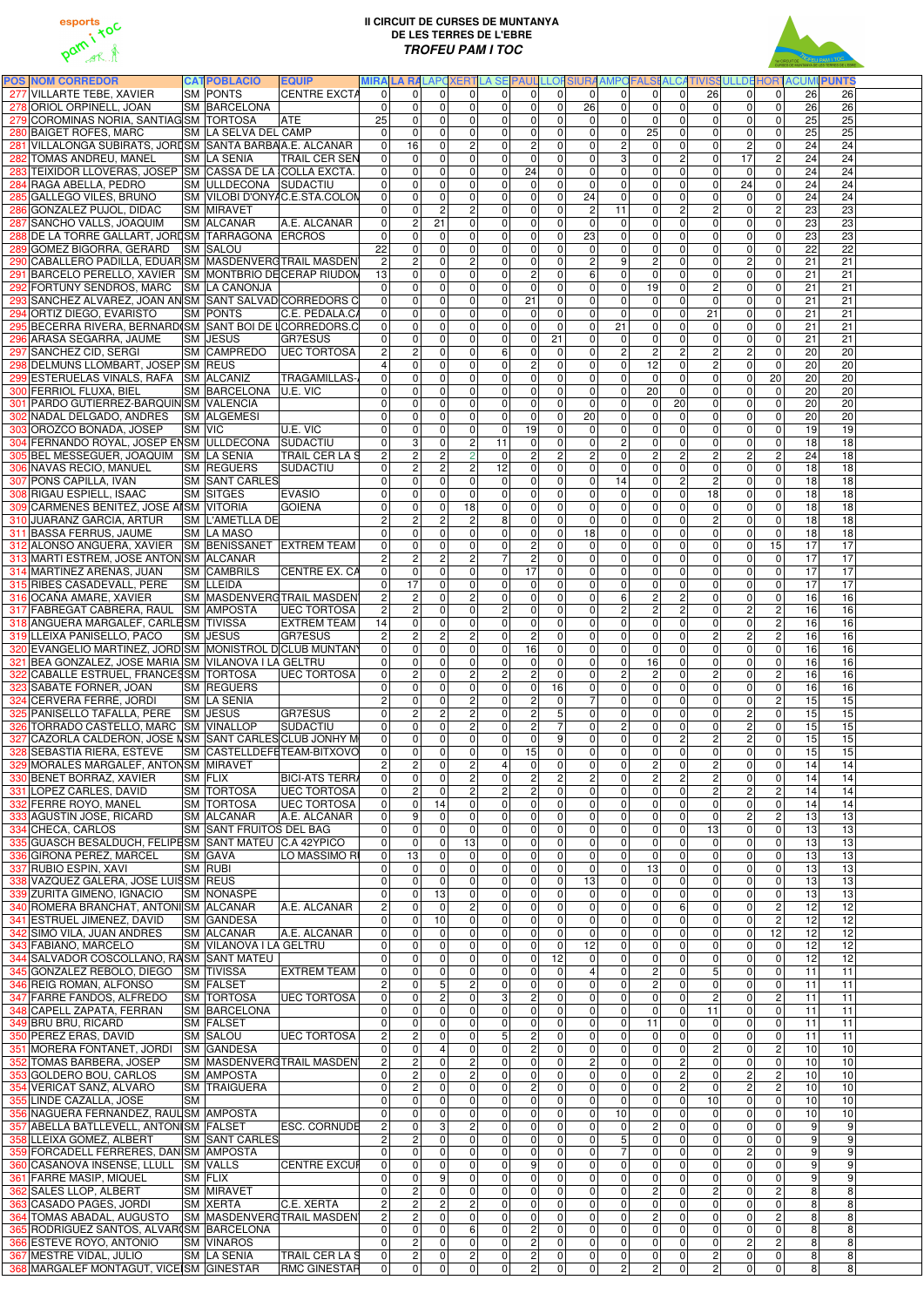



| <b>POS NOM CORREDOR</b>                                                 | <b>CATPOBLACIÓ</b>                       | <b>EQUIP</b>                         |                                |                     |                              |                            |                                                                |                      |                                  |                            |                                  |                               |                                  |                                  |                                  | MIRA LA RALAPOXERTLA SE PAUL LLOFSIURA AMPOFALSI ALCATIVISSULLDE HORTACUMI PUNTS |              |
|-------------------------------------------------------------------------|------------------------------------------|--------------------------------------|--------------------------------|---------------------|------------------------------|----------------------------|----------------------------------------------------------------|----------------------|----------------------------------|----------------------------|----------------------------------|-------------------------------|----------------------------------|----------------------------------|----------------------------------|----------------------------------------------------------------------------------|--------------|
| 369 BRUNET MIRO, TONI                                                   | <b>SM BOT</b>                            | <b>RUNNERS BOT</b>                   | $\Omega$                       | $\overline{0}$      | $\overline{2}$               | $\Omega$                   | 2 <sup>1</sup><br>$\Omega$                                     | $\vert$ 2            | $\Omega$                         | $\Omega$                   | $\Omega$                         | $\Omega$                      | $\Omega$                         | $\Omega$                         | $\overline{c}$                   | 8                                                                                | 8            |
| 370 FERRE JUST, PAU                                                     | SM FALSET                                | <b>CLUB EX. PRIOR</b>                | 0                              | $\mathbf 0$         | $\Omega$                     | $\mathbf 0$                | $\mathbf 0$<br>$\Omega$                                        | $\mathbf{0}$         | $\Omega$                         | 0                          | 8 <sup>1</sup>                   | $\overline{0}$                | $\overline{0}$                   | $\overline{0}$                   | $\overline{0}$                   | 8                                                                                |              |
| 371 FERRE ESTORACH, JOAQUIM SM LA SENIA                                 |                                          | <b>TRAIL CER LA S</b>                | 0                              | $\overline{0}$      | $\overline{0}$               | $\overline{0}$             | <sub>2</sub><br>$\overline{0}$                                 | $\mathbf{0}$         | $\overline{0}$                   | 0                          | $\overline{0}$                   | $\mathbf 0$                   | $\overline{2}$                   | $\overline{2}$                   | ΣJ                               | 8                                                                                |              |
| 372 MOLINER BERNAL, VICENTE SM VINAROS                                  |                                          | <b>RUNNERS DE V</b>                  | 0                              | 0                   | $\Omega$                     | $\mathbf 0$                | <sub>N</sub><br>$\Omega$                                       | $\Omega$             | $\Omega$                         | $\mathbf 0$                | $\overline{0}$                   | $\mathbf{2}$                  | 0                                | $\overline{2}$                   | ΣJ                               |                                                                                  |              |
| 373 QUERALT MOLINO, ALBERT                                              | <b>SM ROQUETES</b>                       | <b>JOCA CLUB ALF</b>                 | 0                              | $\pmb{0}$           | $\Omega$                     | $\mathbf 2$                | $\pmb{0}$<br>$\overline{0}$                                    | 0                    | $\Omega$                         | $\mathbf 0$                | $\overline{0}$                   | 5                             | $\overline{0}$                   | $\mathbf 0$                      | $\mathbf 0$                      |                                                                                  |              |
| 374 MARTINEZ MARTI, ALBERT                                              | <b>SM MORA D'EBRE</b>                    |                                      |                                | 0                   | $\Omega$                     | $\mathbf 0$                | $\pmb{0}$<br>$\overline{0}$                                    | 0                    | $\overline{0}$                   | $\pmb{0}$                  | $\overline{2}$                   | 0                             | $\overline{0}$                   | $\mathbf 0$                      | $\mathbf 0$                      | $\overline{7}$                                                                   |              |
| 375 BOSCH MARTORELL, XAVI                                               | <b>SM AMPOSTA</b>                        |                                      | $\overline{7}$                 | 0                   | $\Omega$                     | $\mathbf 0$                | $\pmb{0}$<br>$\overline{0}$                                    | $\Omega$             | $\Omega$                         | 0                          | $\overline{0}$                   | $\overline{0}$                | $\overline{0}$                   | $\overline{0}$                   | $\overline{0}$                   | $\overline{7}$                                                                   |              |
| 376 MARTIN CUELLO, ANGEL                                                | <b>SM HORTA DE SAI</b>                   |                                      | $\overline{2}$                 | 0                   | $\Omega$                     | ΣJ                         | <sub>N</sub><br>$\Omega$                                       | $\Omega$             | $\Omega$                         | $\mathbf 0$                | $\overline{0}$                   | $\overline{0}$                | $\overline{0}$                   | $\mathbf 0$                      | $\overline{0}$                   | $6 \overline{6}$                                                                 | 6            |
| 377 CARREÑO AMOROS, ORIOL SM FALSET                                     |                                          |                                      | $\overline{0}$                 | $\mathbf 0$         | $\overline{2}$               | $\mathbf 0$                | $\mathbf 0$<br>$\Omega$                                        | $\Omega$             | $\Omega$                         | 0                          | $\overline{2}$                   | $\Omega$                      | $\overline{0}$                   | $\overline{0}$                   | $\overline{c}$                   | $6\phantom{a}$                                                                   | 6            |
| 378 SALES NAVARRO, RAMON                                                | <b>SM L'ALDEA</b>                        | <b>UEC TORTOSA</b>                   | 0                              | 0                   | $\Omega$                     | $\overline{c}$             | $\overline{c}$<br>$\Omega$                                     | $\Omega$             | $\Omega$                         | $\overline{c}$             | $\overline{0}$                   | $\Omega$                      | $\overline{0}$                   | $\mathbf{0}$                     | $\Omega$                         | 6                                                                                |              |
| 379 GONZALEZ PENTINAT, JOSEP SM BENISSANET EXTREM TEAM                  |                                          |                                      | 0                              | 0                   | $\Omega$                     | $\mathbf 0$                | <sub>N</sub><br>$\overline{0}$                                 | 0                    | $\Omega$                         | 0                          | $\overline{0}$                   | $\overline{0}$                | 4                                | $\mathbf 0$                      | $\Omega$                         | $6\phantom{.}$                                                                   |              |
| 380 RAMON MARTI, HERIBERT                                               |                                          | SM SARROCA DE SARROCA X-TE           | 0                              | $\mathsf 0$         | $\Omega$                     | $\mathbf 0$                | <sub>N</sub><br>$\Omega$                                       | $\Omega$             | $\Omega$                         | 0                          | $\overline{0}$                   | 0                             | $\overline{2}$                   | $\mathbf 0$                      | $\overline{c}$                   | $6 \overline{6}$                                                                 | 6            |
| 381 NAVARRO BO, FELIX                                                   | <b>SM CAMARLES</b>                       | <b>UEC TORTOSA</b>                   | 2 <sup>1</sup>                 | $\mathbf 0$         | $\Omega$                     | $\overline{2}$             | $\overline{2}$<br>$\overline{0}$                               | $\Omega$             | $\overline{0}$                   | 0                          | $\overline{0}$                   | 0                             | $\overline{0}$                   | 0                                | $\overline{0}$                   | $6 \overline{6}$                                                                 | 6            |
| 382 PRIETO DURAN, DANIEL                                                | <b>SM SANT CARLES</b>                    |                                      | $\overline{2}$                 | $\overline{c}$      | $\overline{2}$               | $\mathbf 0$                | $\overline{\mathsf{o}}$<br>$\Omega$                            | $\Omega$             | $\overline{0}$                   | 0                          | $\overline{0}$                   | $\mathbf 0$                   | $\overline{0}$                   | $\mathbf 0$                      | $\Omega$                         | $6 \overline{6}$                                                                 | 6            |
| 383 FERRANDO VILLAROYA, DAVIISM TORTOSA                                 |                                          |                                      | $\overline{0}$                 | $\overline{c}$      | $\Omega$                     | $\overline{c}$             | $\overline{2}$<br>$\Omega$                                     | $\Omega$             | $\overline{0}$                   | $\overline{0}$             | $\overline{0}$                   | 0                             | $\overline{0}$                   | $\mathbf 0$                      | $\mathbf 0$                      | $6 \overline{6}$                                                                 | 6            |
| 384 CARLES TAFALLA, JAUME                                               | <b>SM BITEM</b>                          |                                      | $\Omega$                       | 0                   | $\Omega$                     | $\overline{\mathsf{o}}$    | $\overline{0}$<br>$\overline{0}$                               | 0                    | $\overline{0}$                   | $\overline{0}$             | $\overline{0}$                   | $\overline{c}$                | $\overline{0}$                   | Ŋ                                | $\overline{c}$                   | $6 \overline{}$                                                                  | 6            |
| 385 TORRES MURATET, ROGER                                               | <b>SM MATARO</b>                         | <b>GRUP DE MUNT</b>                  | 0                              | 0                   | $\Omega$<br>$\Omega$         | $\mathbf 0$<br>$\mathbf 0$ | $\pmb{0}$<br>$\overline{0}$<br>$\pmb{0}$                       | 0                    | $\overline{0}$<br>$\overline{0}$ | 0                          | $\overline{0}$<br>$\overline{0}$ | 0<br>$\overline{c}$           | $\overline{2}$<br>$\overline{0}$ | $\mathbf 0$<br>$\overline{2}$    | $\overline{\mathbf{4}}$<br>ΣJ    | $6 \overline{6}$<br>$6 \overline{6}$                                             | 6<br>$\,6\,$ |
| 386 MARTIN SIMON, ALBANO<br>387 PEREZ BRAVO, KIKO                       | <b>SM TORTOSA</b><br><b>SM TARRAGONA</b> |                                      | $\mathbf{0}$<br>$\overline{2}$ | 0<br>$\overline{0}$ | $\overline{2}$               | $\mathbf 0$                | $\overline{0}$<br>$\pmb{0}$<br>$\Omega$                        | 0<br>0               | $\overline{0}$                   | 0 <br> 0                   | 0                                | 0                             | $\overline{2}$                   | $\overline{\mathsf{o}}$          | $\mathbf 0$                      | $6\phantom{a}$                                                                   | 6            |
| 388 VIDILLA BULTO, GERARD                                               | <b>SM REUS</b>                           |                                      | $\overline{2}$                 | 0                   | $\Omega$                     | $\mathbf 0$                | $\pmb{0}$<br>$\Omega$                                          | 0                    | $\overline{2}$                   | 0                          | $\overline{2}$                   | $\overline{0}$                | $\overline{0}$                   | $\overline{0}$                   | $\mathbf 0$                      | $6 \overline{6}$                                                                 | 6            |
| 389 VIDAL ROJAS, JORDI                                                  | <b>SM MORA D'EBRE</b>                    |                                      | $6 \overline{6}$               | 0                   | $\overline{0}$               | $\mathbf 0$                | $\pmb{0}$<br>$\overline{0}$                                    | 0                    | $\overline{0}$                   | 0                          | $\overline{0}$                   | $\overline{0}$                | $\overline{0}$                   | $\mathbf 0$                      | $\mathbf 0$                      | $6 \overline{6}$                                                                 | 6            |
| 390 CASAS MATAS, ARNAU                                                  |                                          | SM AIGUAFREDA C.E.AIGUAFRED          | $\overline{0}$                 | 0                   | $\Omega$                     | $\mathbf 0$                | $\pmb{0}$<br>$\overline{0}$                                    | 0                    | $\overline{0}$                   | $\mathbf 0$                | $\overline{0}$                   | 0                             | $\overline{0}$                   | $6\phantom{1}6$                  | $\mathbf 0$                      | $6\phantom{.}$                                                                   |              |
| 391 GALLEGO MARTINEZ, XAVI                                              | <b>SM TORTOSA</b>                        |                                      | $\mathbf{0}$                   | $\overline{c}$      | $\mathbf 0$                  | $\overline{2}$             | $\overline{c}$<br>$\overline{0}$                               | 0                    | $\overline{0}$                   | $\mathbf 0$                | $\overline{0}$                   | $\pmb{0}$                     | $\overline{0}$                   | $\mathsf{O}\xspace$              | $\mathbf 0$                      | $\,6\,$                                                                          |              |
| 392 RASQUERA FIBLA, JOAN                                                | <b>SM ULLDECONA</b>                      |                                      | $\overline{2}$                 | $\overline{c}$      | $\overline{2}$               | $\mathbf 0$                | $\overline{\mathsf{o}}$<br>$\overline{0}$                      | 0                    | $\overline{0}$                   | $\mathbf 0$                | $\overline{0}$                   | $\mathbf 0$                   | $\overline{0}$                   | $\mathbf 0$                      | $\mathbf 0$                      | $6\phantom{.}$                                                                   | 6            |
| 393 MARTI BLANC, JORDI                                                  | <b>SM L'AMETLLA DE</b>                   |                                      | $\overline{2}$                 | $\mathbf 0$         | $\mathbf 0$                  | $\pmb{0}$                  | $\overline{\mathsf{o}}$<br>$\overline{0}$                      | $\overline{c}$       | $\overline{0}$                   | $\mathbf 0$                | $\overline{0}$                   | $\mathbf 0$                   | $\overline{0}$                   | $\overline{2}$                   | $\mathbf 0$                      | $6\phantom{a}$                                                                   | 6            |
| 394 MONLLEO ROYO, LIBERTO                                               | <b>SM TORTOSA</b>                        |                                      | $\overline{0}$                 | $\mathbf 0$         | $\Omega$                     | $\mathbf 0$                | $\overline{\mathsf{o}}$<br>$\overline{0}$                      | $\mathbf 0$          | $\overline{0}$                   | $\mathbf{0}$               | $\overline{0}$                   | $\mathbf 0$                   | $\overline{2}$                   | $\overline{2}$                   | ΣJ                               | $6\phantom{a}$                                                                   |              |
| 395 EIXARCH CONESA, LLUIS                                               | <b>SM AMPOSTA</b>                        | <b>CLUB BTT MON</b>                  | 0                              | $\overline{c}$      | $\mathbf{0}$                 | $\overline{c}$             | $\pmb{0}$<br>$\overline{0}$                                    | $\Omega$             | $\Omega$                         | $\mathbf 0$                | $\overline{0}$                   | 0                             | $\overline{0}$                   | <sub>2</sub>                     | $\mathbf 0$                      | $6\phantom{a}$                                                                   |              |
| 396 DUEÑAS NARANJO, RAFA                                                | <b>SM BARBERA DEL VALLES</b>             |                                      | $\mathbf{0}$                   | 0                   | $\Omega$                     | $\overline{2}$             | $\overline{c}$<br>$\overline{0}$                               | $\Omega$             | $\overline{0}$                   | $\mathbf 0$                | $\overline{0}$                   | 0                             | $\overline{0}$                   | $\mathbf{0}$                     | ΣJ                               | $6\phantom{a}$                                                                   |              |
| 397 ROIG CABALLE, MARCEL                                                | <b>SM AMPOSTA</b>                        | <b>BTT MONTBIKE</b>                  | $\overline{0}$                 | 0                   | $\Omega$                     | $\mathbf 0$                | $\mathbf 0$<br>$\overline{0}$                                  | $\Omega$             | 2 <sup>1</sup>                   | $\overline{c}$             | $\overline{2}$                   | $\Omega$                      | $\overline{0}$                   | $\mathbf{0}$                     | $\Omega$                         | $6\phantom{a}$                                                                   |              |
| 398 ALONSO ANGUERA, EDUARD SM TIVISSA                                   |                                          | <b>EXTREM TEAM</b>                   | $\overline{2}$                 | 0                   | $\mathbf{0}$                 | $\mathbf 0$                | $\pmb{0}$<br>$\overline{0}$                                    | $\Omega$             | $\overline{0}$                   | ΣJ                         | $\overline{0}$                   | 0                             | $\overline{0}$                   | $\mathbf 0$                      | $\overline{c}$                   | $\,6$                                                                            |              |
| 399 SANCHEZ CID, FERNANDO                                               | <b>SM LA SENIA</b>                       |                                      | $\Omega$                       | 0                   | $\Omega$                     | $\mathbf 0$                | $\pmb{0}$<br>$\overline{0}$                                    | $\Omega$             | $\overline{0}$                   | $\mathbf 0$                | $\overline{2}$                   | $\mathbf 0$                   | $\overline{2}$                   | $\overline{c}$                   | $\overline{0}$                   | $\,6$                                                                            |              |
| 400 ESTEVE OBIOL, JONATAN                                               | <b>SM AMPOSTA</b>                        | <b>BTT MONTBIKE</b>                  | $\overline{2}$                 | $\pmb{0}$           | $\Omega$                     | $\overline{c}$             | $\pmb{0}$<br>$\overline{0}$                                    | 0                    | $\overline{0}$                   | 0                          | $\overline{0}$                   | $\overline{0}$                | $\overline{0}$                   | Ŋ                                | $\overline{0}$                   | $6 \overline{6}$                                                                 |              |
| 401 MIRALLES CID, FRANCESC                                              | <b>SM TORTOSA</b>                        |                                      | $\Omega$                       | $\overline{c}$      | $\Omega$                     | $\mathbf 0$                | <sub>N</sub><br>$\overline{0}$                                 | $\Omega$             | $\Omega$                         | $\mathbf 0$                | $\overline{0}$                   | $\Omega$                      | $\overline{0}$                   | $\mathbf 0$                      | ΣJ                               | $6\phantom{.}$                                                                   |              |
| 402 FAIGES MATES, JOAN                                                  | <b>SM TORTOSA</b>                        |                                      | $\Omega$                       | $\overline{c}$      | $\Omega$                     | $\overline{0}$             | <sub>N</sub><br>$\Omega$                                       | $\Omega$             | $\Omega$                         | $\Omega$                   | $\overline{0}$                   | $\Omega$                      | $\overline{0}$                   | $\mathbf 0$                      | $\overline{c}$                   | $6\phantom{a}$                                                                   | 6            |
| 403 PLA BUSTOS, VICTOR                                                  | <b>SM LA SENIA</b>                       | <b>TRAIL CER LA S</b>                | $\Omega$                       | $\mathbf{0}$        | $\Omega$                     | $\overline{0}$             | $\mathbf 0$<br>$\Omega$                                        | $\Omega$             | $\Omega$                         | $\Omega$                   | $\overline{0}$                   | $\Omega$                      | $\Omega$                         | 5                                | $\Omega$                         | 5 <sup>1</sup>                                                                   | 5            |
| 404 BLANCH LOPEZ, DAVID                                                 | <b>SM PINELL DE BRAI</b>                 |                                      | $\Omega$                       | $\mathbf 0$         | $\Omega$                     | $\mathbf 0$                | $\pmb{0}$<br>$\overline{0}$                                    | 0                    | 5 <sup>1</sup>                   | $\overline{0}$             | $\overline{0}$                   | $\mathbf 0$                   | $\Omega$                         | $\mathbf 0$                      | $\mathbf 0$                      | 5 <sup>1</sup>                                                                   |              |
| 405 GIL PAULS, JORDI                                                    |                                          | <b>SM LES BORGES (CLUB ATLETIC I</b> | $\Omega$                       | $\Omega$            | $\Omega$                     | $\overline{0}$             | $\overline{2}$<br>$\overline{0}$                               | $\Omega$             | $\Omega$                         | 0                          | $\overline{0}$                   | $\Omega$                      | $\overline{2}$                   | $\mathbf 0$                      | $\mathbf 0$                      | $\overline{4}$                                                                   |              |
| 406 BORDALBA CAPELL, XAVI                                               |                                          | ISM  TORREGROSSCLUB ESP.PED/         | $\overline{0}$                 | 0                   | $\Omega$                     | 0                          | $\Omega$                                                       | 0                    |                                  | $\overline{0}$             | $\overline{0}$                   | 0                             | $\mathsf{2}$                     | .OI                              |                                  |                                                                                  |              |
| 407 GOMEZ GOMEZ, JOSE PABLO SM LA SENIA                                 |                                          | TRAIL CER LA S                       | $\Omega$                       | 0                   | $\Omega$                     | $\overline{c}$             | $\overline{2}$<br>$\Omega$                                     | $\Omega$             | $\Omega$                         | 0                          | $\overline{0}$                   | $\Omega$                      | $\overline{0}$                   | $\overline{0}$                   | $\overline{0}$                   |                                                                                  |              |
| 408 GONZALEZ MAS, RICARDO                                               | <b>SM TARRAGONA</b>                      |                                      | $\Omega$                       | 0                   | $\Omega$                     | $\mathbf 0$                | $\overline{2}$<br>$\Omega$                                     | $\Omega$             | $\Omega$                         | $\overline{0}$             | $\overline{2}$                   | $\Omega$                      | $\overline{0}$                   | $\overline{0}$                   | $\mathbf 0$                      |                                                                                  |              |
| 409 AGUILO FIGUERAS, XAVIER SM REUS                                     |                                          | C.N. REUS PLOI                       | 0                              | 0                   | $\Omega$                     | $\mathbf 0$                | $\overline{\mathsf{o}}$<br>$\overline{0}$                      | $\overline{0}$       | $\overline{0}$                   | 0                          | $\overline{0}$                   | $\overline{0}$                | $\overline{2}$                   | $\mathbf 0$                      | $\overline{c}$                   |                                                                                  |              |
| 410 MOLINS FLORENSA, TONI                                               | <b>SM LLEIDA</b>                         |                                      | $\Omega$                       | 0                   | $\Omega$                     | $\mathbf 0$                | $\pmb{0}$<br>$\Omega$                                          | $\Omega$             | $\overline{0}$                   | 0                          | $\overline{0}$                   | 0                             | $\overline{2}$                   | $\mathbf 0$                      | $\overline{c}$                   |                                                                                  |              |
| 411 GONZALEZ REBOLO, FRANCISM TIVISSA                                   |                                          | <b>EXTREM TEAM</b>                   | $\mathbf 0$                    | 0                   | $\Omega$                     | $\overline{c}$             | <sub>2</sub><br>$\overline{0}$                                 | $\Omega$             | $\overline{0}$                   | 0                          | $\overline{0}$                   | $\overline{0}$                | $\overline{0}$                   | $\mathbf 0$                      | $\mathbf 0$                      |                                                                                  |              |
| 412 MESSEGUER SERRET, DANI SM TORTOSA                                   |                                          | <b>UEC TORTOSA</b>                   | $\overline{2}$                 | $\overline{c}$      | $\Omega$                     | $\mathbf 0$                | $\overline{0}$<br>$\Omega$                                     | 0                    | $\overline{0}$                   | 0                          | 0                                | $\overline{0}$                | $\overline{0}$                   | $\mathbf 0$                      | $\mathbf 0$                      |                                                                                  |              |
| 413 FERRER RODRIGUEZ, ALEXIS SM LA SENIA                                |                                          |                                      | $\Omega$                       | 0                   | $\Omega$                     | $\mathbf 0$                | $\pmb{0}$<br>$\Omega$                                          | $\Omega$             | $\overline{0}$                   | 0                          | $\overline{2}$<br>$\overline{0}$ | $\overline{0}$                | $\overline{0}$<br>$\overline{0}$ | $\overline{c}$<br>$\overline{c}$ | $\mathbf 0$<br>$\mathbf 0$       |                                                                                  |              |
| 414 SANCHO FIBLA, JOAQUIM<br>415 REVERTER QUERALT, JON                  | <b>SM VINAROS</b><br><b>SM ALCANAR</b>   | <b>RUNNERS DE V</b>                  | 0 <br>$\Omega$                 | 2<br>0              | $\Omega$<br>$\Omega$         | 0<br>$\mathbf 0$           | $\pmb{0}$<br>$\Omega$<br>$\mathbf 0$<br>$\Omega$               | 0<br>0               | $\overline{0}$<br>$\overline{0}$ | 0 <br>$\mathbf 0$          | $\overline{0}$                   | $\overline{0}$<br>0           | $\overline{0}$                   | $\overline{c}$                   | ΣJ                               |                                                                                  |              |
| 416 FERNANDEZ ROSAS, JORDI SM MONISTROL DCLUB MUNTANY                   |                                          |                                      | $\mathbf 0$                    | 0                   | $\Omega$                     | $\pmb{0}$                  | $\overline{4}$<br>$\overline{0}$                               | 0                    | $\overline{0}$                   | $\mathbf 0$                | $\overline{0}$                   | $\overline{0}$                | $\overline{0}$                   | $\mathbf 0$                      | $\overline{\mathsf{o}}$          |                                                                                  |              |
| 417 ADELL MORAGREGA, ENRIC SM PAULS                                     |                                          |                                      | $\overline{0}$                 | 0                   | $\overline{2}$               | ΣJ                         | $\overline{\mathsf{o}}$<br>$\overline{0}$                      | 0                    | $\overline{0}$                   | $\mathbf 0$                | $\overline{0}$                   | $\overline{0}$                | $\overline{0}$                   | $\mathbf 0$                      | $\mathbf 0$                      |                                                                                  |              |
| 418 FORTUNY SENDROS, JOSEP NSM MONTROIG                                 |                                          |                                      | $\overline{0}$                 | 0                   | $\overline{0}$               | $\mathbf 0$                | $\pmb{0}$<br>$\overline{0}$                                    | 0                    | $\overline{0}$                   | 0                          | $\overline{2}$                   | 0                             | $\overline{2}$                   | $\mathbf 0$                      | $\mathbf 0$                      |                                                                                  |              |
| 419 BARREDA CARTOIXA, ALEX SM VINAROS                                   |                                          |                                      | $\overline{0}$                 | 0                   | $\Omega$                     | ΣJ                         | $\overline{2}$<br>$\Omega$                                     | $\Omega$             | $\overline{0}$                   | $\mathbf 0$                | $\overline{0}$                   | $\mathbf 0$                   | $\overline{0}$                   | $\overline{0}$                   | $\overline{0}$                   |                                                                                  |              |
| 420 BOSQUES SANCHEZ, GABRIEISM REUS                                     |                                          |                                      | $\overline{0}$                 | 0                   | $\Omega$                     | $\mathbf 0$                | $\pmb{0}$<br>$\Omega$                                          | $\Omega$             | $\overline{2}$                   | 0                          | 2                                | 0                             | $\overline{0}$                   | $\mathbf 0$                      | $\mathbf 0$                      |                                                                                  |              |
| 421 FERNANDEZ GARCIA, JOSE SM JESUS                                     |                                          | <b>GR7ESUS</b>                       | $\overline{0}$                 | 0                   | $\Omega$                     | $\mathbf 0$                | <sub>N</sub><br>$\Omega$                                       | $\Omega$             | $\overline{0}$                   | $\Omega$                   | $\overline{0}$                   | $\Omega$                      | $\overline{0}$                   | $\overline{2}$                   | $\overline{0}$                   |                                                                                  |              |
| 422 RODRIGUEZ ROBLES, DAVID SM REUS                                     |                                          |                                      | $\overline{2}$                 | $\Omega$            | $\Omega$                     | 0                          | 0<br>$\Omega$                                                  | $\Omega$             | $\overline{0}$                   | $\overline{0}$             | $\overline{0}$                   | $\Omega$                      | $\overline{2}$                   | $\mathbf 0$                      | $\Omega$                         |                                                                                  |              |
| 423 DALMAU MONTAGUT, JORDI SM REUS                                      |                                          |                                      |                                | $\overline{c}$      | $\Omega$                     | $\mathbf 0$                | $\pmb{0}$<br>$\overline{0}$                                    | $\Omega$             | $\Omega$                         | $\mathbf 0$                | $\overline{0}$                   | $\Omega$                      | $\overline{0}$                   | $\mathbf 0$                      | $\Omega$                         |                                                                                  |              |
| 424 QUEROL I SOL, DIDAC                                                 |                                          | SM SANT LLOREN KORRETONENO           | $\mathbf{0}$                   | 0                   | $\Omega$                     | $\overline{c}$             | <sub>N</sub><br>$\overline{0}$                                 | $\Omega$             | $\Omega$                         | $\mathbf 0$                | $\overline{0}$                   | $\Omega$                      | $\overline{0}$                   | $\mathbf 0$                      | $\overline{0}$                   |                                                                                  |              |
| 425 ADELL REVERTE, ANTONIO JOSM VINAROS                                 |                                          |                                      | $\Omega$                       | 0                   | $\Omega$                     | $\mathbf 0$                | $\pmb{0}$<br>$\overline{0}$                                    | $\Omega$             | $\Omega$                         | 0                          | $\overline{0}$                   | $\overline{0}$                | $\overline{0}$                   | $\overline{4}$                   | $\overline{0}$                   |                                                                                  |              |
| 426 MILLAN JORDAN, DAVID                                                | <b>SM ALCANAR</b>                        |                                      | $\Omega$                       | 0                   | $\Omega$                     | $\mathbf 0$                | $\mathbf 0$<br>$\Omega$                                        | $\Omega$             | $\Omega$                         | $\mathbf 0$                | $\overline{0}$                   | $\mathbf{2}$                  | $\overline{0}$                   | $\mathbf 0$                      | $\overline{2}$                   |                                                                                  |              |
| 427 PLANA VIRGILI, XAVIER                                               | <b>SM REUS</b>                           |                                      | $\Omega$                       | $\mathbf{0}$        | $\Omega$                     | $\overline{0}$             | $\mathbf 0$<br>$\Omega$                                        | $\Omega$             | $\overline{2}$                   | $\Omega$                   | 2                                | $\Omega$                      | $\overline{0}$                   | $\overline{0}$                   | $\Omega$                         |                                                                                  |              |
| 428 PEREZ ALCOBE, JOSEP                                                 |                                          | SM LA RIERA DEL ATLETES D'ALT        | $\Omega$                       | $\mathbf{0}$        | $\Omega$                     | $\overline{0}$             | $\overline{c}$<br>$\Omega$                                     | $\Omega$             | 2 <sup>1</sup>                   | $\Omega$                   | $\overline{0}$                   | $\Omega$                      | $\Omega$                         | $\mathbf{0}$                     | $\Omega$                         |                                                                                  |              |
| 429 DUAIGÜES FLORENSA, JORDI SM ALMATRET                                |                                          | <b>CLUB CICLISTA</b>                 | $\overline{0}$                 | $\mathbf 0$         | $\Omega$                     | $\mathbf 0$                | $\pmb{0}$<br>$\Omega$                                          | $\Omega$             | $\Omega$                         | $\Omega$                   | $\overline{0}$                   | $\Omega$                      | $\overline{2}$                   | $\mathbf 0$                      | ΣJ                               |                                                                                  |              |
| 430 GRAU SANZ, AGUSTÍ                                                   | <b>SM LA SENIA</b>                       | <b>TRAIL CER LA S</b>                | $\overline{0}$                 | 0                   | $\mathbf{0}$                 | $\mathbf 0$                | <sub>N</sub><br>$\Omega$                                       | $\Omega$             | $\Omega$                         | $\overline{0}$             | $\overline{0}$                   | 0                             | $\overline{0}$                   | $\mathbf 0$                      | ΣJ                               |                                                                                  |              |
| 431 ANGUERA RIBAL, JACOB                                                | <b>SM REUS</b>                           | <b>EMATSA ATLET</b>                  | 2 <sub>1</sub>                 | 0                   | $\mathbf{0}$                 | $\mathbf 0$                | $\overline{2}$<br>$\Omega$                                     | $\Omega$             | $\Omega$                         | 0                          | $\overline{0}$                   | $\mathbf 0$                   | $\overline{0}$                   | $\mathbf 0$                      | $\overline{0}$                   |                                                                                  |              |
| 432 SANCHEZ MORA, FRANCISCO SM VILA-SECA                                |                                          | AGRUP. CULTU                         | $\overline{0}$                 | $\mathbf 0$         | $\mathbf{0}$                 | $\mathbf 0$                | $\pmb{0}$<br>$\Omega$                                          | $\Omega$             | $\overline{2}$                   | 0                          | $\overline{2}$                   | $\Omega$                      | $\overline{0}$                   | $\mathbf 0$                      | $\overline{0}$                   |                                                                                  |              |
| 433 JIMENEZ ORRIOS, JORDI<br>434 VIDIELLA CEREZUELA, XAVIEI SM CAMBRILS |                                          | SM TARRAGONA CLUB EX. MADT           | $\Omega$<br>$\Omega$           | 0<br>0              | $\Omega$<br>$\Omega$         | $\mathbf 0$<br>0           | $\mathbf 0$<br>$\Omega$<br>$\pmb{0}$<br>$\Omega$               | $\Omega$<br>$\Omega$ | $\overline{0}$<br>$\overline{0}$ | 0 <br> 0                   | $\overline{2}$<br>$\overline{0}$ | $\Omega$<br>$\Omega$          | $\overline{2}$<br>$\overline{2}$ | $\overline{0}$<br>$\mathbf 0$    | $\mathbf 0$<br>$\overline{c}$    |                                                                                  |              |
| 435 RIBES ABELLA, JUAN                                                  | <b>SM JESUS</b>                          | <b>GR7ESUS</b>                       | $\mathbf{0}$                   | 0                   | $\Omega$                     | $\overline{c}$             | $\overline{c}$<br>$\Omega$                                     | $\Omega$             | $\overline{0}$                   | 0                          | $\overline{0}$                   | $\Omega$                      | $\overline{0}$                   | $\mathbf 0$                      | $\mathbf 0$                      |                                                                                  |              |
| 436 DOMENECH ARASA, JOSEP                                               | <b>SM SANTA BARBARA</b>                  |                                      | 0                              | $\overline{0}$      | $\overline{2}$               | $\overline{c}$             | $\pmb{0}$<br>$\overline{0}$                                    | 0                    | $\overline{0}$                   | 0                          | $\overline{0}$                   | $\mathbf 0$                   | $\overline{0}$                   | $\mathbf 0$                      | $\mathbf 0$                      |                                                                                  |              |
| 437 REVERTE MOYA, MANEL                                                 |                                          | <b>SM SANT CARLES DE LA RAPITA</b>   | 0                              | 0                   | $\Omega$                     | $\mathbf 0$                | $\overline{\mathsf{o}}$<br>$\overline{0}$                      | 0                    | $\overline{0}$                   | 0                          | $\overline{0}$                   | $\overline{0}$                | $\overline{2}$                   | $\overline{c}$                   | $\mathbf 0$                      |                                                                                  |              |
| 438 BALLESTE ARBONES, DAVID SM ALMATRET                                 |                                          | <b>CLUB CICLISTA</b>                 | 0                              | 0                   | $\Omega$                     | $\mathbf 0$                | $\pmb{0}$<br>$\overline{0}$                                    | $\Omega$             | $\overline{0}$                   | 0                          | $\overline{0}$                   | $\overline{0}$                | $\overline{2}$                   | $\mathbf 0$                      | ΣJ                               |                                                                                  |              |
| 439 CASTELLNOU ROCA, ALBERT SM SEROS                                    |                                          | C.C. SEROS                           | $\overline{0}$                 | 0                   | $\Omega$                     | $\mathbf 0$                | $\pmb{0}$<br>$\overline{0}$                                    | 0                    | $\overline{0}$                   | 0                          | $\overline{0}$                   | $\overline{0}$                | $\overline{2}$                   | $\mathbf 0$                      | $\overline{c}$                   |                                                                                  |              |
| 440 BEL QUERALT, RAMON                                                  | <b>SM ALCANAR</b>                        |                                      | $\Omega$                       | 0                   | $\Omega$                     | $\mathbf 0$                | $\mathbf 0$<br>$\Omega$                                        | 0                    | $\overline{0}$                   | 0                          | $\overline{0}$                   | $\Omega$                      | $\overline{0}$                   | $\overline{c}$                   | $\overline{c}$                   |                                                                                  |              |
| 441 ACERO VENDRELL, ALVARO SM JESUS                                     |                                          | <b>UEC TORTOSA</b>                   | $\overline{0}$                 | 0                   | $\mathbf{0}$                 | 0                          | $\pmb{0}$<br>$\overline{0}$                                    | 0                    | $\overline{0}$                   | 0                          | $\overline{2}$                   | $\overline{0}$                | $\overline{0}$                   | $\mathbf 0$                      | $\overline{c}$                   |                                                                                  |              |
| 442 GASPARIN CALVO, RAMON                                               | <b>SM AMPOSTA</b>                        |                                      | $\Omega$                       | $\Omega$            | $\Omega$                     | $\mathbf 0$                | $\pmb{0}$<br>$\Omega$                                          | 0                    | $\overline{0}$                   | 2 <sup>1</sup>             | $\overline{0}$                   | $\overline{0}$                | $\overline{0}$                   | $\overline{0}$                   | $\overline{2}$                   |                                                                                  |              |
| 443 CORNADO ROCA, DAVID                                                 | <b>SM AITONA</b>                         | <b>CLUB CICLISTA</b>                 | 0                              | $\overline{0}$      | 0                            | $\pmb{0}$                  | $\boldsymbol{0}$<br> 0                                         | $\mathbf 0$          | $\overline{0}$                   | 0                          | $\overline{0}$                   | $\overline{0}$                | $\overline{2}$                   | 0                                | $\overline{c}$                   | $\overline{4}$                                                                   |              |
| 444 CASAS FORTUNY, MARC                                                 | <b>SM TARRAGONA</b>                      |                                      | $\overline{0}$                 | $\overline{0}$      | $\overline{0}$               | $\overline{0}$             | $\overline{0}$<br>$\overline{0}$                               | $\overline{0}$       | 0                                | $\overline{2}$             | $\overline{2}$                   | 0                             | 0                                | $\overline{0}$                   | $\overline{0}$                   | $\overline{4}$                                                                   |              |
| 445 BALFEGO MARTI, ARTURO                                               | SM L'AMETLLA DE MAR                      |                                      | $\overline{0}$                 | $\sqrt{2}$          | 0                            | $\pmb{0}$                  | $\pmb{0}$<br>$\overline{0}$                                    | $\boldsymbol{0}$     | $\overline{0}$                   | $\mathbf 0$                | $\overline{0}$                   | $\overline{0}$                | $\overline{2}$                   | $\pmb{0}$                        | $\mathbf 0$                      | $\overline{4}$                                                                   |              |
| 446 MARTI CASTELLS, XAVIER                                              | <b>SM TARREGA</b>                        | 100X100 FONDI                        | 0                              | 0                   | $\mathbf 0$                  | $\mathbf 0$                | $\mathbf 0$<br>$\overline{0}$                                  | $\mathbf 0$          | $\overline{2}$                   | $\mathbf 0$                | $\overline{0}$                   | $\overline{0}$                | $\overline{2}$                   | $\mathbf 0$                      | $\Omega$                         |                                                                                  |              |
| 447 SASTRE SENTIS, AMADEO                                               | <b>SM MORA D'EBRE</b>                    |                                      | $\overline{2}$                 | 2                   | $\Omega$                     | 0                          | 0<br>0                                                         | 0                    | $\overline{0}$                   | $\mathbf 0$                | $\overline{0}$                   | $\mathbf 0$                   | 0                                | $\mathbf 0$                      | $\Omega$                         |                                                                                  |              |
| 448 GOMEZ DURAN, ANTONIO                                                | <b>SM VINYOLS I ELS ARCS</b>             |                                      | $\mathbf{0}$                   | $\overline{2}$      | $\overline{2}$               | $\pmb{0}$                  | $\pmb{0}$<br>$\overline{0}$                                    | 0                    | $\overline{0}$                   | $\mathbf 0$                | 0                                | $\overline{0}$                | $\overline{0}$                   | $\mathbf 0$                      | $\mathbf 0$                      |                                                                                  |              |
| 449 PRIETO SEOANE, JORDI                                                | <b>SM TORTOSA</b>                        |                                      | $\mathbf{0}$                   | 0                   | $\Omega$                     | $\mathbf 2$                | $\boldsymbol{2}$<br>$\overline{0}$                             | 0                    | $\overline{0}$                   | $\mathbf 0$                | $\overline{0}$                   | $\mathbf 0$                   | $\overline{0}$                   | $\mathsf{O}\xspace$              | $\mathbf 0$                      |                                                                                  |              |
| 450 DEL OLMO MUÑOZ, ROMAN                                               | <b>SM TARRAGONA</b>                      |                                      | $\overline{2}$                 | 0                   | $\Omega$                     | $\pmb{0}$                  | $\pmb{0}$<br>$\overline{0}$                                    | 0                    | $\mathbf{2}$                     | $\mathbf 0$                | $\overline{0}$                   | $\overline{0}$                | $\overline{0}$                   | $\mathbf 0$                      | $\Omega$                         |                                                                                  |              |
| 451 MARTINEZ HERNANDEZ, DANISM LA SENIA                                 |                                          | <b>TRAIL CER LA S</b>                | 0                              | $\pmb{0}$           | $\overline{0}$               | $\pmb{0}$                  | $\overline{c}$<br>$\overline{0}$                               | 0                    | $\overline{2}$                   | $\mathbf 0$                | $\overline{0}$                   | $\overline{0}$                | $\overline{0}$                   | $\mathsf{O}\xspace$              | $\overline{0}$                   |                                                                                  |              |
| 452 GARCIA SUBIRATS, LLUIS                                              | <b>SM AMPOSTA</b>                        | <b>BTT MONTBIKE</b>                  | 0                              | $\overline{c}$      | $\Omega$                     | $\mathbf 2$                | $\pmb{0}$<br>$\overline{0}$                                    | 0                    | $\Omega$                         | $\mathbf 0$                | $\overline{0}$                   | $\overline{0}$                | $\overline{0}$<br>$\Omega$       | $\mathbf 0$<br>$\overline{c}$    | $\overline{0}$<br>$\overline{2}$ |                                                                                  |              |
| 453 REVERTER QUERALT, MIQUEISM ALCANAR                                  | <b>SM JESUS</b>                          | A.E. ALCANAR<br><b>GR7ESUS</b>       | $\overline{0}$<br>$\Omega$     | $\mathbf 0$<br>0    | $\mathbf{0}$<br>$\mathbf{0}$ | $\mathbf 0$<br>$\mathbf 2$ | $\overline{0}$<br>$\overline{0}$<br>$\overline{c}$<br>$\Omega$ | 0<br>0               | $\Omega$<br>$\overline{0}$       | $\overline{0}$             | $\overline{0}$<br>$\overline{0}$ | $\overline{0}$<br>$\mathbf 0$ | 0                                | $\mathbf 0$                      | $\Omega$                         |                                                                                  |              |
| 454 RIPOLLES JULVE, CARLOS<br>455 JUAN MOLINER, DAVID                   | <b>SM SANTA BARBA</b>                    |                                      | $\mathbf{2}$                   | 0                   | 0                            | $\overline{c}$             | $\pmb{0}$<br>$\mathbf 0$                                       | 0                    | $\overline{0}$                   | $\mathbf 0$<br>$\mathbf 0$ | $\overline{0}$                   | $\mathbf 0$                   | 0                                | $\mathbf 0$                      | $\Omega$                         |                                                                                  |              |
| 456 GINOVART BORRELL, RAMON SM EL PERELLO                               |                                          |                                      | $\overline{0}$                 | 0                   | $\mathbf{0}$                 | $\mathbf 0$                | $\pmb{0}$<br>$\mathbf 0$                                       |                      | $\overline{0}$                   | $\mathbf 0$                | $\overline{0}$                   | 0                             | $\overline{0}$                   | $\mathbf 0$                      | $\Omega$                         |                                                                                  |              |
| 457 SOLE FABREGAT, OSCAR                                                | <b>SM MONTROIG</b>                       |                                      | $\overline{2}$                 | 0                   | $\mathbf{0}$                 | $\pmb{0}$                  | $\pmb{0}$<br>$\Omega$                                          | 0                    | $\overline{2}$                   | $\mathbf 0$                | $\overline{0}$                   | 0                             | $\overline{0}$                   | $\mathbf 0$                      | $\Omega$                         |                                                                                  |              |
| 458 ROCA GUEROLA, ELADI                                                 | SM CATI                                  |                                      | $\mathbf{0}$                   | $\overline{c}$      | $\mathbf{0}$                 | $\pmb{0}$                  | $\overline{c}$<br>$\overline{0}$                               | 0                    | $\overline{0}$                   | $\mathbf 0$                | 0                                | $\mathbf 0$                   | $\overline{0}$                   | $\mathbf 0$                      | $\overline{0}$                   |                                                                                  |              |
| 459 GOMIS OLLE, JORDI                                                   | <b>SM ALCOVER</b>                        | <b>MUH</b>                           | $\mathbf{0}$                   | $\mathbf 0$         | $\overline{0}$               | $\overline{c}$             | $\mathbf{2}$<br>$\overline{0}$                                 | 0                    | $\overline{0}$                   | 0                          | 0                                | $\overline{0}$                | $\overline{0}$                   | $\pmb{0}$                        | 0                                | $\overline{4}$                                                                   |              |
| 460 COLOME MONLLAO, JUAN RAISM TORTOSA                                  |                                          | <b>GR7ESUS</b>                       | $\overline{0}$                 | 0                   | $\mathbf{0}$                 | <sub>2</sub>               | $\pmb{0}$<br>$\Omega$                                          | $\Omega$             | 0                                | $\mathbf 0$                | $\overline{0}$                   | $\mathbf 0$                   | $\overline{0}$                   | $\overline{2}$                   | $\mathbf 0$                      | $\overline{4}$                                                                   |              |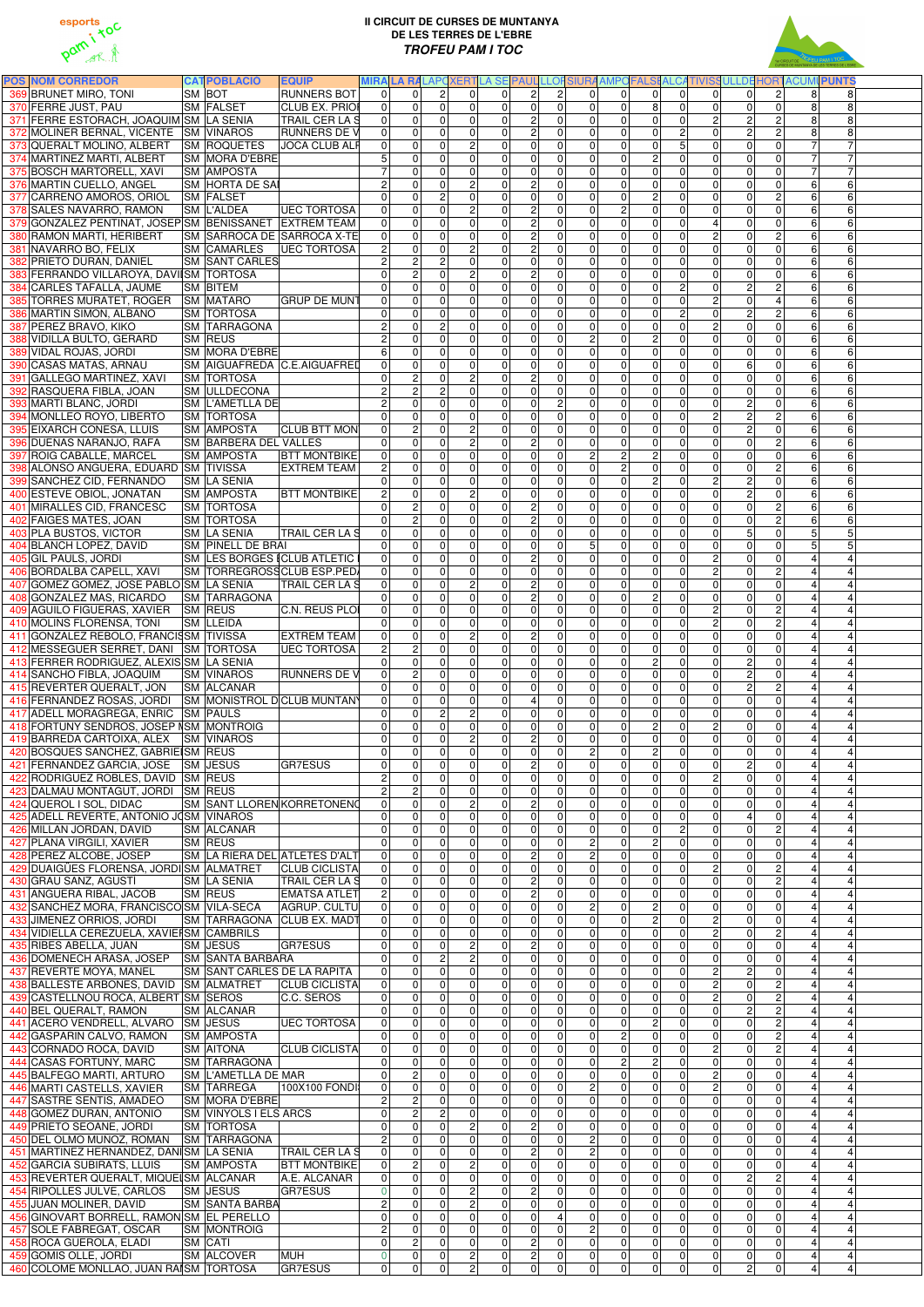



| <b>POS NOM CORREDOR</b>                                                           |           | <b>CATPOBLACIÓ</b>                                | <b>EQUIP</b>                                                  |                |                                                                            |                                                                                              |                                  |                                  |                                  |                                  |                                                                        |                                                           |                                                        | MIRA LA RALAPCXERTLA SE PAUL LLOFSIURA AMPOFALSI ALCATIVISSULLDE HORTACUMI PUNTS |  |
|-----------------------------------------------------------------------------------|-----------|---------------------------------------------------|---------------------------------------------------------------|----------------|----------------------------------------------------------------------------|----------------------------------------------------------------------------------------------|----------------------------------|----------------------------------|----------------------------------|----------------------------------|------------------------------------------------------------------------|-----------------------------------------------------------|--------------------------------------------------------|----------------------------------------------------------------------------------|--|
| 461 HERNANDEZ FUNES, JOSE ANSM VILA-SECA                                          |           |                                                   | <b>SCHUTZ</b>                                                 |                | $\overline{0}$<br>$\Omega$                                                 | $\overline{2}$<br>$\Omega$<br>$\Omega$                                                       | $\mathbf{2}$                     | $\overline{0}$                   | $\overline{0}$                   | $\overline{0}$                   | $\overline{0}$<br> 0                                                   | 0                                                         | 0 <br> 0                                               | $\overline{4}$<br>$\Delta$                                                       |  |
| 462 FERRE LAZARO, JORDI                                                           |           | <b>SM LA SENIA</b>                                | <b>TRAIL CERLAS</b>                                           |                | $\mathbf 0$<br>$\overline{0}$                                              | $\overline{0}$<br>$\overline{0}$<br>$\Omega$                                                 | $\overline{2}$                   | $\overline{0}$                   | $\overline{2}$                   | $\overline{0}$                   | $\overline{0}$<br>$\mathbf 0$                                          | $\mathbf 0$                                               | $\mathbf 0$<br>$\Omega$                                | $\vert 4 \vert$<br>4                                                             |  |
| 463 VIDAL NAVARRO, JORDI                                                          | <b>SM</b> |                                                   | C.E. LA FORADA                                                |                | $\mathsf{O}\xspace$<br>$\overline{0}$                                      | 0 <br>$\overline{0}$<br>$\overline{0}$                                                       | $\overline{2}$                   | $\overline{0}$                   | $\overline{0}$                   | $\overline{0}$                   | $\overline{0}$<br>$\mathbf 0$                                          | $\overline{c}$<br>$\mathbf 0$                             | $\pmb{0}$                                              | 4<br>4                                                                           |  |
| 464 DIAZ BARTRINA, FELIX                                                          |           | <b>SM AMPOSTA</b>                                 | C.E. LA FORADA                                                |                | <sub>N</sub><br>$\overline{0}$                                             | $\mathbf{2}$<br>$\overline{0}$<br>$\overline{0}$                                             | $\pmb{0}$                        | $\overline{0}$                   | $\overline{0}$                   | $\overline{0}$                   | $\overline{0}$<br>$\mathbf 0$                                          | $\pmb{0}$                                                 | $\pmb{0}$<br> 0                                        | $\overline{4}$<br>$\overline{4}$                                                 |  |
| 465 MARGALEF CHERTO, CARLOSSM AMPOSTA                                             |           |                                                   | <b>BTT MONTBIKE</b>                                           | $\overline{2}$ | $\overline{c}$                                                             | $\overline{0}$<br>$\overline{0}$<br>$\overline{0}$                                           | $\overline{\mathsf{o}}$          | $\overline{0}$                   | $\overline{0}$                   | $\overline{0}$                   | $\overline{0}$<br>$\mathbf 0$                                          | $\pmb{0}$<br> 0                                           | $\overline{\mathsf{o}}$                                | $\overline{4}$                                                                   |  |
| 466 BUSQUETS SERVITJA, MARC SM ST. VICENÇ DECE SURIA                              |           |                                                   |                                                               |                | $\pmb{0}$<br>$\overline{0}$                                                | $\overline{0}$<br>$\overline{0}$<br>$\overline{0}$                                           | ω                                | $\overline{0}$                   | $\overline{0}$                   | $\overline{0}$                   | $\overline{0}$<br>$\mathbf 0$                                          | $\pmb{0}$<br>$\mathbf 0$                                  | $\pmb{0}$                                              | $\overline{3}$<br>3                                                              |  |
| 467 MERINO RIBAS, JORDI                                                           |           | <b>SM RIUDECANYES</b>                             |                                                               |                | $\mathbf 0$<br>$\overline{0}$                                              | $\overline{0}$<br>$\overline{0}$<br>$\Omega$                                                 | $\overline{\mathsf{o}}$          | $\overline{0}$                   | $\overline{0}$                   | $\overline{0}$                   | $\overline{0}$<br>$\Omega$                                             | $\mathbf 0$<br>$\mathbf 0$                                | ω                                                      | $\overline{3}$<br>3                                                              |  |
| 468 FIBLA FERRER, ANDREU                                                          |           | <b>SM ALCANAR</b>                                 |                                                               |                | $\mathbf 0$<br>$\overline{0}$                                              | $\overline{0}$<br>$\overline{0}$<br>$\Omega$                                                 | $\overline{\mathsf{o}}$          | $\overline{0}$                   | $\overline{0}$                   | $\overline{0}$                   | $\overline{0}$<br>3                                                    | $\overline{0}$<br>$\mathbf 0$                             | $\overline{0}$                                         | $\overline{3}$<br>3                                                              |  |
| 469 CALLAU MAURI, ANGEL<br>470 JUSTICIA SALGADO, JORDI                            |           | <b>SM EL PERELLO</b><br>SM TARRAGONA CLUB ALPÍ K2 |                                                               |                | $\mathbf 0$<br>$\overline{0}$<br>$\overline{0}$<br>$\overline{\mathsf{o}}$ | $\overline{0}$<br>$\overline{0}$<br>$\Omega$<br>$\overline{0}$<br>$\overline{0}$<br>$\Omega$ | $\pmb{0}$<br>$\overline{2}$      | $\overline{3}$<br>$\overline{0}$ | $\overline{0}$<br> 0             | $\overline{0}$<br>$\overline{0}$ | $\overline{0}$<br>0<br>$\overline{0}$<br>$\mathbf 0$                   | 0 <br>$\mathbf 0$<br>$\overline{0}$<br>$\mathbf 0$        | $\pmb{0}$<br>$\pmb{0}$                                 | $\overline{3}$<br>3<br>$\overline{2}$<br>$\mathsf{2}$                            |  |
| 471 POVILL BENAIGES, PAU                                                          |           | <b>SM PAULS</b>                                   |                                                               |                | $\overline{\mathsf{o}}$<br>$\overline{0}$                                  | $\overline{0}$<br>$\overline{0}$<br>$\Omega$                                                 | $\overline{2}$                   | $\overline{0}$                   | 0                                | $\overline{0}$                   | $\overline{0}$<br>$\Omega$                                             | 0 <br> 0                                                  | $\pmb{0}$                                              | $\overline{2}$<br>$\overline{c}$                                                 |  |
| 472 ERRA PUIG, MARC                                                               |           |                                                   | SM SANT JULIA DIASS. ESP. DIED                                |                | $\overline{0}$<br>$\overline{\mathsf{o}}$                                  | $\overline{0}$<br>$\overline{0}$<br>$\Omega$                                                 | $\overline{c}$                   | $\overline{0}$                   | $\overline{0}$                   | $\overline{0}$                   | $\overline{0}$<br>$\mathbf 0$                                          | 0 <br> 0                                                  | $\overline{\mathsf{o}}$                                | $\overline{2}$<br>ΣJ                                                             |  |
| 473 BERNAL DOMINGUEZ, ALVAR(SM ANDORRA                                            |           |                                                   | KOLECTIVO VEI                                                 |                | $\mathbf 0$<br> 0                                                          | $\overline{0}$<br>$\overline{0}$<br>$\Omega$                                                 | $\overline{2}$                   | $\overline{0}$                   | $\overline{0}$                   | $\overline{0}$                   | $\overline{0}$<br>$\Omega$                                             | 0 <br> 0                                                  | $\mathbf 0$                                            | $\overline{2}$<br>$\overline{2}$                                                 |  |
| 474 COLOME CURTO, RAUL                                                            |           | <b>SM BITEM</b>                                   | <b>UEC TORTOSA</b>                                            |                | $\mathbf 0$<br>$\overline{0}$                                              | $\overline{0}$<br>$\overline{0}$<br>$\Omega$                                                 | $\overline{c}$                   | $\overline{0}$                   | $\overline{0}$                   | $\overline{0}$                   | $\overline{0}$<br>$\Omega$                                             | 0 <br> 0                                                  | $\mathbf 0$                                            | $\overline{2}$<br>$\overline{2}$                                                 |  |
| 475 GONZALEZ MORILLAS, JAVIERSM TERRASSA CLUB NATACIÓ                             |           |                                                   |                                                               |                | $\mathbf 0$<br>$\overline{0}$                                              | $\overline{0}$<br>$\overline{0}$<br>$\Omega$                                                 | $\overline{2}$                   | $\overline{0}$                   | $\overline{0}$                   | $\overline{0}$                   | $\overline{0}$<br>$\Omega$                                             | $\Omega$<br>$\mathbf{0}$                                  | $\mathbf 0$                                            | $\overline{2}$<br>$\overline{2}$                                                 |  |
| 476 FIGUEROA RIEGO, ANDRES SM SITGES                                              |           |                                                   | <b>PEÑA PARRIBA</b>                                           |                | $\overline{\mathsf{o}}$<br>$\Omega$                                        | $\overline{0}$<br>$\overline{0}$<br>$\Omega$                                                 | $\overline{2}$                   | $\overline{0}$                   | $\overline{0}$                   | $\overline{0}$                   | $\overline{0}$<br>$\overline{0}$                                       | $\Omega$<br>$\overline{0}$                                | $\overline{\mathsf{o}}$                                | $\overline{2}$<br>$\overline{2}$                                                 |  |
| 477 BAURIER CASANOVAS, ALEX SM LES MASIES DE RODA                                 |           |                                                   |                                                               |                | $\mathbf 0$<br>$\Omega$                                                    | $\overline{0}$<br>$\overline{0}$<br>$\Omega$                                                 | $\overline{\mathsf{o}}$          | $\overline{0}$                   | $\overline{0}$                   | $\overline{0}$                   | $\overline{0}$<br>$\mathbf 0$                                          | $\overline{c}$<br>$\mathbf 0$                             | $\overline{\mathsf{o}}$                                | $\overline{2}$<br>$\overline{2}$                                                 |  |
| 478 GARCIA MARQUEZ, DAVID                                                         |           | SM STA. MARGARUEC ANOIA                           |                                                               |                | $\mathbf 0$<br>$\overline{0}$                                              | $\overline{0}$<br>$\overline{0}$<br>$\Omega$                                                 | $\overline{2}$                   | $\overline{0}$                   | $\overline{0}$                   | $\overline{0}$                   | $\overline{0}$<br>$\mathbf 0$                                          | $\overline{0}$<br>$\mathbf 0$                             | $\mathbf 0$                                            | $\overline{2}$<br>$\overline{c}$                                                 |  |
| 479 VILAREDES, JORDI                                                              |           |                                                   | SM GIRONELLA MOUNTAIN RUN                                     |                | $\mathbf 0$<br>$\overline{0}$                                              | $\overline{0}$<br>$\overline{0}$<br>$\Omega$                                                 | $\overline{0}$                   | $\overline{0}$                   | $\overline{0}$                   | $\overline{0}$                   | $\overline{0}$<br>$\Omega$                                             | $\overline{c}$<br>$\mathbf 0$                             | $\mathbf 0$                                            | $\overline{2}$<br>$\overline{2}$                                                 |  |
| 480 VILA RAMIREZ, DANI                                                            |           | SM VULPELLAC                                      |                                                               |                | $\mathbf 0$<br>$\Omega$                                                    | $\overline{0}$<br>$\overline{0}$<br>$\Omega$                                                 | $\overline{\mathsf{o}}$          | $\overline{0}$                   | $\overline{0}$                   | $\overline{0}$                   | $\overline{0}$<br>$\Omega$                                             | ΣJ<br>$\mathbf{0}$                                        | $\mathbf 0$                                            | $\overline{2}$<br>ΣJ                                                             |  |
| 481 GONZALEZ LOPEZ, MIGUEL                                                        |           |                                                   | SM EL PLA DE SAIC.E. LA XIRUCA                                |                | $\mathbf 0$<br>$\overline{0}$                                              | $\overline{0}$<br>$\overline{0}$<br>$\Omega$                                                 | $\overline{2}$                   | $\overline{0}$                   | $\overline{0}$                   | $\overline{0}$                   | $\overline{0}$<br>$\mathbf 0$                                          | $\mathbf 0$<br>$\mathbf 0$                                | $\pmb{0}$                                              | $\overline{2}$<br><sub>N</sub>                                                   |  |
| 482 PELAEZ CEBRIAN, RUBEN                                                         |           | <b>SM CASTELLDEFELS</b>                           |                                                               |                | $\mathbf 0$<br>$\overline{0}$                                              | $\overline{0}$<br>$\overline{0}$<br>$\Omega$                                                 | $\overline{c}$                   | $\overline{0}$                   | $\overline{0}$                   | $\overline{0}$                   | $\overline{0}$<br>$\mathbf 0$                                          | 0 <br>$\mathbf 0$                                         | $\pmb{0}$                                              | $\overline{2}$<br>$\overline{2}$                                                 |  |
| 483 RODRIGUEZ BLANCO, RAUL                                                        |           | <b>SM BARCELONA</b>                               |                                                               |                | $\mathbf 0$<br>$\overline{0}$                                              | $\overline{0}$<br>$\overline{0}$<br>$\Omega$                                                 | $\overline{2}$                   | $\overline{0}$                   | $\overline{0}$                   | $\overline{0}$                   | $\overline{0}$<br>$\mathbf 0$                                          | 0 <br> 0                                                  | $\pmb{0}$                                              | $\overline{2}$<br>$\overline{2}$                                                 |  |
| 484 CIVIT, SERGI                                                                  |           | SM TARRAGONA                                      |                                                               |                | $\overline{0}$<br>$\mathbf 0$                                              | $\overline{0}$<br>$\overline{0}$<br>$\Omega$                                                 | $\overline{\mathsf{o}}$          | $\overline{0}$                   | $\overline{0}$                   | $\overline{0}$                   | $\overline{0}$<br>$\mathbf 0$                                          | ΣJ<br> 0                                                  | $\mathbf 0$                                            | $\overline{2}$<br>ΣJ                                                             |  |
| 485 PORTOLES JARDI, PERE                                                          |           | <b>SM GANDESA</b>                                 |                                                               |                | $\overline{0}$<br>$\mathsf{O}\xspace$                                      | $\overline{0}$<br>$\overline{0}$<br>$\Omega$                                                 | $\pmb{0}$                        | $\overline{0}$                   | $\overline{0}$                   | $\overline{0}$                   | $\overline{0}$<br>$\mathbf 0$                                          | $\mathbf 0$<br> 0                                         | ΣJ                                                     | $\overline{2}$<br>ΣJ                                                             |  |
| 486 SEGURA, IVAN<br>487 FERNANDEZ LLABERIA, JOAQ SM RIUDECANYES                   |           | SM LLEIDA                                         |                                                               | $\overline{0}$ | $\mathbf 0$<br>$\mathbf 0$<br>$\Omega$                                     | $\overline{0}$<br>$\overline{0}$<br>$\Omega$<br>$\overline{0}$<br>$\overline{0}$             | $\pmb{0}$<br>$\pmb{0}$           | $\overline{0}$<br>$\overline{0}$ | $\overline{0}$<br>$\overline{0}$ | $\overline{0}$                   | $\overline{0}$<br>0<br>$\overline{0}$                                  | $\overline{c}$<br> 0 <br>$\mathbf 0$                      | $\mathbf 0$<br>ΣJ                                      | $\overline{2}$<br>$\overline{c}$<br>$\overline{2}$<br>$\overline{2}$             |  |
| 488 SERRANO ROCA, ISAAC                                                           |           |                                                   | SM SANT BOI DE LUNIO MUNTANY                                  |                | $\mathsf{O}\xspace$<br>$\overline{0}$                                      | $\Omega$<br>$\overline{0}$<br> 0 <br>$\overline{0}$                                          | $\overline{\mathsf{o}}$          | $\overline{0}$                   | $\overline{0}$                   | $\overline{0}$<br>$\overline{0}$ | $\mathbf 0$<br>$\overline{0}$<br>$\mathbf 0$                           | $\mathbf 0$<br>$\overline{c}$<br>$\mathbf 0$              | $\overline{\mathsf{o}}$                                | $\overline{2}$<br>$\overline{2}$                                                 |  |
| 489 SEGURA PUJOL, IVAN                                                            |           | <b>SM LLEIDA</b>                                  | <b>MADTEAM</b>                                                |                | $\mathbf 0$<br>$\overline{0}$                                              | $\overline{0}$<br>$\overline{0}$<br>$\overline{0}$                                           | $\overline{\mathsf{o}}$          | $\overline{0}$                   | 0                                | $\overline{0}$                   | $\overline{0}$<br>$\mathbf 0$                                          | $\mathbf 0$<br>$\mathbf 0$                                | $\overline{c}$                                         | $\overline{2}$<br>$\overline{2}$                                                 |  |
| 490 VILLAJOS PUNZANO, PABLO SM MASQUEFA                                           |           |                                                   | <b>CLUB EXCTA. A</b>                                          |                | $\overline{\mathsf{o}}$<br>$\overline{0}$                                  | $\overline{0}$<br>$\overline{0}$<br>$\overline{0}$                                           | $\overline{2}$                   | $\overline{0}$                   | $\overline{0}$                   | $\overline{0}$                   | $\overline{0}$<br>$\mathbf 0$                                          | $\pmb{0}$<br> 0                                           | $\overline{\mathsf{o}}$                                | $\overline{2}$<br>$\overline{2}$                                                 |  |
| 491 CASADO ARRUFAT, SISCO                                                         |           |                                                   | SM MORA D'EBRECLUB RIBERA T                                   |                | $2 \vert$<br>$\mathbf 0$                                                   | $\overline{0}$<br>$\overline{0}$<br>$\Omega$                                                 | $\overline{0}$                   | $\overline{0}$                   | 0                                | $\overline{0}$                   | $\overline{0}$<br>$\mathbf 0$                                          | $\mathbf 0$<br>$\mathbf 0$                                | $\overline{\mathsf{o}}$                                | $\overline{2}$<br>$\overline{c}$                                                 |  |
| 492 BADIA LLORENS, MARIO                                                          | <b>SM</b> |                                                   | <b>FONDISTES TAI</b>                                          |                | $\mathbf 0$<br>$\overline{0}$                                              | $\overline{0}$<br>$\overline{0}$<br>$\Omega$                                                 | <sub>N</sub>                     | $\overline{0}$                   | $\overline{0}$                   | $\overline{0}$                   | $\overline{0}$<br>$\Omega$                                             | $\mathbf 0$<br>$\mathbf 0$                                | $\mathbf 0$                                            | $\overline{2}$<br>$\overline{c}$                                                 |  |
| 493 SANTALLUSIA AGUILAR, ALEX SM TORREFARRE CLUB EXCTA LI                         |           |                                                   |                                                               |                | $\mathbf 0$<br>$\overline{0}$                                              | $\overline{0}$<br>$\overline{0}$<br>$\Omega$                                                 | $\overline{0}$                   | $\overline{0}$                   | $\overline{0}$                   | $\overline{0}$                   | $\overline{0}$<br>$\mathbf{0}$                                         | $\overline{c}$<br>$\mathbf 0$                             | $\mathbf 0$                                            | $\overline{2}$<br>Ŋ.                                                             |  |
| 494 CASTELLVI LLURBA, XAVI                                                        |           |                                                   | SM TARRAGONA BASF FONDISTI                                    |                | $\mathbf 0$<br>$\overline{0}$                                              | $\overline{0}$<br>$\overline{0}$<br>$\Omega$                                                 | <sub>2</sub>                     | $\overline{0}$                   | $\overline{0}$                   | $\overline{0}$                   | $\overline{0}$<br>$\Omega$                                             | $\mathbf 0$<br>$\mathbf{0}$                               | $\mathbf 0$                                            | $\overline{2}$<br>$\overline{c}$                                                 |  |
| 495 CASTELL DOMENECH, JAUME SM ULLDECONA                                          |           |                                                   |                                                               |                | $\overline{2}$<br>$\mathbf 0$                                              | $\overline{0}$<br>$\overline{0}$<br>$\Omega$                                                 | $\mathbf 0$                      | $\overline{0}$                   | $\overline{0}$                   | $\overline{0}$                   | $\overline{0}$<br>$\Omega$                                             | $\mathbf 0$<br>$\Omega$                                   | $\pmb{0}$                                              | $\overline{2}$<br>$\overline{c}$                                                 |  |
| 496 OLIVER NIETO, DAVID                                                           |           | <b>SM TARRAGONA</b>                               |                                                               |                | $\mathsf{O}\xspace$<br>$\overline{0}$                                      | $\overline{0}$<br>$\overline{0}$<br>$\Omega$                                                 | $\pmb{0}$                        | $\overline{0}$                   | 0                                | $\overline{0}$                   | $\overline{c}$<br>0                                                    | 0 <br> 0                                                  | $\pmb{0}$                                              | $\overline{2}$<br>$\overline{2}$                                                 |  |
| 497 CASTELLVI, IVAN                                                               |           | <b>SM ELS GUIAMETS</b>                            |                                                               |                | 0 <br>$\overline{0}$                                                       | 0 <br>$\overline{0}$<br>$\Omega$                                                             | $\overline{0}$                   | $\Omega$                         | $\overline{0}$                   | $\overline{0}$                   | 0 <br>$\Omega$                                                         | 2 <sup>1</sup>                                            | $\overline{0}$<br> 0                                   | $\overline{2}$<br>$\overline{2}$                                                 |  |
| CIERCO GARRIDO, CARLOS                                                            |           |                                                   | $\vert$ SM $\vert$ EL PONT DE S $\vert$ C. A. RIBAGOR $\vert$ |                | $\overline{0}$<br>0                                                        | 0 <br>$\overline{0}$<br>0                                                                    | 0                                | $\overline{0}$                   | $\overline{0}$                   | $\overline{0}$                   | $\overline{0}$<br>$\overline{0}$                                       | $\overline{c}$                                            | 0 <br>01                                               | $\overline{c}$<br>$\mathsf{2}$                                                   |  |
| 499 OLIVENZA BONFILL, ROMAN SM SANT PERE I SANT PAU                               |           |                                                   |                                                               |                | $\overline{0}$<br>$\overline{0}$                                           | $\overline{0}$<br>$\overline{0}$<br>$\Omega$                                                 | $\overline{0}$                   | $\overline{0}$                   | $\overline{0}$                   | $\overline{0}$                   | $\overline{2}$<br>$\overline{0}$                                       | $\overline{0}$                                            | $\overline{\mathsf{o}}$<br>$\Omega$                    | $\overline{2}$<br>$\overline{2}$                                                 |  |
| 500 CUGAT JIMENEZ, XAVIER                                                         |           | <b>SM MORA D'EBRE</b>                             |                                                               |                | $\overline{2}$<br>$\mathbf 0$                                              | $\overline{0}$<br>$\overline{0}$<br>$\Omega$                                                 | 0                                | $\overline{0}$                   | $\overline{0}$                   | $\overline{0}$                   | $\overline{0}$<br>$\overline{0}$                                       | 0                                                         | $\mathbf 0$<br>$\Omega$                                | $\overline{c}$<br>2                                                              |  |
| 501 AYUSO RUIZ, PERE                                                              |           | SM ULLDECONA P.C MONTSIA                          |                                                               |                | $\overline{2}$<br>$\overline{0}$                                           | $\overline{0}$<br>$\overline{0}$<br>$\Omega$                                                 | 0                                | $\overline{0}$                   | $\overline{0}$                   | $\overline{0}$                   | $\overline{0}$<br>$\mathbf 0$                                          | $\mathbf 0$<br>$\overline{0}$                             | $\mathbf 0$                                            | $\overline{2}$<br>$\overline{c}$                                                 |  |
| 502 GILABERT PALLISSO, ALBERT SM VACARISSES                                       |           |                                                   |                                                               |                | $\mathbf 0$<br>$\overline{0}$                                              | $\overline{0}$<br>$\overline{0}$<br>$\Omega$                                                 | $\overline{2}$                   | $\overline{0}$                   | $\overline{0}$                   | $\overline{0}$                   | $\overline{0}$<br>$\Omega$                                             | $\mathbf 0$<br>$\overline{0}$                             | $\mathbf 0$                                            | $\overline{2}$<br>$\overline{c}$                                                 |  |
| 503 ARIÑO MONFORTE, JOSE LUISSM ALCAÑIZ                                           |           |                                                   | LA CORDADA D                                                  |                | $\overline{0}$<br>$\mathbf 0$                                              | $\overline{0}$<br>$\overline{0}$<br>$\Omega$                                                 | $\overline{0}$                   | $\overline{0}$                   | 0                                | $\overline{0}$                   | $\overline{0}$<br>$\Omega$                                             | 0 <br>$\mathbf 0$                                         | ΣJ                                                     | $\overline{2}$<br>$\overline{c}$                                                 |  |
| 504 LORCA LOMBANA, MARC                                                           |           |                                                   | SM ARENYS DE MASS.ESP.MUNT                                    |                | $\mathbf 0$<br>$\overline{0}$                                              | $\overline{0}$<br>$\overline{0}$<br>$\Omega$                                                 | $\boldsymbol{0}$                 | $\overline{0}$                   | $\overline{0}$                   | $\overline{0}$                   | $\overline{0}$<br>$\Omega$                                             | $\overline{2}$<br>$\mathbf 0$                             | $\overline{\mathsf{o}}$                                | $\overline{2}$<br>$\overline{2}$                                                 |  |
| 505 MARTINEZ GARCIA, CRISTOBASM VILANOVA I LA GELTRU                              |           |                                                   |                                                               |                | $\mathbf 0$<br>$\overline{0}$                                              | $\overline{0}$<br> 0 <br>$\Omega$                                                            | $\overline{2}$                   | $\overline{0}$                   | $\overline{0}$                   | $\overline{0}$                   | $\overline{0}$<br>$\Omega$                                             | 0 <br>$\mathbf{0}$                                        | $\mathbf 0$                                            | $\overline{2}$<br>$\overline{2}$                                                 |  |
| 506 MORENO RICO, ALBERT<br>507 ESTOPA RIBALTA, CARLOS                             |           |                                                   | SM TARRAGONA CLUB ALPI K2-B<br>SM SARROCA DE SARROCA X-TE     |                | $\mathbf 0$<br>$\overline{0}$<br>$\pmb{0}$                                 | $\overline{0}$<br>$\overline{0}$<br>$\Omega$<br>$\overline{0}$<br>$\overline{0}$<br>$\Omega$ | $\pmb{0}$<br>$\overline{2}$      | $\overline{0}$<br>$\overline{0}$ | $\overline{0}$<br>$\overline{0}$ | $\overline{0}$<br>$\overline{0}$ | $\overline{0}$<br>$\overline{0}$<br>$\boldsymbol{0}$<br>$\overline{0}$ | $\overline{c}$<br>$\Omega$<br>$\pmb{0}$<br>$\overline{0}$ | $\mathbf 0$<br>$\pmb{0}$                               | $\overline{2}$<br>$\overline{c}$<br>$\overline{2}$<br>$\overline{c}$             |  |
| 508 CANALDAS MILAN, SERGI                                                         |           | <b>SM CAMBRILS</b>                                |                                                               |                | $\overline{0}$<br>$\mathbf 0$<br>0                                         | $\overline{0}$<br>$\overline{0}$<br>$\Omega$                                                 | $\overline{\mathsf{o}}$          | $\overline{0}$                   | 0                                | $\overline{0}$                   | $\overline{2}$<br>$\mathbf 0$                                          | $\pmb{0}$<br>$\mathbf 0$                                  | $\pmb{0}$                                              | $\overline{2}$<br>$\overline{2}$                                                 |  |
| 509 MERCHAN SOLSONA, ISIDRO SM VINAROS                                            |           |                                                   | <b>CE VINAROS</b>                                             |                | $\pmb{0}$<br>0                                                             | $\overline{0}$<br>$\overline{0}$<br>$\Omega$                                                 | $\boldsymbol{0}$                 | $\overline{0}$                   | $\overline{0}$                   | 0                                | $\overline{0}$<br>$\mathbf 0$                                          | 0                                                         | $\vert$ 2<br>$\pmb{0}$                                 | $\overline{2}$<br>$\overline{c}$                                                 |  |
| 510 TUDIEL CARDIEL, EDUARD                                                        | <b>SM</b> |                                                   |                                                               |                | $\pmb{0}$<br>$\overline{0}$                                                | $\overline{0}$<br>$\overline{0}$<br>$\Omega$                                                 | $\boldsymbol{0}$                 | $\overline{0}$                   | $\overline{0}$                   | $\overline{0}$                   | $\overline{0}$<br>$\mathbf 0$                                          | ΣJ<br> 0                                                  | $\pmb{0}$                                              | $\overline{2}$<br>Ŋ.                                                             |  |
| 511 PEREZ MARTINEZ, ALVARO                                                        |           |                                                   | SM HOSPITALET LBOMBERS DE B                                   |                | $\mathbf 0$<br>$\overline{0}$                                              | $\overline{0}$<br>$\overline{0}$<br>$\overline{0}$                                           | $\pmb{0}$                        | $\overline{0}$                   | $\overline{0}$                   | $\overline{0}$                   | $\overline{0}$<br>$\mathbf 0$                                          | 0 <br> 0                                                  | ΣJ                                                     | $\overline{2}$<br>$\overline{c}$                                                 |  |
| 512 BAENA MIRABETE, DANIEL                                                        |           | <b>SM BADALONA</b>                                |                                                               |                | $\pmb{0}$<br>0                                                             | $\overline{0}$<br>$\overline{0}$<br>$\overline{0}$                                           | $\pmb{0}$                        | $\overline{0}$                   | $\overline{0}$                   | $\overline{0}$                   | $\overline{2}$<br>$\mathbf 0$                                          | $\pmb{0}$<br>$\mathbf 0$                                  | $\pmb{0}$                                              | $\overline{2}$<br>$\overline{c}$                                                 |  |
| 513 CASTELLA VICIANO, SANTI                                                       |           |                                                   | <b>SM GRAU DE GAN CORRESENDES</b>                             |                | $\pmb{0}$<br>$\overline{0}$                                                | $\overline{0}$<br>$\overline{0}$<br>$\overline{0}$                                           | $\overline{2}$                   | $\overline{0}$                   | $\overline{0}$                   | $\overline{0}$                   | $\overline{0}$<br>$\mathbf 0$                                          | $\pmb{0}$<br>$\mathbf 0$                                  | $\pmb{0}$                                              | $\overline{2}$<br>$\overline{c}$                                                 |  |
| 514 BATILDA GIMENO, JORDI                                                         |           | <b>SM TORTOSA</b>                                 | <b>UEC TORTOSA</b>                                            |                | $\mathsf{O}\xspace$<br>$\overline{0}$                                      | $\overline{0}$<br>$\overline{0}$<br>$\overline{0}$                                           | $\overline{2}$                   | $\overline{0}$                   | $\overline{0}$                   | $\overline{0}$                   | $\overline{0}$<br>$\mathbf 0$                                          | $\pmb{0}$<br> 0                                           | $\pmb{0}$                                              | $\overline{2}$<br>$\overline{c}$                                                 |  |
| 515 RECIO COMI, FERNANDO                                                          |           |                                                   | SM ROQUETES UEC TORTOSA                                       |                | $\mathsf{O}\xspace$<br>$\overline{0}$                                      | $\overline{0}$<br>$\overline{0}$<br>$\overline{0}$                                           | $\overline{2}$                   | $\overline{0}$                   | $\overline{0}$                   | $\overline{0}$                   | $\overline{0}$<br>$\mathbf 0$                                          | $\pmb{0}$<br> 0                                           | $\pmb{0}$                                              | $\overline{2}$<br>$\overline{c}$                                                 |  |
| 516 MERCHAN SOLSONA, FRANCISM VINAROS                                             |           |                                                   |                                                               |                | $\mathsf{O}\xspace$<br>$\overline{0}$                                      | $\overline{0}$<br>$\overline{0}$<br>$\overline{0}$                                           | $\overline{\mathsf{o}}$          | $\overline{0}$                   | $\overline{0}$                   | $\overline{0}$                   | $\overline{0}$<br>$\mathbf 0$                                          | 0                                                         | $\pmb{0}$<br>$\vert$ 2                                 | $\overline{2}$<br>$\overline{c}$                                                 |  |
| 517 BARTOLOME LAFUENTE, OSC SM SABADELL                                           |           |                                                   | MADTEAM                                                       |                | $\mathbf 0$<br>$\overline{0}$                                              | $\overline{0}$<br>$\overline{0}$<br>$\overline{0}$                                           | $\overline{2}$                   | $\overline{0}$                   | 0                                | $\overline{0}$                   | $\overline{0}$<br>$\Omega$                                             | $\mathbf 0$<br>$\mathbf 0$                                | $\mathbf 0$                                            | $\overline{2}$<br>$\overline{c}$                                                 |  |
| 518 SUGRANYES LIÑANA, JOAN B SM CASTELLVELL DEL CAMP                              |           |                                                   |                                                               |                | $\overline{0}$<br>$\mathbf 0$                                              | $\overline{0}$<br>$\overline{0}$<br>$\Omega$                                                 | $\overline{0}$                   | $\overline{0}$                   | $\overline{0}$                   | $\overline{0}$                   | $\overline{2}$<br>$\mathbf{0}$                                         | $\overline{0}$<br>$\mathbf{0}$                            | $\mathbf 0$                                            | $\overline{2}$<br>$\overline{c}$                                                 |  |
| 519 GASPARIN FERNANDEZ, TONISM SANT CARLES DE LA RAPITA                           |           |                                                   |                                                               |                | <sub>N</sub><br>$\overline{0}$                                             | $\overline{0}$<br>$\overline{0}$<br>$\Omega$                                                 | $\pmb{0}$                        | $\overline{0}$                   | $\overline{0}$                   | $\overline{0}$                   | $\boldsymbol{0}$<br>$\Omega$                                           | 0 <br>$\overline{0}$                                      | $\pmb{0}$                                              | $\overline{2}$<br>$\overline{c}$                                                 |  |
| 520 ESTRADA TARGA, JOAN                                                           |           | <b>SM PAULS</b>                                   | <b>UEC TORTOSA</b>                                            |                | $\mathsf{O}\xspace$<br>$\overline{0}$                                      | $\overline{0}$<br>$\overline{0}$<br>$\Omega$                                                 | $\overline{2}$                   | $\overline{0}$                   | 0                                | $\overline{0}$                   | $\overline{0}$<br>0                                                    | 0 <br>$\mathbf{0}$                                        | $\pmb{0}$                                              | $\overline{2}$<br>$\overline{c}$                                                 |  |
| 521 ARBO JOAQUIN, LLUIS                                                           |           | <b>SM SANT CARLES DE LA RAPITA</b>                |                                                               |                | $\overline{2}$<br>$\overline{0}$                                           | $\overline{0}$<br>$\overline{0}$<br>$\Omega$                                                 | $\overline{0}$                   | $\overline{0}$                   | 0                                | $\overline{0}$                   | $\overline{0}$<br>$\Omega$                                             | 0 <br>$\mathbf 0$                                         | $\pmb{0}$                                              | $\overline{2}$<br>Ŋ.                                                             |  |
| 522 CORREIG FERRE, JORDI<br>523 BUSQUETS ALIGUE, CRISTIANSM BARCELONA             |           | <b>SM REUS</b>                                    |                                                               |                | $\mathbf 0$<br>$\overline{0}$<br>$\mathbf 0$<br>$\Omega$                   | $\overline{0}$<br>$\overline{0}$<br>$\Omega$<br>$\overline{0}$<br>$\overline{0}$<br>$\Omega$ | $\overline{0}$<br>$\overline{2}$ | $\overline{0}$<br>$\overline{0}$ | 0 <br>$\overline{0}$             | $\overline{0}$<br>$\overline{0}$ | $\overline{c}$<br>$\Omega$<br>$\overline{0}$<br>$\Omega$               | $\mathbf 0$<br> 0 <br> 0 <br>$\Omega$                     | $\mathbf 0$<br>$\mathbf 0$                             | $\overline{2}$<br>Ŋ.<br>$\overline{2}$<br>$\overline{2}$                         |  |
| 524 ROJAS ESPUÑA, JUANJO                                                          |           |                                                   | <b>SM CASTELLBISB/MINDUNDIS TEA</b>                           |                | $\mathbf 0$<br> 0                                                          | $\overline{0}$<br>$\overline{0}$<br>$\Omega$                                                 | 0                                | $\Omega$                         | $\overline{0}$                   | $\overline{0}$                   | $\overline{0}$<br>$\Omega$                                             | $\overline{c}$<br>$\Omega$                                | $\mathbf 0$                                            | $\overline{2}$<br>$\overline{2}$                                                 |  |
| 525 FARRAN BELARD, JOSEP                                                          |           | <b>SM LES BORGES BLANQUES</b>                     |                                                               |                | $\mathbf 0$<br>$\Omega$                                                    | $\overline{0}$<br>$\Omega$<br>$\Omega$                                                       | 0                                | $\Omega$                         | $\overline{0}$                   | $\Omega$                         | $\overline{2}$<br>$\Omega$                                             | $\Omega$<br>$\Omega$                                      | $\overline{0}$                                         | 2 <sup>1</sup><br>$\overline{2}$                                                 |  |
| 526 SANTOS FORT, ANGEL                                                            |           |                                                   | SM TARRAGONA TROTE EXTREN                                     |                | $\mathbf 0$<br>$\overline{0}$                                              | $\overline{0}$<br>$\overline{0}$<br>$\Omega$                                                 | 0                                | $\overline{0}$                   | $\overline{0}$                   | $\overline{0}$                   | $\overline{0}$<br>$\overline{0}$                                       | $\Omega$<br>$\overline{0}$                                | Ŋ,                                                     | $\overline{2}$<br>$\overline{2}$                                                 |  |
| 527 FUSTER ALTADILL, SANTI                                                        |           | <b>SM GANDESA</b>                                 |                                                               |                | $\mathbf 0$                                                                | $\overline{0}$<br>$\overline{0}$<br>$\Omega$                                                 | $\overline{0}$                   | $\overline{0}$                   | $\overline{0}$                   | $\overline{0}$                   | $\overline{0}$<br>$\overline{0}$                                       | $\overline{0}$<br>$\mathbf 0$                             | $\mathbf 0$                                            | $\overline{2}$<br>$\overline{2}$                                                 |  |
| 528 AGUSTIN JOSE, RAMON                                                           |           | <b>SM ALCANAR</b>                                 | A.E. ALCANAR                                                  |                | $\mathbf 0$<br>$\overline{0}$                                              | $\overline{0}$<br>$\overline{0}$<br>$\Omega$                                                 | $\overline{0}$                   | $\overline{0}$                   | $\overline{0}$                   | $\overline{0}$                   | $\overline{0}$<br>$\Omega$                                             | $\mathbf 0$                                               | $\overline{0}$<br>$\overline{2}$                       | $\overline{2}$<br>Ŋ.                                                             |  |
| 529 LORENZO CARRASCO, JOSEPSM ROQUETES                                            |           |                                                   | <b>UEC TORTOSA</b>                                            |                | $\mathbf 0$<br>$\overline{0}$                                              | $\overline{0}$<br>$\overline{0}$<br>$\Omega$                                                 | $\overline{0}$                   | $\overline{0}$                   | $\overline{0}$                   | $\overline{0}$                   | $\overline{c}$<br>$\Omega$                                             | $\mathbf 0$<br>$\mathbf 0$                                | $\mathbf 0$                                            | Ŋ.<br>$\overline{2}$                                                             |  |
| 530 QUERAL CASANOVA, PEDRO   SM   DELTEBRE                                        |           |                                                   |                                                               |                | 0<br>$\overline{0}$                                                        | $\overline{0}$<br>$\overline{0}$<br>$\Omega$                                                 | $\pmb{0}$                        | $\overline{0}$                   | $\overline{0}$                   | $\overline{0}$                   | $\overline{0}$<br>0                                                    | 0 <br>$\mathbf{0}$                                        | $\overline{2}$                                         | Ŋ.<br>$\overline{2}$                                                             |  |
| 531 ROCA GAS, ORIOL                                                               |           | SM BARCELONA A.E. ICARIA                          |                                                               |                | $\mathbf 0$<br>0                                                           | $\overline{2}$<br>$\overline{0}$<br>$\Omega$                                                 | $\pmb{0}$                        | $\overline{0}$                   | $\overline{0}$                   | $\overline{0}$                   | $\overline{0}$<br>$\overline{0}$                                       | $\mathbf 0$<br>$\overline{0}$                             | $\pmb{0}$                                              | $\overline{c}$<br>2                                                              |  |
| 532 NOMEN ESCODA, ORIOL                                                           |           | SM L'HOSPITALET TRISIDENTS                        |                                                               |                | $\mathbf 0$<br>$\overline{0}$                                              | $\overline{0}$<br>$\overline{0}$<br>$\Omega$                                                 | $\overline{0}$                   | $\overline{0}$                   | $\overline{0}$                   | $\overline{0}$                   | $\overline{2}$<br>$\mathbf 0$                                          | 0 <br>$\mathbf 0$                                         | $\pmb{0}$                                              | $\overline{2}$<br>2                                                              |  |
| 533 NUÑEZ LOPEZ, ERNESTO                                                          |           | <b>SM VILA-SECA</b>                               | AGRUP. CULTU                                                  |                | $\mathbf 0$<br>$\overline{0}$                                              | $\overline{0}$<br>$\overline{0}$<br>$\overline{0}$                                           | $\boldsymbol{0}$                 | $\overline{0}$                   | $\overline{0}$                   | 0                                | $\overline{0}$<br>$\overline{0}$                                       | $\overline{c}$<br> 0                                      | $\pmb{0}$                                              | $\overline{2}$<br>Ŋ.                                                             |  |
| 534 SANCHEZ PUJOL, ANTONI                                                         | <b>SM</b> |                                                   |                                                               |                | $\Omega$                                                                   | $\overline{0}$<br>$\overline{0}$<br>$\Omega$                                                 | $\overline{\mathsf{o}}$          | $\overline{0}$                   | $\overline{0}$                   | $\overline{0}$                   | $\overline{0}$<br>$\Omega$                                             | 0 <br> 0                                                  | $\mathbf 0$                                            | $\overline{2}$<br>Ŋ.                                                             |  |
| 535 SERRANO TORRES, JUAN JOSSM ULLDECONA<br>536 FRASQUET MENGUAL, SERGI SM XERESA |           |                                                   | CORRESENDES 0                                                 |                | $\overline{0}$<br>$\mathsf{O}\xspace$<br>$\overline{\mathbf{0}}$           | $\overline{2}$<br> 0 <br>$\overline{0}$<br>$\overline{0}$<br>$\overline{0}$<br> 0            | $\overline{0}$<br>$\overline{2}$ | 0 <br>$\overline{0}$             | $\overline{0}$<br> 0             | 0 <br>$\overline{0}$             | 0 <br>$\mathbf 0$<br>$\overline{0}$<br>$\overline{0}$                  | 0 <br>$\mathbf 0$                                         | $\overline{0}$<br> 0 <br>$\overline{0}$<br>$\mathbf 0$ | $\overline{2}$<br>$\overline{2}$                                                 |  |
| 537 LI HAI, LIN                                                                   |           | SM TARRAGONA                                      |                                                               |                | $\pmb{0}$<br>$\overline{0}$                                                | $\overline{0}$<br>$\overline{0}$<br>$\overline{0}$                                           | $\overline{0}$                   | $\overline{0}$                   | $\overline{0}$                   | $\overline{0}$                   | $\overline{2}$<br>$\mathbf 0$                                          | $\mathbf 0$<br> 0                                         | $\overline{0}$                                         | $\frac{2}{2}$<br>$\overline{2}$<br>Ŋ.                                            |  |
| 538 ROC SINGLES, CARLES                                                           |           | <b>SM REUS</b>                                    |                                                               |                | $\overline{2}$<br>$\pmb{0}$                                                | $\overline{0}$<br>$\overline{0}$<br>$\mathbf 0$                                              | $\boldsymbol{0}$                 | $\overline{0}$                   | $\overline{0}$                   | $\overline{0}$                   | $\overline{0}$<br>$\mathbf 0$                                          | $\pmb{0}$<br> 0                                           | $\boldsymbol{0}$                                       | $\overline{2}$<br>$\overline{2}$                                                 |  |
| 539 PARDO DELFA, RAFA                                                             |           | <b>SM MATARO</b>                                  |                                                               |                | $\pmb{0}$<br>$\overline{0}$                                                | $\mathbf{2}$<br>$\overline{0}$<br>$\overline{0}$                                             | $\boldsymbol{0}$                 | 0                                | $\overline{0}$                   | $\overline{0}$                   | $\boldsymbol{0}$<br>$\pmb{0}$                                          | $\pmb{0}$                                                 | $\pmb{0}$<br> 0                                        | $\mathbf{2}$<br>2                                                                |  |
| 540 RODRIGUEZ BARREIRO, OSCASM SANT ANDREU DE LA BARCA                            |           |                                                   |                                                               | $\overline{0}$ | $\mathsf{O}\xspace$                                                        | $\overline{0}$<br>$\overline{0}$<br>$\overline{0}$                                           | $\overline{2}$                   | 0                                | $\overline{0}$                   | $\overline{0}$                   | $\overline{0}$<br>$\mathbf 0$                                          | $\pmb{0}$<br>$\overline{0}$                               | $\overline{\mathsf{o}}$                                | $\overline{2}$<br>$\overline{2}$                                                 |  |
| 541 VIDAL GARCIA, RAUL                                                            |           | <b>SM VINAROS</b>                                 | INDEPENDENT                                                   |                | $\overline{0}$<br>$\pmb{0}$                                                | $\overline{0}$<br>$\overline{0}$<br>$\overline{0}$                                           | $\overline{0}$                   | $\overline{0}$                   | $\overline{0}$                   | $\overline{0}$                   | $\overline{0}$<br>$\mathbf 0$                                          | $\vert$ 2<br>$\mathbf 0$                                  | $\overline{\mathsf{o}}$                                | $\mathbf{2}$<br>$\overline{2}$                                                   |  |
| 542 FORTUNY ALCANTARA, RUBE SM TARRAGONA                                          |           |                                                   |                                                               | $\mathbf{2}$   | $\pmb{0}$                                                                  | $\overline{0}$<br>$\overline{0}$<br>0                                                        | $\pmb{0}$                        | $\overline{0}$                   | $\boldsymbol{0}$                 | $\overline{0}$                   | $\overline{0}$<br>0                                                    | $\mathbf 0$<br>$\mathbf 0$                                | $\pmb{0}$                                              | <sub>N</sub><br>$\overline{2}$                                                   |  |
| 543 ARASA CUGAT, JESUS                                                            |           | <b>SM TORTOSA</b>                                 | <b>UEC TORTOSA</b>                                            |                | $\overline{0}$<br>$\pmb{0}$                                                | $\overline{0}$<br>$\overline{0}$<br>$\overline{0}$                                           | $\pmb{0}$                        | $\overline{0}$                   | $\mathbf{2}$                     | $\overline{0}$                   | $\boldsymbol{0}$<br>$\mathbf 0$                                        | $\mathbf 0$<br>$\mathbf 0$                                | $\pmb{0}$                                              | $\overline{2}$<br>$\overline{c}$                                                 |  |
| 544 CABANILLAS BARBACIL, DAVIISM BARCELONA                                        |           |                                                   |                                                               |                | $\pmb{0}$<br>$\overline{0}$                                                | $\overline{0}$<br>$\overline{0}$<br>$\overline{0}$                                           | $\pmb{0}$                        | $\boldsymbol{0}$                 | $\boldsymbol{0}$                 | $\overline{0}$                   | <sub>2</sub><br>$\mathbf 0$                                            | 0 <br>$\mathbf 0$                                         | $\pmb{0}$                                              | $\overline{c}$<br>$\mathbf{2}$                                                   |  |
| 545 COMA VILAR, VICTOR                                                            |           | <b>SM LA SENIA</b>                                | TRAIL CER LA S                                                |                | $\pmb{0}$<br> 0                                                            | $\overline{0}$<br>$\overline{0}$<br>$\overline{0}$                                           | $\overline{0}$                   | $\overline{0}$                   | $\mathbf{2}$                     | $\overline{0}$                   | $\overline{0}$<br>$\mathbf 0$                                          | 0 <br> 0                                                  | $\pmb{0}$                                              | $\overline{2}$<br>$\overline{2}$                                                 |  |
| 546 GIMENEZ BELLOBI, JORDI                                                        |           | <b>SM BARCELONA</b>                               |                                                               |                | $\mathsf{O}\xspace$<br>$\overline{0}$                                      | $\overline{0}$<br>$\overline{0}$<br>$\overline{0}$                                           | $\boldsymbol{0}$                 | $\overline{0}$                   | 0                                | $\overline{0}$                   | $\overline{0}$<br>$\mathbf 0$                                          | $\overline{2}$<br> 0                                      | $\pmb{0}$                                              | $\overline{2}$<br>$\overline{2}$                                                 |  |
| 547 GONZALEZ JANINI, XAVI                                                         |           | <b>SM TORTOSA</b>                                 | <b>UEC TORTOSA</b>                                            |                | $\overline{2}$<br>$\pmb{0}$                                                | $\overline{0}$<br>$\overline{0}$<br>$\overline{0}$                                           | $\boldsymbol{0}$                 | $\overline{0}$                   | $\overline{0}$                   | $\overline{0}$                   | 0 <br>$\mathbf 0$                                                      | 0 <br> 0                                                  | 0                                                      | $\overline{2}$<br>$\overline{2}$                                                 |  |
| 548 FERNANDEZ COSTA, EDUARDSM ULLDECONA                                           |           |                                                   | SUDACTIU                                                      |                | $\pmb{0}$<br>$\overline{0}$                                                | $\overline{0}$<br>$\overline{0}$<br>$\overline{0}$                                           | 0                                | $\overline{0}$                   | $\overline{0}$                   | $\overline{0}$                   | $\boldsymbol{0}$<br>$\mathbf 0$                                        | 0 <br>$\overline{c}$                                      | $\pmb{0}$                                              | $\overline{2}$<br>$\overline{2}$                                                 |  |
| 549 TODA I BONET, JACINT                                                          |           | <b>SM MONTROIG</b>                                |                                                               | $\overline{0}$ | $\pmb{0}$                                                                  | $\overline{0}$<br>$\overline{0}$<br>$\overline{0}$                                           | 0                                | $\overline{0}$                   | $\overline{0}$                   | $\overline{0}$                   | $\boldsymbol{0}$<br>$\mathbf 0$                                        | 0 <br> 0                                                  | ΣJ                                                     | $\overline{2}$<br>$\overline{c}$                                                 |  |
| 550 SEGURA FERRER, JOSEP                                                          |           |                                                   | <b>SM SANT PERE DIAGRUP.EXCTA.</b>                            |                | $\mathbf 0$<br>$\overline{0}$                                              | $\overline{0}$<br>$\overline{0}$<br>$\overline{0}$                                           | 0                                | $\overline{0}$                   | $\overline{0}$                   | $\overline{0}$                   | $\overline{0}$<br>$\overline{0}$                                       | $\overline{c}$<br> 0                                      | $\overline{0}$                                         | $\overline{2}$<br>$\mathbf{2}$                                                   |  |
| 551 VIDAL FRANQUET, MIGUEL ANSM VINAROS                                           |           |                                                   |                                                               |                | $\mathbf{2}$<br>$\pmb{0}$                                                  | $\overline{0}$<br>$\overline{0}$<br>$\overline{0}$                                           | $\overline{0}$                   | $\overline{0}$                   | $\overline{0}$                   | $\overline{0}$                   | $\boldsymbol{0}$<br>$\mathbf 0$<br>$\overline{0}$                      | 0                                                         | $\boldsymbol{0}$<br>$\overline{0}$                     | $\frac{2}{2}$<br>$\frac{2}{2}$                                                   |  |
| 552 GARRIDO ZAPATA, FRANCES (SM   IGUALADA                                        |           |                                                   | <b>UEC ANOIA</b>                                              |                | 0 <br>$\mathsf{O}\xspace$                                                  | 0 <br>$\overline{0}$<br>$\overline{0}$                                                       | $\overline{2}$                   | $\overline{0}$                   | $\overline{0}$                   | $\overline{0}$                   | $\mathbf 0$                                                            | $\overline{0}$                                            | $\overline{0}$<br>$\overline{0}$                       |                                                                                  |  |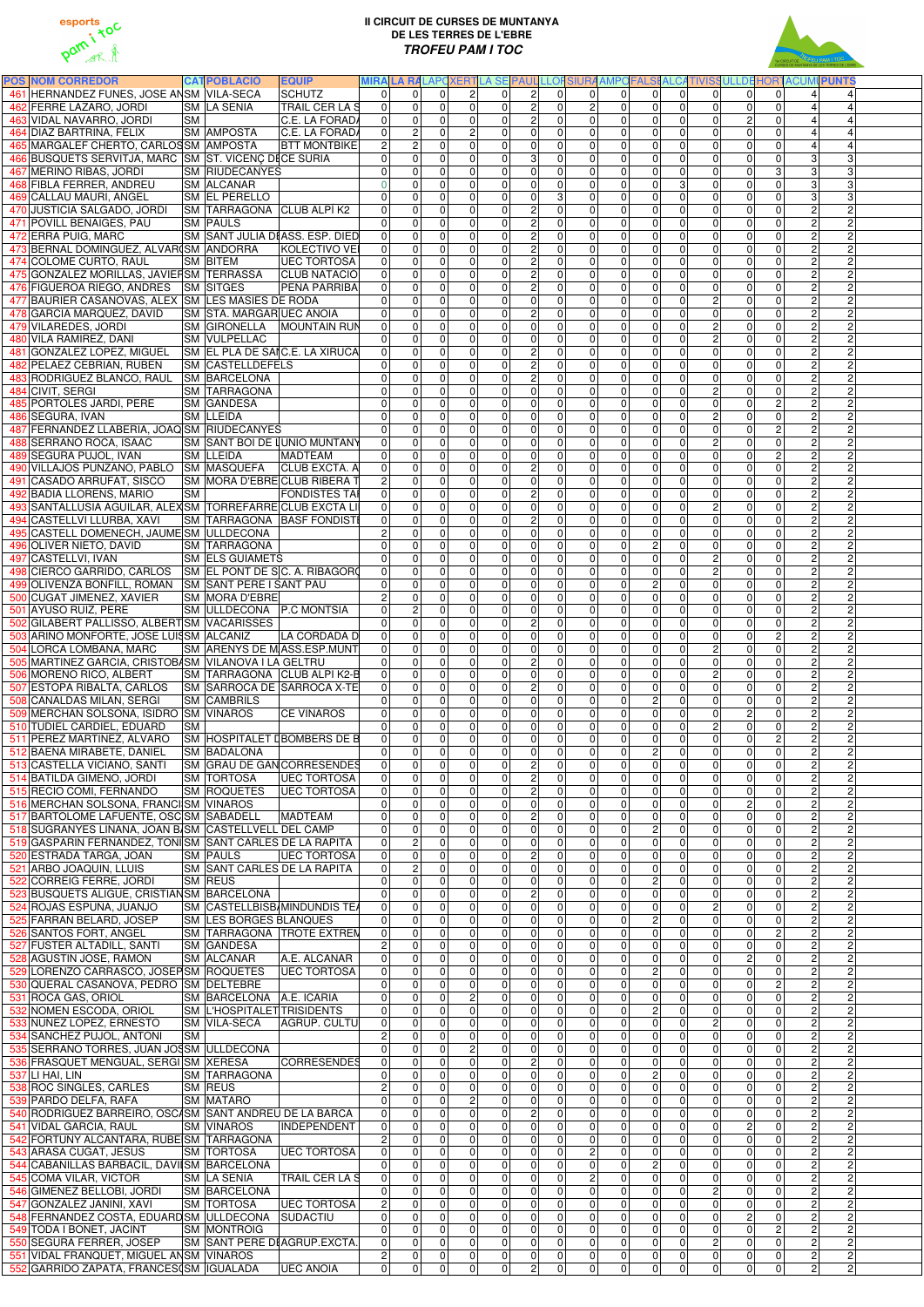



| <b>POS NOM CORREDOR</b>                                                                |           | <b>CATPOBLACIÓ</b><br><b>EQUIP</b>                                             |                                  |                                                                |                               |                              |                                    |                               |                                  |                                  |                                  |                                  |                                  |                                  |                                  | MIRALA RALAPCXERTLA SE PAUL LLOFSIURA AMPOFALSI ALCATIVISSULLDE HORTACUMI PUNTS |  |
|----------------------------------------------------------------------------------------|-----------|--------------------------------------------------------------------------------|----------------------------------|----------------------------------------------------------------|-------------------------------|------------------------------|------------------------------------|-------------------------------|----------------------------------|----------------------------------|----------------------------------|----------------------------------|----------------------------------|----------------------------------|----------------------------------|---------------------------------------------------------------------------------|--|
| 553 SANS JOVE, ALBERT<br>554 PEÑA MAÑAS, XAVI                                          |           | <b>SM ALCOVER</b><br>CLUB EXCTA. D<br>SM TARRAGONA CLUB L'ESQUAI               | $\Omega$<br>2 <sup>1</sup>       | $\Omega$<br>$\Omega$<br>$\overline{0}$<br>$\Omega$             | $\Omega$<br>$\mathbf 0$       | $\Omega$<br>$\Omega$         | $\overline{2}$<br>$\overline{0}$   | $\Omega$<br>$\Omega$          | $\Omega$<br>$\Omega$             | $\Omega$<br> 0                   | $\Omega$<br> 0                   | $\Omega$<br>$\overline{0}$       | $\overline{0}$<br>$\overline{0}$ | $\Omega$<br>$\overline{0}$       | $\Omega$<br>$\overline{0}$       | $\vert$ 2<br>$\mathbf{2}$<br>$\overline{2}$                                     |  |
| 555 SILVA HIDALGO, ANTONIO                                                             |           | <b>SM TIVISSA</b>                                                              | $\Omega$                         | $\overline{0}$<br>$\Omega$                                     | $\mathbf 0$                   | $\Omega$                     | $\overline{2}$                     | $\Omega$                      | $\overline{0}$                   | 0                                | $\overline{0}$                   | $\overline{0}$                   | $\overline{0}$                   | $\mathbf 0$                      | $\overline{0}$                   | $\overline{2}$                                                                  |  |
|                                                                                        |           | 556 TORTAJADA MARTINEZ, JUAN SM TORREDEMBALA POBLA DE V                        | $\Omega$                         | 0<br>$\Omega$                                                  | $\mathbf 0$                   | $\Omega$                     | $\pmb{0}$                          | $\Omega$                      | $\Omega$                         | $\mathbf 0$                      | $\overline{0}$                   | $\Omega$                         | $\overline{0}$                   | $\overline{2}$                   | 0                                | $\overline{2}$                                                                  |  |
|                                                                                        |           | 557 MARTINEZ MARTINEZ, LEANDISM TARRAGONA CLUB L'ESQUAI                        | $\overline{2}$                   | 0<br>$\Omega$                                                  | $\mathbf 0$                   | 0                            | $\pmb{0}$                          | $\Omega$                      | $\Omega$                         | 0                                | $\overline{0}$                   | 0                                | $\overline{0}$                   | $\mathbf 0$                      | 0                                | $\overline{2}$                                                                  |  |
| 558 ALAIXENDRI JARDI, MAURO SM JESUS                                                   |           |                                                                                | $\Omega$                         | 0<br>$\Omega$                                                  | $\overline{c}$                | $\Omega$                     | $\boldsymbol{0}$                   | $\Omega$                      | $\overline{0}$                   | 0                                | $\overline{0}$                   | $\overline{0}$                   | 0                                | $\mathbf 0$                      | 0                                | $\overline{2}$                                                                  |  |
| 559 CALLAU ANGUERA, JORDI                                                              |           | <b>SM MONTROIG</b>                                                             | $\Omega$                         | $\mathbf 0$<br>$\Omega$                                        | $\mathbf 0$                   | $\Omega$                     | $\pmb{0}$                          | $\Omega$                      | $\overline{0}$                   | 0                                | $\overline{0}$                   | $\overline{0}$                   | $\overline{2}$                   | $\mathbf 0$                      | $\overline{0}$                   | $\overline{2}$<br>$\overline{2}$                                                |  |
| 560 GOMEZ CASTELLVI, XAVIER SM COLLBATO                                                |           | C. E. ESPARRE                                                                  | $\overline{0}$                   | $\mathbf 0$<br>$\Omega$                                        | $\mathbf 0$                   | $\Omega$                     | $\overline{2}$                     | $\Omega$                      | $\overline{0}$                   | 0                                | $\overline{0}$                   | $\overline{0}$                   | $\overline{0}$                   | $\mathbf 0$                      | $\overline{0}$                   | $\overline{2}$                                                                  |  |
| 561 CARLES IBAÑEZ, EDUARD<br>562 PUIG AGUILO, VICENT                                   |           | <b>SM BITEM</b><br><b>UEC TORTOSA</b><br><b>SM AMPOSTA</b>                     | $\Omega$<br>$\Omega$             | $\mathbf 0$<br>$\Omega$<br>$\Omega$<br>$\Omega$                | $\overline{0}$<br>$\mathbf 0$ | $\Omega$<br>$\Omega$         | $\overline{2}$<br>$\mathbf 0$      | $\Omega$<br>$\Omega$          | $\Omega$<br>$\overline{0}$       | $\overline{0}$<br>2 <sup>1</sup> | $\overline{0}$<br>$\overline{0}$ | $\Omega$<br>$\Omega$             | $\overline{0}$<br>$\overline{0}$ | $\overline{0}$<br>$\Omega$       | $\overline{0}$<br>0              | $\overline{2}$<br>$\overline{2}$<br>$\overline{2}$                              |  |
| 563 BOY MAS, JORDI                                                                     |           | <b>SM MANRESA</b>                                                              | $\Omega$                         | 0<br>$\Omega$                                                  | $\mathbf 0$                   | 0                            | $\pmb{0}$                          | $\Omega$                      | $\overline{0}$                   | 0                                | $\overline{0}$                   | $\overline{0}$                   | $\overline{2}$                   | $\mathbf 0$                      | 0                                | $\overline{2}$                                                                  |  |
| 564 PELEGRIN REDON, TONI                                                               |           | <b>SM ALCANAR</b>                                                              | $\overline{0}$                   | $\Omega$<br>$\Omega$                                           | $\mathbf 0$                   | $\mathbf{0}$                 | $\pmb{0}$                          | $\Omega$                      | $\overline{0}$                   | 0                                | $\overline{0}$                   | $\Omega$                         | $\overline{0}$                   | $\overline{2}$                   | $\overline{0}$                   | $\overline{2}$<br>$\overline{2}$                                                |  |
| 565 PEREZ ALVAREZ, CESAR                                                               |           | <b>SM L'ELIANA</b>                                                             | $\Omega$                         | $\mathbf 0$<br>$\mathbf{0}$                                    | $\overline{0}$                | $\mathbf{0}$                 | $\overline{2}$                     | $\Omega$                      | $\overline{0}$                   | $\overline{0}$                   | $\overline{0}$                   | 0                                | $\overline{0}$                   | $\overline{0}$                   | $\overline{0}$                   | $\overline{2}$<br>$\overline{2}$                                                |  |
|                                                                                        |           | 566 GONZALEZ PENTINAT, GINES SM BENISSANET EXTREM TEAM                         | $\overline{0}$                   | $\mathbf 0$<br>$\Omega$                                        | $\overline{0}$                | $\mathbf 0$                  | $\overline{0}$                     | $\Omega$                      | $\overline{0}$                   | 0                                | 0                                | 0                                | $\overline{2}$                   | $\overline{0}$                   | $\overline{0}$                   | $\overline{2}$<br>$\overline{2}$                                                |  |
| 567 MOLINA RODRIGUEZ, TONI                                                             |           | SM SANT BOI DE LLOBREGAT                                                       | $\Omega$                         | $\mathbf 0$<br>$\Omega$                                        | $\mathbf 0$                   | $\Omega$                     | $\overline{2}$                     | $\Omega$                      | $\overline{0}$                   | $\overline{0}$                   | $\overline{0}$                   | 0                                | $\overline{0}$                   | $\mathbf 0$                      | 0                                | $\overline{2}$<br>$\overline{2}$                                                |  |
| 568 REVERTE BARBERA, XAVI                                                              |           | <b>SM AMPOSTA</b>                                                              | $\Omega$                         | $\mathbf 0$<br>$\Omega$                                        | $\overline{\mathsf{o}}$       | $\Omega$                     | $\overline{0}$                     | $\Omega$                      | $\overline{0}$                   | $\overline{2}$                   | $\overline{0}$                   | $\mathbf 0$                      | $\overline{0}$<br>$\overline{0}$ | $\overline{0}$                   | $\overline{0}$                   | $\overline{2}$<br>$\overline{2}$                                                |  |
| 569 LORENZO CARRASCO, JOSEPSM ROQUETES<br>570 ROCA VIDAL, JOAN                         |           | <b>UEC TORTOSA</b><br><b>SM SANT CARLES FONDISTES RAI</b>                      | $\overline{0}$<br>$\overline{0}$ | 0<br>$\mathbf{0}$<br>$\pmb{0}$<br>$\Omega$                     | $\mathbf 0$<br>$\mathbf 0$    | $\Omega$<br>$\mathbf{0}$     | 0<br>$\mathsf 0$                   | $\Omega$<br>$\mathbf 0$       | 0 <br> 0                         | 0 <br> 0                         | $\overline{0}$<br>$\overline{0}$ | $\mathbf 0$<br>$\overline{0}$    | 0                                | $\overline{0}$<br>$\overline{2}$ | $\overline{c}$<br>$\overline{0}$ | $\overline{2}$                                                                  |  |
| 571 ARBONES HEREDIA, ALEX                                                              |           | <b>SM SITGES</b><br><b>CENTRE EXCTA</b>                                        | 0                                | $\pmb{0}$<br>$\Omega$                                          | $\mathbf 0$                   | $\mathbf{0}$                 | $\mathsf 0$                        | $\mathbf 0$                   | 0                                | $\overline{0}$                   | $\overline{0}$                   | $\overline{0}$                   | $\overline{2}$                   | $\overline{0}$                   | 0                                | $\overline{2}$                                                                  |  |
| 572 CARRERAS RULL, ALEXANDRISM FALSET                                                  |           |                                                                                | $\Omega$                         | 0<br>$\Omega$                                                  | $\mathbf 0$                   | $\Omega$                     | $\mathsf 0$                        | $\mathbf 0$                   | 0                                | 0                                | $\overline{2}$                   | $\overline{0}$                   | $\overline{0}$                   | $\mathbf 0$                      | 0                                | $\overline{2}$                                                                  |  |
| 573 QUEROL MIGUEL, IVAN                                                                |           | C.E.R.<br><b>SM ALCANAR</b>                                                    | $\Omega$                         | $\mathbf 0$<br>$\Omega$                                        | $\mathbf 0$                   | $\Omega$                     | $\pmb{0}$                          | $\mathbf 0$                   | 0                                | $\overline{0}$                   | $\overline{0}$                   | $\overline{0}$                   | $\overline{0}$                   | $\overline{2}$                   | $\overline{0}$                   | $\overline{2}$                                                                  |  |
| 574 BAQUES ALMIRALL, RICARD SM TIVISSA                                                 |           | <b>E.T EL TIVISSA</b>                                                          | 0                                | $\mathbf 0$<br>$\Omega$                                        | $\mathbf 0$                   | $\Omega$                     | $\pmb{0}$                          | $\mathbf 0$                   | 0                                | $\overline{0}$                   | $\overline{0}$                   | $\overline{0}$                   | $\overline{2}$                   | $\overline{0}$                   | 0                                | $\overline{2}$                                                                  |  |
|                                                                                        |           | 575 CASTELLA VICIANO, MIQUEL SM GRAU DE GAN CORRESENDES                        | $\mathbf 0$                      | $\mathbf 0$<br>$\Omega$                                        | $\mathbf 0$                   | $\mathbf 0$                  | $\overline{2}$                     | $\mathbf 0$                   | 0                                | $\mathbf 0$                      | $\overline{0}$                   | $\overline{0}$                   | $\overline{0}$                   | $\mathbf 0$                      | 0                                | $\overline{2}$                                                                  |  |
| 576 NOFRE ROMERA, DOMINGO SM ULLDECONA SUDACTIU<br>577 ENGUITA MARQUEZ, EDUARD SM REUS |           | A.E. REUS                                                                      | $\Omega$<br>$\mathbf 0$          | $\mathbf 0$<br>$\overline{0}$<br>$\mathbf 0$<br>$\overline{0}$ | $\mathbf 0$<br>$\mathbf 0$    | 0 <br>$\mathbf 0$            | $\overline{0}$<br>$\mathsf 0$      | $\mathbf 0$<br>$\mathbf 0$    | 0 <br>$\overline{2}$             | 0 <br> 0                         | $\overline{0}$<br>$\overline{0}$ | $\overline{0}$<br>$\overline{0}$ | $\overline{0}$<br>$\overline{0}$ | $\overline{2}$<br>$\mathbf 0$    | $\overline{0}$<br>0              | $\overline{2}$<br>$\overline{c}$<br>$\overline{2}$<br>$\overline{c}$            |  |
| 578 SANCHEZ SEVILLA, JAVIER SM SALOU                                                   |           | <b>BASF FONDISTE</b>                                                           | 0                                | $\mathbf 0$<br>$\mathbf 0$                                     | $\mathbf 0$                   | $\mathbf{0}$                 | $\overline{2}$                     | $\mathbf 0$                   | $\overline{0}$                   | 0                                | $\overline{0}$                   | 0                                | $\overline{0}$                   | $\mathbf 0$                      | 0                                | $\overline{2}$                                                                  |  |
|                                                                                        |           | 579 MARTINEZ CASTELLVI, QUIM SM ELS GUIAMET CENTRE D'ESTI                      | $\Omega$                         | 0<br>$\Omega$                                                  | $\mathbf 0$                   | $\Omega$                     | $\overline{0}$                     | $\Omega$                      | $\overline{0}$                   | $\mathbf 0$                      | $\overline{0}$                   | 0                                | $\overline{0}$                   | $\overline{0}$                   | $\overline{2}$                   | $\overline{2}$                                                                  |  |
| 580 LOPEZ LARENA, TONI                                                                 |           | <b>SM REUS</b>                                                                 | $\Omega$                         | $\mathbf 0$<br>$\Omega$                                        | $\overline{0}$                | $\mathbf{0}$                 | $\overline{0}$                     | $\Omega$                      | $\overline{0}$                   | $\overline{0}$                   | $\overline{2}$                   | $\mathbf 0$                      | $\overline{0}$                   | $\overline{0}$                   | $\overline{0}$                   | $\overline{2}$                                                                  |  |
| 581 SALT TORRES, SALVADOR                                                              | <b>SM</b> |                                                                                | $\Omega$                         | 0<br>$\Omega$                                                  | $\overline{0}$                | $\Omega$                     | $\pmb{0}$                          | $\Omega$                      | $\Omega$                         | $\mathbf 0$                      | $\overline{0}$                   | $\overline{0}$                   | $\overline{0}$                   | $\overline{2}$                   | 0                                | $\overline{2}$                                                                  |  |
| 582 SANCHEZ ESPINACH, ISAIES SM RAVAL DE CRIST                                         |           |                                                                                | $\mathbf 0$                      | 0<br>$\Omega$                                                  | $\overline{c}$                | $\mathbf{0}$                 | $\pmb{0}$                          | $\Omega$                      | 0                                | 0                                | $\overline{0}$                   | $\overline{0}$                   | $\overline{0}$                   | $\overline{0}$                   | $\overline{0}$                   | $\overline{2}$                                                                  |  |
| 584 ESPINOSA SEGURA, CARLOS SM LA SENIA                                                |           | 583 GONZALEZ LAMPURDANES, ISSM TARRAGONA TROTE-EXTREN<br><b>TRAIL CER LA S</b> | 0 <br> 0                         | 0<br>$\Omega$<br>$\mathbf 0$<br>$\Omega$                       | $\mathbf 0$<br>$\overline{0}$ | $\mathbf 0$<br>$\Omega$      | $\overline{c}$<br>$\pmb{0}$        | $\Omega$<br>$\Omega$          | 0 <br> 0                         | 0 <br>$\Omega$                   | $\overline{0}$<br>$\overline{0}$ | 0<br>$\overline{0}$              | $\overline{0}$<br>$\overline{0}$ | $\mathbf 0$<br>$\mathbf 0$       | $\overline{0}$<br>$\overline{2}$ | $\overline{2}$<br>$\overline{2}$<br>Ŋ,                                          |  |
| 585 QUERALT QUERALT, OSCAR SM VINAROS                                                  |           |                                                                                | $\Omega$                         | $\mathbf 0$<br>$\Omega$                                        | $\overline{0}$                | $\Omega$                     | $\pmb{0}$                          | $\Omega$                      | $\overline{0}$                   | $\Omega$                         | $\overline{0}$                   | $\mathbf{2}$                     | $\overline{0}$                   | $\mathbf 0$                      | $\overline{0}$                   | $\overline{2}$                                                                  |  |
| 586 FARRES CISTERO, CARLES SM SABADELL                                                 |           |                                                                                | $\Omega$                         | $\Omega$<br>$\Omega$                                           | $\overline{0}$                | $\Omega$                     | $\overline{2}$                     | $\Omega$                      | $\overline{0}$                   | $\Omega$                         | $\overline{0}$                   | $\Omega$                         | $\overline{0}$                   | $\Omega$                         | 0                                | $\overline{2}$<br>$\overline{2}$                                                |  |
| 587 BARBOSA GURRERA, DAVID SM ELS PALLARESOS                                           |           |                                                                                | $\Omega$                         | $\Omega$<br>$\Omega$                                           | $\Omega$                      | $\Omega$                     | $\mathbf 0$                        | $\Omega$                      | $\Omega$                         | $\Omega$                         | $\Omega$                         | $\Omega$                         | $\Omega$                         | $\Omega$                         | $\overline{c}$                   | $2 \overline{)}$<br>$\overline{2}$                                              |  |
| 588 SEGARRA OTERO, DAVID                                                               |           | SM RIBERA DE CAINDEPENDENT                                                     | $\Omega$                         | $\overline{0}$<br>$\Omega$                                     | $\mathbf 0$                   | 0                            | 0                                  | $\overline{0}$                | $\Omega$                         | $\overline{0}$                   | $\overline{0}$                   | $\overline{0}$                   | $\overline{0}$                   | $\overline{2}$                   | 0                                | $\overline{2}$<br>$\overline{2}$                                                |  |
| 589 HERNANDEZ ACEVEDO, RAUL SM GAVA                                                    |           | UNIO MUNTANY                                                                   | $\Omega$                         | $\overline{0}$<br>$\Omega$                                     | $\overline{0}$                | $\overline{0}$               | $\overline{0}$                     | $\Omega$                      | $\overline{0}$                   | 0                                | $\overline{0}$                   | $\Omega$                         | $\overline{2}$                   | $\overline{0}$                   | $\overline{0}$                   | $\overline{2}$<br>$\overline{2}$                                                |  |
| 590 CASTAN MATAMOROS, JOSEFSM SANT CARLES DE LA RAPITA<br>591 FERRE HUGUET, JOSEP      |           | <b>SM FALSET</b><br><b>IPRIORAT</b>                                            | 0<br>$\Omega$                    | 2<br>$\mathbf 0$<br>$\Omega$                                   | 0<br>$\overline{0}$           | $\Omega$                     | $\pmb{0}$                          | 0<br>$\Omega$                 | $\Omega$                         | $\overline{0}$<br> 0             | $\overline{0}$<br>$\overline{2}$ | 0<br>$\overline{0}$              | 0<br>$\overline{0}$              | 0<br>$\overline{0}$              | 0<br>$\overline{0}$              | $\mathbf{2}$<br>2<br>$\overline{2}$<br>$\overline{2}$                           |  |
| 592 HERRERIAS COMELLAS, ORIOSM TERRASSA                                                |           | <b>CENTRE EXCTA</b>                                                            | 0                                | 0<br>$\Omega$                                                  | $\overline{0}$                | $\Omega$                     | $\overline{2}$                     | $\Omega$                      | $\overline{0}$                   | $\overline{0}$                   | $\overline{0}$                   | $\overline{0}$                   | $\overline{0}$                   | $\overline{0}$                   | 0                                | $\overline{2}$                                                                  |  |
| 593 GONZALEZ VENDRELL, DAVID SM TERRASSA                                               |           |                                                                                |                                  | $\mathbf 0$<br>$\mathbf{0}$                                    | $\mathbf 0$                   | $\Omega$                     | $\overline{0}$                     | $\mathbf 0$                   | 0                                | $\overline{0}$                   | $\overline{0}$                   | $\overline{0}$                   | $\overline{0}$                   | $\mathbf 0$                      | 0                                | $\overline{2}$                                                                  |  |
| 594 PAREDES PATIÑO, JUAN                                                               |           | <b>CORRESENDES</b><br><b>SM GANDIA</b>                                         | 0                                | $\pmb{0}$<br>$\Omega$                                          | $\mathbf 0$                   | 0                            | $\overline{2}$                     | $\mathbf 0$                   | 0                                | $\overline{0}$                   | $\overline{0}$                   | $\overline{0}$                   | $\overline{0}$                   | $\mathbf 0$                      | 0                                | $\overline{2}$                                                                  |  |
| 595 VILARDEBO CASAS, JOSEP SM FIGARO                                                   |           | C. E. AIGUAFRE                                                                 | $\overline{0}$                   | 0<br>$\Omega$                                                  | $\overline{c}$                | $\Omega$                     | $\overline{0}$                     | $\Omega$                      | 0                                | $\overline{0}$                   | $\overline{0}$                   | $\overline{0}$                   | $\overline{0}$                   | $\mathbf 0$                      | 0                                | $\overline{2}$                                                                  |  |
| 596 MUÑOZ LÓPEZ, JOSE MANUE SM LLEIDA<br>597 ALONSO BLANCO, SIMON                      |           | <b>SM SITGES</b>                                                               | $\overline{0}$<br>$\Omega$       | $\pmb{0}$<br>$\Omega$<br>$\mathbf 0$<br>$\Omega$               | $\mathbf 0$<br>$\mathbf 0$    | $\Omega$<br>$\Omega$         | $\overline{0}$<br>$\pmb{0}$        | $\Omega$<br>$\Omega$          | 0 <br> 0                         | 0 <br> 0                         | $\overline{0}$<br>$\overline{2}$ | $\overline{0}$<br>$\overline{0}$ | $\overline{0}$<br>$\overline{0}$ | $\mathbf 0$<br>$\overline{0}$    | $\overline{2}$<br>$\overline{0}$ | $\overline{2}$<br>$\overline{2}$                                                |  |
| 598 CUEVAS CABALLE, CRISTIAN SM SANT CARLES DE LA RAPITA                               |           |                                                                                | 0                                | $\boldsymbol{2}$<br>$\Omega$                                   | $\mathbf 0$                   | $\Omega$                     | $\pmb{0}$                          | $\overline{0}$                | 0                                | 0                                | $\overline{0}$                   | $\overline{0}$                   | $\overline{0}$                   | $\mathbf 0$                      | 0                                | $\overline{2}$                                                                  |  |
| 599 MORATO MARCE, MARC                                                                 |           | <b>SM SITGES</b><br><b>CENTRE EXCTA</b>                                        | 0                                | $\pmb{0}$<br>$\Omega$                                          | $\mathbf 0$                   | $\Omega$                     | $\pmb{0}$                          | $\overline{0}$                | 0                                | 0                                | $\overline{0}$                   | $\overline{0}$                   | $\overline{2}$                   | $\mathbf 0$                      | 0                                | $\overline{2}$                                                                  |  |
| 600 BARCELO SUBIRA, DAVID                                                              |           | <b>SM RUBI</b>                                                                 | $\Omega$                         | 0<br>$\Omega$                                                  | $\pmb{0}$                     | $\mathbf 0$                  | $\pmb{0}$                          | $\mathbf 0$                   | 0                                | 0                                | $\overline{2}$                   | $\overline{0}$                   | $\overline{0}$                   | $\mathbf 0$                      | 0                                | $\overline{2}$<br>$\overline{c}$                                                |  |
| 601 DINARES LOPEZ, MARC                                                                |           | SM SANT CUGAT ICLUB MUNTANY                                                    | $\Omega$                         | 0<br>$\Omega$                                                  | $\pmb{0}$                     | $\mathbf 0$                  | $\mathsf 0$<br>$\overline{0}$      | $\mathbf 0$                   | 0 <br> 0                         | 0                                | $\overline{0}$                   | $\overline{0}$                   | $\overline{2}$<br>$\overline{2}$ | $\mathbf 0$                      | 0<br>$\overline{0}$              | $\overline{2}$<br>$\overline{c}$                                                |  |
| 602 CORTS FERRE, JOAQUIM<br>603 FLORES ALGUACIL, JAVIER                                |           | <b>SM MONTROIG</b><br>SM BARCELONA PEÑA PARRIBA                                | $\Omega$<br> 0                   | $\mathbf 0$<br>$\Omega$<br>$\mathbf 0$<br>$\Omega$             | $\pmb{0}$<br>$\mathbf 0$      | $\mathbf 0$<br>$\Omega$      | $\overline{2}$                     | $\mathbf 0$<br>$\Omega$       | 0                                | 0 <br> 0                         | $\overline{0}$<br>$\overline{0}$ | $\overline{0}$<br>$\overline{0}$ | $\overline{0}$                   | $\mathbf 0$<br>$\mathbf 0$       | 0                                | $\overline{2}$<br>$\overline{c}$<br>$\overline{2}$<br>$\overline{2}$            |  |
| 604 MARCO QUINTANA, JORDI                                                              |           | <b>SM CAPCANES</b>                                                             | $\Omega$                         | 0<br>$\mathbf{0}$                                              | $\overline{0}$                | $\mathbf{0}$                 | $\pmb{0}$                          | $\Omega$                      | $\overline{0}$                   | $\Omega$                         | $\overline{2}$                   | $\mathbf 0$                      | $\overline{0}$                   | $\overline{0}$                   | 0                                | $\overline{c}$                                                                  |  |
| 605 SANFELIU MARCO, DAVID                                                              |           | <b>SM GAVA</b>                                                                 | $\Omega$                         | $\boldsymbol{2}$<br>$\Omega$                                   | $\overline{0}$                | $\mathbf{0}$                 | $\pmb{0}$                          | $\Omega$                      | $\overline{0}$                   | 0                                | $\overline{0}$                   | $\mathbf 0$                      | $\overline{0}$                   | $\overline{0}$                   | $\overline{0}$                   | $\overline{2}$                                                                  |  |
| 606 CUEVAS SANCHEZ, BENJAMINSM ROQUETES                                                |           |                                                                                | $\mathbf 0$                      | 0<br>$\Omega$                                                  | $\overline{0}$                | $\Omega$                     | $\pmb{0}$                          | $\Omega$                      | $\overline{0}$                   | $\mathbf 0$                      | $\overline{0}$                   | $\Omega$                         | $\overline{0}$                   | $\overline{0}$                   | $\overline{2}$                   | $\overline{2}$                                                                  |  |
| 607 BONAVILA CUGAT, JORDI                                                              |           | <b>SM ROQUETES</b>                                                             | $\mathbf 0$                      | 0<br>$\Omega$                                                  | $\overline{c}$                | $\mathbf{0}$                 | $\pmb{0}$                          | $\Omega$                      | $\overline{0}$                   | 0                                | $\overline{0}$                   | $\Omega$                         | $\overline{0}$                   | $\mathbf 0$                      | $\overline{0}$                   | $\overline{2}$                                                                  |  |
| 608 ARDIL JOSA, XAVIER<br>609 PRATS DUESO, RAÜL                                        |           | <b>SM VALLS</b><br><b>SM CAMPREDO</b>                                          | $\mathbf 0$<br>$\Omega$          | 0<br>$\Omega$<br>$\mathbf 0$<br>$\Omega$                       | $\mathbf 0$<br>$\mathbf 0$    | $\Omega$<br>$\Omega$         | $\overline{0}$<br>$\pmb{0}$        | $\Omega$<br>$\Omega$          | $\overline{0}$<br>$\overline{0}$ | 0 <br> 0                         | $\overline{2}$<br>$\overline{0}$ | $\overline{0}$<br>$\Omega$       | $\overline{0}$<br>$\overline{0}$ | $\mathbf 0$<br>$\mathbf 0$       | $\overline{0}$<br>$\overline{2}$ | $\overline{2}$<br>$\overline{2}$                                                |  |
| 610 BERTOMEU FAVA, SERGI                                                               |           | <b>SM SANT CARLES DE LA RAPITA</b>                                             | $\overline{0}$                   | $\overline{0}$<br>$\Omega$                                     | $\mathbf 0$                   | $\Omega$                     | $\overline{0}$                     | $\Omega$                      | $\overline{0}$                   | 0                                | $\overline{0}$                   | $\Omega$                         | $\overline{2}$                   | $\mathbf 0$                      | 0                                | $\overline{2}$<br>$\overline{2}$                                                |  |
| 611 DURAN CARLES, JESUS                                                                |           | <b>SM BITEM</b>                                                                | $\Omega$                         | $\Omega$<br>$\Omega$                                           | $\overline{0}$                | $\mathbf{0}$                 | $\mathbf 0$                        | $\Omega$                      | $\Omega$                         | $\overline{2}$                   | $\overline{0}$                   | $\Omega$                         | $\overline{0}$                   | $\overline{0}$                   | 0                                | $\overline{2}$                                                                  |  |
| 612 TORRENTBO MONTBLANCH, USM TORELLO                                                  |           | <b>OLIMPIC MANLL</b>                                                           | $\Omega$                         | $\Omega$<br>$\Omega$                                           | $\mathbf 0$                   | $\Omega$                     | $\overline{2}$                     | $\Omega$                      | $\Omega$                         | $\Omega$                         | $\overline{0}$                   | $\Omega$                         | $\overline{0}$                   | $\overline{0}$                   | 0                                | $\overline{2}$<br>$\overline{2}$                                                |  |
| 613 MORENO CASTAÑO, JOSE LUISM TARRAGONA                                               |           |                                                                                |                                  | 0<br>$\Omega$                                                  | $\mathbf 0$                   | $\mathbf 0$                  | $\pmb{0}$                          | $\Omega$                      | 0                                | 0                                | $\overline{0}$                   | $\overline{0}$                   | $\overline{0}$                   | $\mathbf 0$                      | 0                                | $\overline{2}$                                                                  |  |
|                                                                                        |           | 614 MORA MONTIEL, FRANCISCO SM TORREFORTA AGRUP. CULTU<br><b>SM BARCELONA</b>  | $\Omega$<br>$\Omega$             | $\Omega$<br>$\Omega$<br>$\Omega$<br>$\mathbf{0}$               | $\mathbf 0$<br>$\overline{0}$ | $\mathbf{0}$<br>$\mathbf{0}$ | $\pmb{0}$<br>$\pmb{0}$             | $\Omega$<br>$\Omega$          | $\overline{2}$<br>$\overline{0}$ | $\overline{0}$<br> 0             | $\overline{0}$<br>$\overline{0}$ | $\Omega$<br>0                    | $\overline{0}$<br>$\overline{2}$ | $\mathbf 0$<br>$\mathbf 0$       | 0<br>0                           | $\overline{2}$<br>$\overline{2}$<br>$\overline{2}$<br>$\overline{c}$            |  |
| 615 RIUS PEDRET, LLORENÇ<br>616 VIDAL GENTAL, PERE                                     | <b>SM</b> |                                                                                | $\Omega$                         | $\Omega$<br>$\mathbf{0}$                                       | $\overline{0}$                | $\mathbf 0$                  | $\overline{2}$                     | $\Omega$                      | $\overline{0}$                   | 0                                | $\overline{0}$                   | $\overline{0}$                   | $\overline{0}$                   | $\mathbf 0$                      | $\overline{0}$                   | $\overline{2}$<br>$\overline{c}$                                                |  |
| 617 MARTI MARTI, ORIOL                                                                 |           | <b>SM ULLDECONA SUDACTIU</b>                                                   | $\Omega$                         | 0<br>$\mathbf{0}$                                              | $\overline{0}$                | $\mathbf{0}$                 | $\pmb{0}$                          | $\Omega$                      | $\overline{0}$                   | 0                                | $\overline{0}$                   | 0                                | $\overline{0}$                   | $\overline{2}$                   | 0                                | $\overline{2}$<br>$\overline{2}$                                                |  |
| 618 SUMOY PALOU, JOSEP                                                                 |           | <b>SM TARRAGONA</b>                                                            | $\Omega$                         | 0<br>$\Omega$                                                  | $\overline{\mathsf{o}}$       | $\mathbf{0}$                 | $\overline{2}$                     | $\Omega$                      | 0                                | 0                                | $\overline{0}$                   | $\Omega$                         | $\overline{0}$                   | $\overline{0}$                   | $\overline{0}$                   | $\overline{2}$                                                                  |  |
| 619 GONZALEZ GUINDO, JAVIER SM REUS                                                    |           | <b>TARRAGONA FO</b>                                                            | $\Omega$                         | $\mathbf 0$<br>$\mathbf{0}$                                    | $\mathbf 0$                   | $\Omega$                     | $\pmb{0}$                          | $\Omega$                      | $\overline{c}$                   | 0                                | $\overline{0}$                   | $\mathbf 0$                      | $\overline{0}$                   | $\mathbf 0$                      | $\Omega$                         | $\overline{2}$                                                                  |  |
| 620 GURRUCHAGA GARCIA, MAROSM BRAFIM                                                   |           |                                                                                | $\Omega$                         | $\mathbf 0$<br>$\mathbf{0}$                                    | $\mathbf 0$                   | $\mathbf{0}$                 | $\boldsymbol{2}$                   | $\Omega$                      | $\mathbf 0$                      | 0                                | $\overline{0}$                   | $\overline{0}$                   | $\overline{0}$                   | $\mathbf 0$                      | 0                                | $\overline{2}$                                                                  |  |
| 621 ROSELL POBLET, ALBERT<br>622 MARGARIT RODENAS, ALVAR SM GAVA                       |           | <b>SM BOTARELL</b><br>LO MASSIMO RI                                            | 0                                | 0<br>$\mathbf{0}$<br>$\boldsymbol{2}$<br>$\Omega$              | $\mathbf 0$<br>$\mathbf 0$    | $\mathbf{0}$<br>$\Omega$     | $\overline{0}$<br>$\boldsymbol{0}$ | $\mathbf 0$<br>$\Omega$       | 0 <br> 0                         | 0 <br> 0                         | $\overline{0}$<br>$\overline{0}$ | $\overline{0}$<br>$\overline{0}$ | $\overline{0}$<br>$\overline{0}$ | $\mathbf 0$<br>$\mathbf 0$       | 0<br>0                           | $\overline{2}$<br>$\overline{2}$                                                |  |
| 623 ADAN MIARNAU, JORDI                                                                |           | <b>SM ALMATRET</b><br><b>CLUB CICLISTA</b>                                     | 0                                | $\mathbf 0$<br>$\Omega$                                        | $\mathbf 0$                   | 0                            | $\pmb{0}$                          | $\mathbf 0$                   | 0                                | $\overline{0}$                   | $\overline{0}$                   | $\overline{0}$                   | $\overline{0}$                   | $\mathbf 0$                      | $\overline{2}$                   | $\overline{2}$                                                                  |  |
|                                                                                        |           | 624 SANTIAGO RODRIGUEZ, GABI SM LLORET DE MACENTRE EXCTA                       | 0                                | 0<br>$\Omega$                                                  | $\mathbf 0$                   | $\Omega$                     | $\overline{2}$                     | $\mathbf 0$                   | 0                                | 0                                | $\overline{0}$                   | $\overline{0}$                   | $\overline{0}$                   | $\mathbf 0$                      | $\overline{0}$                   | $\overline{2}$                                                                  |  |
| 625 ASENJO BLADE, MANUEL                                                               |           | <b>SM TIVISSA</b><br>MULTIESPORTS                                              | 0                                | $\pmb{0}$<br>$\Omega$                                          | $\mathbf 0$                   | 0                            | $\pmb{0}$                          | $\mathbf 0$                   | 0                                | 0                                | $\overline{0}$                   | $\overline{0}$                   | $\overline{2}$                   | $\mathbf 0$                      | 0                                | $\overline{2}$                                                                  |  |
| 626 VIZCARRO PARRA, JOSEP                                                              |           | <b>SM SANT CARLES DE LA RAPITA</b>                                             | $\Omega$                         | $\overline{2}$<br>$\Omega$                                     | $\mathbf 0$                   | 0                            | $\overline{0}$                     | $\mathbf 0$                   | 0                                | 0                                | 0                                | $\overline{0}$                   | $\overline{0}$                   | $\overline{0}$                   | $\overline{0}$                   | $\overline{2}$<br>$\overline{2}$                                                |  |
| 627 MARCO JUEZ, MANEL<br>628 NICOLAU GRAS, IVAN                                        |           | <b>SM TARRAGONA</b>                                                            | 0 <br> 0                         | $\overline{0}$<br> 0 <br>$\overline{2}$                        | $\mathbf 0$<br>$\overline{0}$ | $\overline{0}$<br> 0         | 0 <br>$\overline{0}$               | $\mathbf 0$<br>$\overline{0}$ | 0 <br>$\overline{0}$             | 0 <br>$\overline{0}$             | $\overline{2}$<br>$\overline{0}$ | 0 <br> 0                         | $\overline{0}$<br> 0             | $\mathbf 0$<br> 0                | $\pmb{0}$<br>$\overline{0}$      | $\overline{2}$<br>$\overline{2}$                                                |  |
| 629 ROCA CARLES, ELISEO                                                                |           | SM SANT CARLES DE LA RAPITA<br><b>SM TORTOSA</b>                               | $\mathbf 0$                      | $\overline{0}$<br>$\pmb{0}$<br>$\mathbf 0$                     | $\overline{c}$                | $\mathbf 0$                  | $\overline{0}$                     | $\mathbf 0$                   | 0                                | $\mathbf 0$                      | $\overline{0}$                   | $\overline{0}$                   | $\overline{0}$                   | $\mathbf 0$                      | $\pmb{0}$                        | $\overline{2}$<br>$\overline{2}$<br>Ŋ,<br>$\overline{2}$                        |  |
| 630 MARCOVAL BEL, ROMAN                                                                |           | <b>SM LA SENIA</b>                                                             | $\mathbf 0$                      | 0<br>$\mathbf 0$                                               | $\mathbf 0$                   | $\Omega$                     | $\pmb{0}$                          | $\mathbf 0$                   | 0                                | $\mathbf 0$                      | $\overline{0}$                   | $\mathbf 0$                      | $\overline{0}$                   | $\overline{2}$                   | 0                                | $\overline{2}$                                                                  |  |
| 631 SANCHEZ TREIG, XAVI                                                                |           | <b>SM MIRAVET</b>                                                              | $\overline{c}$                   | 0<br>0                                                         | $\mathbf 0$                   | $\Omega$                     | 0                                  | 0                             | $\overline{0}$                   | $\mathbf 0$                      | $\overline{0}$                   | $\overline{0}$                   | $\overline{0}$                   | $\mathbf 0$                      | 0                                | $\overline{2}$                                                                  |  |
| 632 CAPDEVILA RODRIGUEZ, ERNSM LLEIDA                                                  |           |                                                                                | $\mathbf 0$                      | 0<br>$\mathbf 0$                                               | $\pmb{0}$                     | $\Omega$                     | 0                                  | $\mathbf 0$                   | 0                                | $\mathbf 0$                      | $\overline{0}$                   | $\mathbf 0$                      | $\mathbf{2}$                     | $\overline{0}$                   | 0                                | $\overline{2}$                                                                  |  |
| 633 LOPEZ INFANTES, CARLES MASM FALSET                                                 |           |                                                                                | $\mathbf 0$                      | 0<br>$\Omega$                                                  | $\pmb{0}$                     | $\overline{0}$               | $\pmb{0}$                          | 0                             | $\mathbf 0$                      | $\mathbf 0$                      | $\overline{2}$<br>$\overline{0}$ | $\overline{0}$                   | $\overline{0}$                   | $\mathbf 0$                      | 0<br>0                           | $\overline{2}$<br>$\overline{2}$                                                |  |
| 634 FOLGADO GIRON, RUBEN<br>635 LLOP ANDREU, ROMA                                      |           | <b>SM EL MORELL</b><br>SM LA POBLA DE MASSALUCA                                | $\overline{0}$<br>$\mathbf 0$    | 0<br>$\overline{0}$<br>$\pmb{0}$<br>$\overline{c}$             | $\pmb{0}$<br>$\mathbf 0$      | $\Omega$<br>$\overline{0}$   | $\boldsymbol{0}$<br>$\pmb{0}$      | $\mathbf 0$<br>$\mathbf 0$    | $\overline{2}$<br> 0             | $\mathbf 0$<br>$\mathbf 0$       | $\overline{0}$                   | $\overline{0}$<br>$\overline{0}$ | $\overline{0}$<br>$\overline{0}$ | $\overline{0}$<br>$\overline{0}$ | 0                                | $\overline{2}$                                                                  |  |
| 636 ADELL SOSPEDRA, JORDI                                                              |           | <b>SM ALCALA DE XIVERT</b>                                                     | $\mathbf 0$                      | $\overline{c}$<br>$\Omega$                                     | $\mathbf 0$                   | $\overline{0}$               | 0                                  | $\overline{0}$                | $\Omega$                         | $\mathbf 0$                      | $\overline{0}$                   | $\overline{0}$                   | $\overline{0}$                   | $\overline{0}$                   | 0                                | $\overline{2}$                                                                  |  |
| 637 PEREZ UNANUE, ORIOL                                                                |           | SM L'HOSPITALET MADTEAM                                                        | $\Omega$                         | 0<br>$\Omega$                                                  | $\overline{c}$                | $\Omega$                     | 0                                  | $\overline{0}$                | $\Omega$                         | $\overline{0}$                   | $\overline{0}$                   | $\overline{0}$                   | $\overline{0}$                   | $\overline{0}$                   | $\Omega$                         | $\overline{2}$                                                                  |  |
| 638 LLUIS ROVIRA, JOAN                                                                 |           | <b>SM PAULS</b>                                                                | $\overline{0}$                   | 0<br>$\Omega$                                                  | $\mathbf 0$                   | $\overline{0}$               | $\boldsymbol{2}$                   | $\overline{0}$                | $\overline{0}$                   | $\overline{0}$                   | $\overline{0}$                   | $\overline{0}$                   | $\overline{0}$                   | $\overline{0}$                   | $\Omega$                         | $\overline{2}$                                                                  |  |
| 639 SUBIRTAS CID, JORDI                                                                |           | <b>SM AMPOSTA</b>                                                              | $\Omega$                         | $\mathbf 0$<br>$\Omega$                                        | $\mathbf 0$                   | $\overline{0}$               | 0                                  | $\overline{0}$                | $\overline{0}$                   | $\mathbf 0$                      | $\overline{0}$                   | $\overline{0}$                   | $\overline{0}$                   | $\overline{0}$                   | $\overline{c}$                   | $\overline{2}$<br>$\overline{2}$                                                |  |
| 641 COLOMER COLLADO, ROBERISM ATZENETA DE ATZENET                                      |           | 640 SUBIRATS FERRERES, IVAN SM SANT CARLES C.E. LA FORADA                      | $\Omega$<br>$\overline{0}$       | $\mathbf 0$<br>0<br>$\mathbf 0$<br>0                           | $\mathbf 0$<br>$\pmb{0}$      | $\Omega$<br>$\Omega$         | 0<br>$\overline{c}$                | $\overline{0}$<br>0           | $\overline{2}$<br> 0             | $\mathbf 0$<br>$\mathbf 0$       | $\overline{0}$<br>$\overline{0}$ | $\mathbf 0$<br>$\mathbf 0$       | $\overline{0}$<br>$\overline{0}$ | $\overline{0}$<br>$\mathbf 0$    | 0<br>0                           | $\overline{2}$<br>$\overline{2}$<br>$\overline{2}$<br>$\overline{2}$            |  |
| 642 ALBERICH MAÑAS, JUAN PEDISM FIGARO                                                 |           | C. E. AIGUAFRE                                                                 | $\overline{0}$                   | $\mathbf 0$<br>$\mathbf{0}$                                    | $\overline{c}$                | $\Omega$                     | $\mathsf 0$                        | $\overline{0}$                | 0                                | $\mathbf 0$                      | $\overline{0}$                   | 0                                | $\overline{0}$                   | $\mathbf 0$                      | 0                                | $\overline{2}$                                                                  |  |
| 643 PRATS DUESO, RAUL                                                                  |           | <b>SM CAMPREDO</b>                                                             | $\overline{0}$                   | 0<br>0                                                         | $\overline{0}$                | 0                            | $\boldsymbol{0}$                   | $\overline{0}$                | 0                                | 0                                | $\boldsymbol{0}$                 | $\overline{0}$                   | $\overline{2}$                   | $\mathbf 0$                      | $\overline{0}$                   | $\overline{c}$                                                                  |  |
| 644 GUTIERREZ NIETO, SERGIO                                                            |           | <b>SM CASTELLO</b><br><b>TRIATLO BASILI</b>                                    | $\Omega$                         | 0<br>$\overline{0}$                                            | 0                             | $\Omega$                     | $\overline{0}$                     | $\Omega$                      | 0                                | 0                                | $\overline{0}$                   | $\overline{2}$                   | $\overline{0}$                   | $\overline{0}$                   | $\overline{0}$                   | $\frac{2}{2}$<br>$\overline{2}$                                                 |  |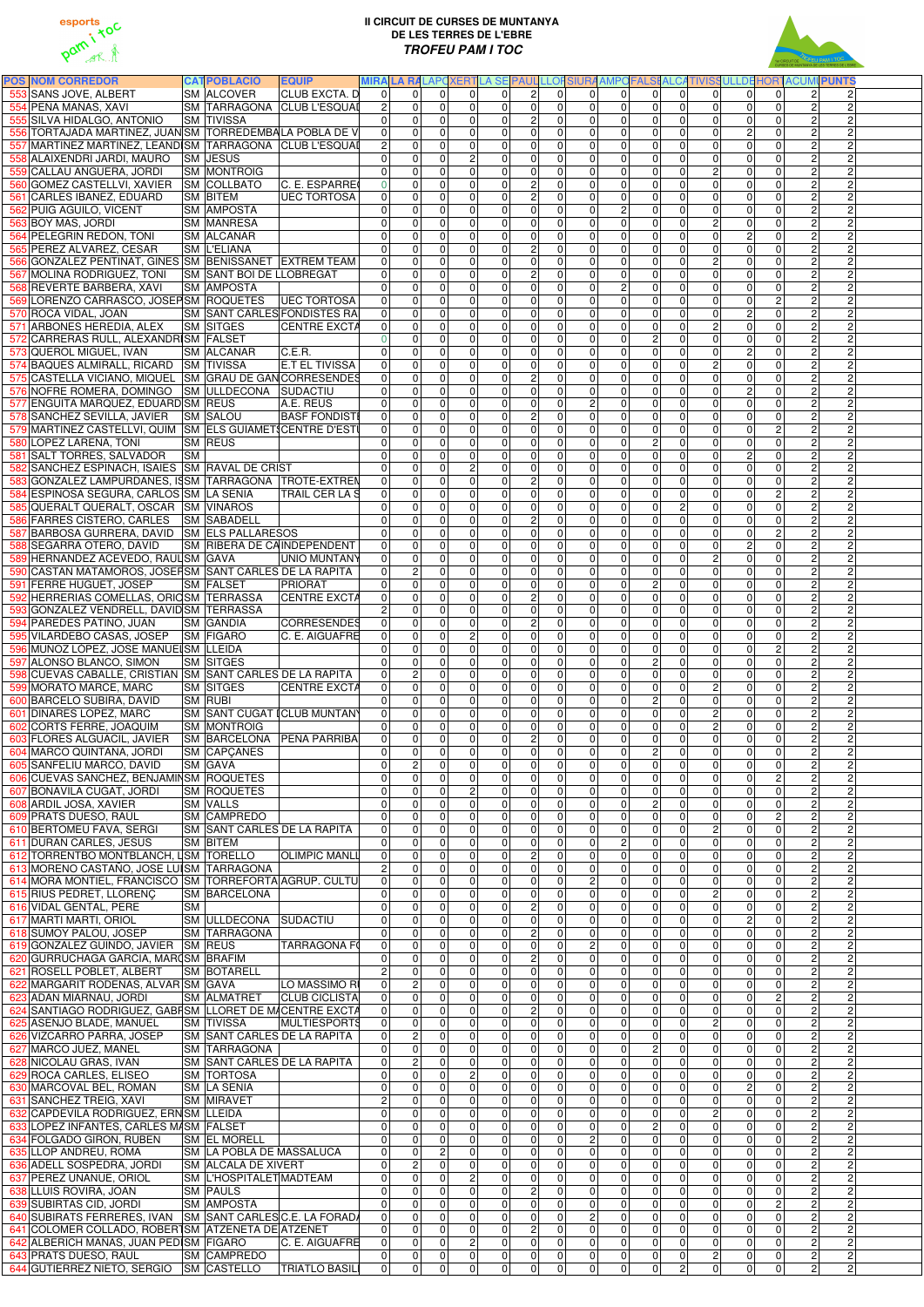



| <b>POS NOM CORREDOR</b>                                                                |                  | <b>CATPOBLACIÓ</b>                      | <b>EQUIP</b>                       |                                  |                            |                                  |                               |                              |                             |                                  |                                  |                               |                                  |                                  |                                  |                                  |                                  | MIRA LA RALAPCXERTLA SE PAUL LLOFSIURA AMPOFALSI ALCATIVISSULLDE HORTACUMI PUNTS |  |
|----------------------------------------------------------------------------------------|------------------|-----------------------------------------|------------------------------------|----------------------------------|----------------------------|----------------------------------|-------------------------------|------------------------------|-----------------------------|----------------------------------|----------------------------------|-------------------------------|----------------------------------|----------------------------------|----------------------------------|----------------------------------|----------------------------------|----------------------------------------------------------------------------------|--|
| 645 GONZALEZ ARTIGUEZ, TONI SM MIRAVET                                                 | <b>SM LLEIDA</b> |                                         |                                    | $\overline{2}$<br>$\overline{0}$ | $\Omega$<br>$\mathbf 0$    | $\Omega$<br>$\Omega$             | 0 <br>$\mathbf 0$             | $\Omega$<br>$\mathbf{0}$     | $\Omega$<br>$\overline{0}$  | $\Omega$<br>$\mathbf 0$          | $\Omega$<br>$\overline{0}$       | $\Omega$<br> 0                | $\Omega$<br>$\overline{0}$       | $\overline{0}$<br>$\overline{0}$ | $\overline{0}$                   | $\Omega$<br>$\mathbf 0$          | $\Omega$<br>0                    | 2 <sup>1</sup><br>$\overline{2}$<br>$\overline{2}$                               |  |
| 646 CARABACA, ANDREU<br>647 MACARRILLA MORENO, DANIESM                                 |                  |                                         | PEDALA.CAT                         | $\mathbf 0$                      | $\mathbf 0$                | $\mathbf 0$                      | $\mathbf 0$                   | $\mathbf 0$                  | $\overline{0}$              | $\mathbf 0$                      | $2 \vert$                        | 0                             | $\overline{0}$                   | $\overline{0}$                   | 2 <br>$\overline{0}$             | $\overline{0}$                   | 0                                | $\overline{c}$<br>$\overline{2}$<br>$\overline{2}$                               |  |
| 648 MARTINEZ BALLESTE, RAMONSM FRAGA                                                   |                  |                                         |                                    | $\overline{2}$                   | 0                          | $\mathbf{0}$                     | $\mathbf 0$                   | $\mathbf{0}$                 | $\mathsf 0$                 | 0                                | $\overline{0}$                   | 0                             | $\overline{0}$                   | $\pmb{0}$                        | $\overline{0}$                   | $\mathbf 0$                      | 0                                | $\overline{2}$                                                                   |  |
| 649 PUCHAL VERICAT, JUAN                                                               |                  | <b>SM VINAROS</b>                       | <b>TRIATLO BASIL</b>               | $\Omega$                         | 0                          | $\Omega$                         | $\overline{0}$                | $\mathbf{0}$                 | $\overline{0}$              | $\Omega$                         | $\Omega$                         | $\mathbf 0$                   | $\overline{0}$                   | $\overline{c}$                   | $\overline{0}$                   | $\overline{0}$                   | $\overline{0}$                   | $\overline{2}$                                                                   |  |
| 650 OLIVAR SALLE, PERE                                                                 |                  | SM LA JUNEDA                            |                                    | $\Omega$                         | 0                          | $\Omega$                         | $\mathbf 0$                   | $\Omega$                     | $\pmb{0}$                   | $\Omega$                         | $\overline{2}$                   | $\mathbf 0$                   | $\overline{0}$                   | 0                                | $\overline{0}$                   | $\mathbf 0$                      | 0                                | $\overline{2}$                                                                   |  |
| 651 CLOTET, PERE                                                                       |                  | <b>SM LA GALERA</b>                     | <b>ROCA MILOCA</b>                 | $\overline{0}$                   | 0                          | $\Omega$                         | $\mathbf 0$                   | $\mathbf{0}$                 | $\mathsf 0$                 | $\Omega$                         | $\mathbf 0$                      | $\overline{c}$                | $\overline{0}$                   | $\mathbf 0$                      | $\overline{0}$                   | $\overline{0}$                   | 0                                | $\overline{2}$                                                                   |  |
| 652 ANTONIO REVERTER, JORGE SM ALCANAR                                                 |                  |                                         |                                    | $\overline{0}$                   | 0                          | $\Omega$                         | $\mathbf 0$                   | $\mathbf{0}$                 | $\mathsf 0$                 | $\mathbf 0$                      | $\mathbf 0$                      | $\pmb{0}$                     | $\overline{0}$                   | $\overline{c}$                   | $\overline{0}$                   | $\overline{0}$                   | $\overline{0}$                   | $\overline{2}$                                                                   |  |
| 653 MARCO RIBA, GERARD                                                                 | <b>SM FALSET</b> |                                         |                                    | $\Omega$                         | 0                          | $\Omega$                         | $\mathbf 0$                   | $\mathbf{0}$                 | $\pmb{0}$                   | $\Omega$                         | $\overline{0}$<br>$\Omega$       | 0                             | $\overline{2}$                   | $\overline{0}$                   | $\overline{0}$                   | $\mathbf 0$                      | $\overline{0}$<br>$\overline{0}$ | $\overline{2}$<br>$\overline{2}$<br>$\overline{2}$                               |  |
| 654 SEDO CURCO, JOAN<br>655 MASBERNAT URGELL, JORDI SM LA JUNEDA                       |                  | <b>SM CAMBRILS</b>                      | <b>CENTRE EXCUP</b>                | $\Omega$<br>$\Omega$             | 0<br>$\mathbf 0$           | $\Omega$<br>$\Omega$             | $\mathbf 0$<br>$\mathbf 0$    | $\mathbf{0}$<br>$\Omega$     | $\pmb{0}$<br>$\pmb{0}$      | $\Omega$<br>$\Omega$             | $\overline{2}$                   | 0 <br> 0                      | $\overline{0}$<br>$\overline{0}$ | $\overline{0}$<br>$\Omega$       | $\overline{0}$<br>$\overline{0}$ | $\overline{2}$<br>$\overline{0}$ | $\overline{0}$                   | $\overline{2}$<br>$\overline{2}$<br>$\overline{2}$                               |  |
| 656 FRANCO FORNS, JESUS                                                                |                  | <b>SM AMPOSTA</b>                       |                                    | $\Omega$                         | $\mathbf 0$                | $\Omega$                         | $\mathbf 0$                   | $\mathbf 0$                  | $\pmb{0}$                   | $\Omega$                         | $\overline{0}$                   | $\overline{c}$                | $\overline{0}$                   | $\overline{0}$                   | $\overline{0}$                   | $\mathbf 0$                      | 0                                | $\overline{2}$<br>$\overline{c}$                                                 |  |
| 657 DASSOY ANDREU, DANIEL                                                              |                  |                                         | <b>SM SANT CARLES DE LA RAPITA</b> | $\Omega$                         | $\overline{c}$             | $\Omega$                         | $\mathbf 0$                   | $\mathbf{0}$                 | $\pmb{0}$                   | $\Omega$                         | $\overline{0}$                   | 0                             | $\overline{0}$                   | $\overline{0}$                   | $\overline{0}$                   | $\mathbf 0$                      | $\overline{0}$                   | $\overline{2}$<br>$\overline{2}$                                                 |  |
| 658 JUSTAMANTE BOVE, PERE                                                              | <b>SM</b>        |                                         |                                    | $\Omega$                         | $\mathbf 0$                | $\Omega$                         | $\mathbf 0$                   | $\mathbf{0}$                 | $\pmb{0}$                   | $\Omega$                         | 0                                | 0                             | $\overline{0}$                   | 0                                | $\overline{2}$                   | $\mathbf 0$                      | 0                                | $\overline{2}$<br>$\overline{2}$                                                 |  |
| 659 SOLORZANO SANCHEZ, CHRISM FALSET                                                   |                  |                                         |                                    | $\Omega$                         | $\Omega$                   | $\Omega$                         | $\overline{0}$                | $\mathbf{0}$                 | $\pmb{0}$                   | $\Omega$                         | $\overline{0}$                   | 0                             | $\overline{2}$                   | $\Omega$                         | $\overline{0}$                   | $\overline{0}$                   | 0                                | $\overline{2}$<br>$\overline{2}$                                                 |  |
| 660 AGUSTIN JOSE, RAMON JOSE SM ALCANAR                                                |                  |                                         | A.E. ALCANAR                       | $\mathbf 0$                      | $\Omega$                   | $\mathbf{0}$                     | $\mathbf 0$                   | $\mathbf{0}$                 | $\overline{c}$              | $\Omega$                         | 0                                | $\overline{0}$                | $\overline{0}$                   | 0                                | $\overline{0}$                   | $\mathbf 0$                      | 0                                | $\overline{2}$<br>$\overline{2}$                                                 |  |
| 661 UBIEDO FIGUEROA, VICTOR SM                                                         |                  |                                         |                                    | $\Omega$                         | 0                          | $\Omega$                         | $\mathbf 0$                   | $\mathbf{0}$                 | $\overline{0}$              | $\Omega$                         | $\overline{0}$                   | $\overline{0}$                | $\overline{0}$                   | $\mathbf 0$                      | $\overline{2}$                   | $\overline{0}$                   | $\overline{0}$                   | $\overline{2}$<br>$\overline{2}$                                                 |  |
| 662 BEL QUERALT, AGUSTI<br>663 SENIN LOPEZ, ALVARO                                     |                  | <b>SM ALCANAR</b><br><b>SM RIUDOMS</b>  |                                    | $\Omega$<br>$\Omega$             | $\mathbf 0$<br>$\mathbf 0$ | $\mathbf{0}$<br>$\overline{2}$   | $\mathbf 0$<br>$\mathbf 0$    | $\Omega$<br>$\mathbf{0}$     | $\pmb{0}$<br>$\pmb{0}$      | $\Omega$<br>$\overline{0}$       | 0 <br> 0                         | 0 <br> 0                      | $\overline{0}$<br>$\overline{0}$ | $\mathbf{2}$<br>$\overline{0}$   | $\overline{0}$<br>$\overline{0}$ | $\overline{0}$<br>$\mathbf 0$    | 0<br>0                           | $\overline{2}$<br>$\overline{c}$<br>$\overline{2}$                               |  |
| 664 CASANOVA, WALTER                                                                   |                  | SM DELTEBRE                             |                                    | $\Omega$                         | $\mathbf 0$                | $\Omega$                         | $\mathbf 0$                   | $\mathbf{0}$                 | $\mathsf 0$                 | $\mathbf 0$                      | $\overline{0}$                   | 0                             | $\overline{0}$                   | $\overline{0}$                   | $\overline{0}$                   | $\overline{0}$                   | $\overline{2}$                   | $\overline{2}$<br>Ŋ.                                                             |  |
| 665 ALBESA TOMAS, PAU                                                                  |                  |                                         | SM MASDENVERGTRAIL MASDEN          | 0                                | $\mathbf 0$                | $\overline{0}$                   | $\overline{c}$                | $\mathbf{0}$                 | $\mathsf 0$                 | $\mathbf 0$                      | 0                                | 0                             | $\overline{0}$                   | $\overline{0}$                   | $\overline{0}$                   | $\mathbf 0$                      | 0                                | $\overline{2}$                                                                   |  |
| 666 CABALLER BOIX, RUBEN                                                               |                  | <b>SM LA SENIA</b>                      | <b>TRAIL CER LA S</b>              | $\overline{0}$                   | $\pmb{0}$                  | $\Omega$                         | $\mathbf 0$                   | $\mathbf{0}$                 | $\overline{2}$              | $\mathbf 0$                      | $\overline{0}$                   | 0                             | $\overline{0}$                   | $\overline{0}$                   | $\overline{0}$                   | $\overline{0}$                   | 0                                | $\overline{2}$                                                                   |  |
| 667 SUBIRATS COPOVI, ALEXIS                                                            |                  | <b>SM ALCANAR</b>                       |                                    | $\Omega$                         | $\mathbf 0$                | $\Omega$                         | $\mathbf 0$                   | $\mathbf{0}$                 | $\pmb{0}$                   | $\mathbf 0$                      | $\overline{0}$                   | $\mathbf 0$                   | $\overline{0}$                   | $\overline{2}$                   | $\overline{0}$                   | $\mathbf 0$                      | 0                                | $\overline{2}$<br>Ŋ.                                                             |  |
| 668 TENA CABALLE, ORIOL                                                                |                  | <b>SM MASDENVERGE</b>                   |                                    | $\Omega$                         | $\overline{c}$             | $\Omega$                         | $\mathbf 0$                   | $\mathbf{0}$                 | $\mathbf 0$                 | $\mathbf 0$                      | 0                                | $\mathbf 0$                   | $\overline{0}$                   | $\overline{0}$                   | $\overline{0}$                   | $\mathbf 0$                      | 0                                | $\overline{2}$<br>$\overline{c}$                                                 |  |
| 669 JIMENEZ ORRIOS, BELEN                                                              |                  |                                         | SM TARRAGONA RUNERSWORL            | $\mathbf 0$                      | $\mathbf 0$                | $\Omega$                         | $\pmb{0}$                     | $\overline{0}$               | $\pmb{0}$                   | $\mathbf 0$                      | 0                                | $\mathbf 0$                   | $\overline{2}$                   | $\overline{0}$                   | $\overline{0}$                   | $\mathbf 0$                      | 0                                | $\overline{2}$<br>$\overline{c}$                                                 |  |
| 670 COSTA ALCUBIERRE, XEVI<br>671 FRANCH CID, AITOR                                    |                  | <b>SM TARADELL</b><br><b>SM AMPOSTA</b> |                                    | $\mathbf 0$<br>$\Omega$          | 0<br>$\overline{c}$        | $\Omega$<br>$\Omega$             | $\mathbf 0$<br>$\mathbf 0$    | $\mathbf{0}$<br>$\mathbf{0}$ | $\mathsf 0$<br>$\pmb{0}$    | 0<br>$\Omega$                    | $\mathbf 0$<br>$\overline{0}$    | $\mathbf 0$<br>$\mathbf 0$    | $\overline{0}$<br>$\overline{0}$ | $\overline{0}$<br>0              | 2 <br>$\overline{0}$             | $\mathbf 0$<br>$\mathbf 0$       | 0<br>$\overline{0}$              | $\overline{2}$<br>$\overline{c}$<br>$\overline{2}$<br>Ŋ.                         |  |
| 672 LAFARGA ICART, XAVI                                                                | <b>SM XERTA</b>  |                                         |                                    | $\mathbf 0$                      | 0                          | $\mathbf 0$                      | ΣJ                            | $\mathbf{0}$                 | $\mathsf 0$                 | 0                                | 0                                | $\pmb{0}$                     | $\overline{0}$                   | $\mathbf 0$                      | $\overline{0}$                   | $\mathbf 0$                      | 0                                | $\overline{2}$<br>$\overline{2}$                                                 |  |
| 673 VIDAL CARAVACA, PEDRO                                                              |                  | <b>SM BADALONA</b>                      |                                    | $\overline{0}$                   | 0                          | $\Omega$                         | $\mathbf 0$                   | $\Omega$                     | $\overline{0}$              | $\Omega$                         | $\mathbf 0$                      | $\mathbf 0$                   | $\overline{0}$                   | $\overline{c}$                   | $\overline{0}$                   | $\mathbf 0$                      | $\overline{0}$                   | $\overline{2}$                                                                   |  |
| 674 PAGES CASTELLA, JORDI                                                              | <b>SM</b>        |                                         |                                    | $\overline{0}$                   | 0                          | $\Omega$                         | $\mathbf 0$                   | $\mathbf{0}$                 | $\overline{0}$              | $\Omega$                         | $\overline{0}$                   | $\mathbf 0$                   | $\overline{0}$                   | $\mathbf 0$                      | $\overline{2}$                   | $\mathbf 0$                      | $\overline{0}$                   | $\overline{2}$                                                                   |  |
| 675 PAGA MARGALEF, JOAN PERESM DELTEBRE                                                |                  |                                         |                                    | $\Omega$                         | 0                          | $\overline{2}$                   | $\mathbf 0$                   | $\mathbf{0}$                 | $\pmb{0}$                   | $\Omega$                         | 0                                | $\mathbf 0$                   | $\overline{0}$                   | $\mathbf 0$                      | $\overline{0}$                   | $\mathbf 0$                      | 0                                | $\overline{2}$                                                                   |  |
| 676 BEAMONTE FABB, DAVID                                                               | <b>SM REUS</b>   |                                         | <b>CLUB BTT COST</b>               | $\overline{2}$                   | 0                          | $\Omega$                         | $\mathbf 0$                   | $\mathbf{0}$                 | $\pmb{0}$                   | $\Omega$                         | 0                                | 0                             | $\overline{0}$                   | $\overline{0}$                   | 0                                | $\mathbf 0$                      | 0                                | $\overline{2}$<br>Ŋ,                                                             |  |
| 677 SANCHO RALDA, ALFONSO                                                              |                  | <b>SM ULLDECONA</b>                     | SUDACTIU                           | $\mathbf 0$                      | $\mathbf 0$                | $\Omega$                         | $\mathbf 0$                   | $\mathbf 0$                  | $\boldsymbol{0}$            | $\Omega$                         | 0                                | $\mathbf 0$                   | $\overline{0}$                   | $\overline{0}$                   | $\overline{0}$                   | $\overline{2}$                   | $\overline{0}$                   | $\overline{2}$<br>$\overline{2}$                                                 |  |
| 678 GARCIA ABELLO, RAÜL<br>679 CUGAT I MATA, JORDI                                     | <b>SM FALSET</b> | <b>SM TORTOSA</b>                       | C.N. REUS PLOI                     | $\Omega$<br> 0                   | 0<br>0                     | $\Omega$<br>$\Omega$             | $\overline{0}$<br>$\mathbf 0$ | $\mathbf{0}$<br>$\Omega$     | $\pmb{0}$<br>$\overline{0}$ | $\Omega$<br>$\Omega$             | $\overline{0}$<br>$\Omega$       | $\mathbf 0$<br>$\mathbf 0$    | $\overline{2}$<br>$\overline{0}$ | 0<br>$\overline{0}$              | $\overline{0}$<br>$\overline{0}$ | $\mathbf 0$<br>$\mathbf 0$       | $\overline{0}$<br>$\overline{2}$ | $\overline{2}$<br>Ŋ,<br>$\overline{2}$<br>$\overline{2}$                         |  |
| 680 MONTORNES DAURA, JORDI SM ASCO                                                     |                  |                                         | <b>CLUB CICLISTA</b>               | $\Omega$                         | 0                          | $\Omega$                         | $\mathbf 0$                   | $\overline{0}$               | $\mathbf 0$                 | $\Omega$                         | $\Omega$                         | $\overline{0}$                | $\overline{0}$                   | $\overline{0}$                   | 2                                | $\overline{0}$                   | 0                                | $\overline{2}$<br>$\overline{2}$                                                 |  |
| 681 PALACIOS BERNAD, ALBERT SM ULLDECONA SUDACTIU                                      |                  |                                         |                                    | $\Omega$                         | $\overline{c}$             | $\Omega$                         | $\overline{0}$                | 0                            | $\overline{0}$              | $\Omega$                         | $\Omega$                         | $\Omega$                      | 0                                | $\Omega$                         | $\overline{0}$                   | $\mathbf 0$                      | $\overline{0}$                   | $\overline{2}$<br>$\overline{2}$                                                 |  |
| 682 RICA PASCUAL, XAVIER                                                               |                  |                                         | SM  VILANOVA DEI UEC ANOIA         | 0                                | 0                          | $\Omega$                         | 0                             |                              |                             | $\overline{0}$                   |                                  | 0                             | 0                                | 0                                | 0                                | 0                                | 0                                | $\mathbf{2}$<br>21                                                               |  |
| 683 TENA JIMENEZ, JESUS                                                                |                  | <b>SM AMPOSTA</b>                       |                                    | $\Omega$                         | $\overline{0}$             | $\Omega$                         | $\mathbf 0$                   | $\Omega$                     | $\overline{0}$              | $\overline{0}$                   | $\mathbf 0$                      | $\overline{2}$                | $\overline{0}$                   | $\overline{0}$                   | $\overline{0}$                   | $\mathbf 0$                      | $\overline{0}$                   | $\overline{2}$<br>$\overline{2}$                                                 |  |
| 684 OLIVER TORTA, SERGI                                                                |                  |                                         | SM SANT CARLES DE LA RAPITA        | $\overline{0}$                   | $\overline{0}$             | $\Omega$                         | $\mathbf 0$                   | $\Omega$                     | $\mathsf 0$                 | $\mathbf 0$                      | $\overline{0}$                   | $\overline{0}$                | $\overline{0}$                   | $\overline{0}$                   | $\overline{0}$                   | $\overline{2}$                   | 0                                | $\overline{2}$<br>$\overline{2}$                                                 |  |
| 685 VALLES ANGLES, ROBERT                                                              | <b>SM LLEIDA</b> | <b>SM ALCANAR</b>                       | <b>CLUB CICLISTA</b>               | $\overline{0}$<br>$\Omega$       | $\mathbf 0$                | $\Omega$                         | $\overline{0}$                | $\mathbf{0}$                 | $\overline{0}$              | $\Omega$                         | $\overline{0}$<br>$\overline{0}$ | $\overline{0}$<br>$\Omega$    | $\overline{0}$<br>$\overline{2}$ | $\Omega$                         | $\overline{0}$<br>$\overline{0}$ | $\overline{0}$<br>$\overline{0}$ | $\overline{2}$<br>0              | $\overline{2}$<br>$\overline{2}$<br>$\overline{2}$<br>$\overline{2}$             |  |
| 686 ESTELLER SUBIRATS, ALEX<br>687 CASTAÑEDA TISCART, ALBER SM PARETS DEL VC.A. PARETS |                  |                                         |                                    | $\overline{0}$                   | 0<br>0                     | $\mathbf{0}$<br>$\Omega$         | $\mathbf 0$<br>$\mathbf 0$    | $\Omega$<br>$\Omega$         | $\pmb{0}$<br>$\pmb{0}$      | $\Omega$<br>$\overline{c}$       | 0                                | 0                             | $\overline{0}$                   | 0<br>0                           | $\overline{0}$                   | $\overline{0}$                   | 0                                | $\overline{2}$                                                                   |  |
| 688 PUIG JUANICO, FAUSTI                                                               |                  |                                         | SM SANT FELIU DIAE MATXACUCA       | 0                                | 0                          | $\Omega$                         | $\mathbf 0$                   | $\Omega$                     | $\overline{c}$              | $\Omega$                         | 0                                | 0                             | $\overline{0}$                   | $\overline{0}$                   | $\overline{0}$                   | $\mathbf 0$                      | 0                                | $\overline{2}$                                                                   |  |
| 689 TELLO FERNANDEZ, GENIS                                                             |                  | <b>SM L'AMETLLA DE</b>                  |                                    | $\overline{c}$                   | 0                          | $\Omega$                         | $\mathbf 0$                   | $\Omega$                     | $\boldsymbol{0}$            | $\Omega$                         | 0                                | 0                             | $\overline{0}$                   | $\overline{0}$                   | $\overline{0}$                   | $\mathbf 0$                      | 0                                | $\overline{2}$                                                                   |  |
| 690 ESTELLER BORT, VICTOR                                                              |                  | <b>SM ALCANAR</b>                       |                                    | $\mathbf 0$                      | 0                          | $\Omega$                         | $\mathbf 0$                   | $\Omega$                     | $\pmb{0}$                   | $\Omega$                         | 0                                | 0                             | $\overline{0}$                   | $\overline{0}$                   | $\overline{0}$                   | $\overline{2}$                   | 0                                | $\overline{2}$                                                                   |  |
| 691 BADIA IZQUIERDO, CARLOS SM FRAGA                                                   |                  |                                         |                                    | $\overline{2}$                   | 0                          | $\overline{0}$                   | $\mathbf 0$                   | $\Omega$                     | $\pmb{0}$                   | $\Omega$                         | 0                                | 0                             | $\overline{0}$                   | $\overline{0}$                   | $\overline{0}$                   | $\mathbf 0$                      | 0                                | $\overline{2}$                                                                   |  |
| 692 PONCE SANCHEZ, JORDI                                                               |                  | <b>SM ROQUETES</b>                      |                                    | $\overline{0}$                   | 0                          | $\Omega$                         | $\overline{c}$                | $\Omega$                     | $\pmb{0}$                   | $\overline{0}$                   | 0                                | $\mathbf 0$                   | $\overline{0}$                   | $\overline{0}$                   | $\overline{0}$                   | $\overline{0}$                   | 0                                | $\overline{2}$                                                                   |  |
| 693 CAÑAS GONZALEZ, ALBERT SM ALTAFULLA<br>694 FERRE VIDAL, ALBERT                     |                  | SM ULLDECONA SUDACTIU                   | <b>PENYA CICLIST</b>               | $\mathbf 0$<br>$\mathbf 0$       | 0<br>0                     | $\Omega$<br>$\overline{0}$       | $\mathbf 0$<br>$\pmb{0}$      | $\mathbf{0}$<br>$\mathbf 0$  | $\mathbf 0$<br>$\pmb{0}$    | $\overline{0}$<br>$\mathbf 0$    | $\overline{2}$<br> 0             | $\mathbf 0$<br>$\mathbf 0$    | $\overline{0}$<br>$\overline{0}$ | $\overline{0}$<br>$\overline{0}$ | $\overline{0}$<br>$\overline{0}$ | $\mathbf 0$<br>$\overline{2}$    | 0<br>0                           | $\overline{2}$<br>$\overline{c}$<br>$\overline{2}$<br>$\overline{c}$             |  |
| 695 JUAREZ MONTES, OSCAR                                                               |                  | <b>SM LA ROCA DEL</b>                   |                                    | $\mathbf 0$                      | 0                          | $\Omega$                         | $\mathbf 0$                   | $\mathbf{0}$                 | $\pmb{0}$                   | $\overline{c}$                   | 0                                | $\mathbf 0$                   | $\overline{0}$                   | $\overline{0}$                   | $\overline{0}$                   | $\mathbf 0$                      | $\overline{0}$                   | $\overline{2}$<br>$\overline{c}$                                                 |  |
| 696 PONS FERNANDEZ-PACHECOSM TARRAGONA                                                 |                  |                                         |                                    | $\mathbf 0$                      | 0                          | $\mathbf{0}$                     | $\mathbf 0$                   | $\mathbf{0}$                 | $\overline{2}$              | $\Omega$                         | 0                                | $\mathbf 0$                   | $\overline{0}$                   | $\overline{0}$                   | $\overline{0}$                   | $\mathbf 0$                      | 0                                | $\overline{2}$<br>$\overline{c}$                                                 |  |
| 697 MUÑOZ GAMARRA, JOSE LUISSM REUS                                                    |                  |                                         |                                    | $\overline{2}$                   | 0                          | $\Omega$                         | $\overline{0}$                | $\mathbf{0}$                 | $\overline{0}$              | $\overline{0}$                   | $\overline{0}$                   | $\mathbf 0$                   | $\overline{0}$                   | $\overline{0}$                   | $\overline{0}$                   | $\overline{0}$                   | $\overline{0}$                   | $\overline{2}$<br>$\overline{c}$                                                 |  |
| 698 JUNCA I CUBELLS, JOAN                                                              |                  | <b>SM LA FIGUERA</b>                    |                                    | $\mathbf 0$                      | 0                          | $\mathbf{0}$                     | $\mathbf 0$                   | $\Omega$                     | $\pmb{0}$                   | $\Omega$                         | $\overline{0}$                   | $\mathbf 0$                   | $\overline{0}$                   | 0                                | $\overline{2}$                   | $\overline{0}$                   | 0                                | $\overline{2}$                                                                   |  |
| 699 ROVIRA MONLLOR, MARC                                                               | <b>SM REUS</b>   |                                         |                                    | $\overline{c}$                   | 0                          | $\Omega$                         | $\overline{0}$                | $\Omega$                     | $\pmb{0}$                   | $\Omega$                         | $\overline{0}$                   | $\mathbf 0$                   | $\overline{0}$                   | $\mathbf 0$                      | $\overline{0}$                   | $\overline{0}$                   | $\overline{0}$                   | $\overline{2}$                                                                   |  |
| 700 RODRIGUEZ FERNANDEZ, ERISM TARRAGONA<br>701 FORTUÑO PACHECO, OSCAR SM MORA D'EBRE  |                  |                                         |                                    | $\mathbf 0$<br>$\Omega$          | $\Omega$<br>0              | $\Omega$<br>$\Omega$             | $\mathbf 0$<br>$\mathbf 0$    | $\Omega$<br>$\mathbf{0}$     | $\pmb{0}$<br>$\pmb{0}$      | $\Omega$<br>$\Omega$             | $\overline{c}$<br>$\mathbf 0$    | $\mathbf 0$<br> 0             | $\overline{0}$<br>$\overline{0}$ | $\Omega$<br>0                    | $\overline{0}$<br>2              | $\mathbf 0$<br>$\overline{0}$    | 0<br>$\overline{0}$              | $\overline{2}$<br>$\overline{2}$                                                 |  |
| 702 GUBERN DOMINGUEZ, DAVID SM IGUALADA                                                |                  |                                         | <b>UEC ANOIA</b>                   | $\pmb{0}$                        | 0                          | $\Omega$                         | $\mathbf 0$                   | $\mathbf{0}$                 | $\overline{c}$              | $\Omega$                         | $\mathbf 0$                      | $\mathbf 0$                   | $\overline{0}$                   | 0                                | $\overline{0}$                   | $\mathbf 0$                      | 0                                | $\overline{2}$                                                                   |  |
| 703 FABREGAT BENAIGES, JOAN SM TARRAGONA                                               |                  |                                         |                                    | $\overline{2}$                   | $\Omega$                   | $\Omega$                         | $\mathbf 0$                   | $\Omega$                     | $\pmb{0}$                   | $\Omega$                         | $\overline{0}$                   | 0                             | $\overline{0}$                   | $\Omega$                         | $\overline{0}$                   | $\overline{0}$                   | 0                                | $\overline{2}$<br>Ŋ,                                                             |  |
| 704 VIZCAINO BELTRAN, DAVID SM OLESA DE MO ESBUFECS                                    |                  |                                         |                                    | $\mathbf 0$                      | 0                          | $\overline{2}$                   | $\mathbf 0$                   | $\Omega$                     | $\pmb{0}$                   | $\Omega$                         | $\overline{0}$                   | $\Omega$                      | $\overline{0}$                   | $\Omega$                         | $\overline{0}$                   | $\mathbf 0$                      | 0                                | $\overline{2}$                                                                   |  |
| 705 BOMBÍN FARNOS, PEDRO JOSSM HORTA DE SAICORREDORS.C                                 |                  |                                         |                                    | $\Omega$                         | $\Omega$                   | $\Omega$                         | $\overline{0}$                | $\Omega$                     | $\mathbf 0$                 | $\Omega$                         | $\overline{0}$                   | $\Omega$                      | $\overline{0}$                   | $\Omega$                         | $\overline{0}$                   | $\overline{0}$                   | $\overline{2}$                   | $\overline{2}$<br>$\overline{2}$                                                 |  |
| 706 YCART GONZALEZ, ENRIC                                                              |                  | <b>SM TERRASSA</b>                      |                                    | $\overline{c}$                   | $\Omega$                   | $\Omega$                         | $\mathbf 0$                   | $\Omega$                     | $\pmb{0}$                   | $\Omega$                         | $\Omega$                         | $\Omega$                      | $\overline{0}$                   | $\Omega$                         | $\overline{0}$                   | $\mathbf 0$                      | 0                                | $\overline{2}$<br>$\overline{c}$                                                 |  |
| 707 FRANCH BERTOMEU, ALEXIS SM DELTEBRE                                                |                  |                                         |                                    | $\Omega$                         | $\Omega$                   | $\Omega$                         | $\mathbf 0$<br>$\mathbf 0$    | $\mathbf{0}$<br>$\mathbf{0}$ | $\mathbf 0$                 | $\Omega$                         | $\overline{0}$<br> 0             | 0 <br>2 <sup>1</sup>          | $\overline{0}$                   | $\Omega$                         | $\overline{2}$<br>$\overline{0}$ | $\mathbf 0$<br>$\mathbf 0$       | 0<br>0                           | $\overline{2}$<br>$\overline{2}$<br>$\overline{2}$<br>$\overline{2}$             |  |
| 708 GRAU PLA, JOAN<br>709 BALAGUER CAÑARDO, DAVID SM CASPE                             |                  | <b>SM TORTOSA</b>                       |                                    | $\Omega$<br>$\Omega$             | 0<br>0                     | $\Omega$<br>$\overline{2}$       | $\overline{0}$                | $\mathbf{0}$                 | $\pmb{0}$<br>$\mathbf 0$    | $\Omega$<br>$\Omega$             | $\overline{0}$                   | 0                             | $\overline{0}$<br>$\overline{0}$ | $\Omega$<br>$\Omega$             | $\overline{0}$                   | $\overline{0}$                   | 0                                | $\overline{2}$<br>$\overline{2}$                                                 |  |
| 710 TOLOSA BEL, JORDI                                                                  |                  | <b>SM LA SENIA</b>                      |                                    | $\mathbf 0$                      | 0                          | $\mathbf{0}$                     | $\mathbf 0$                   | $\Omega$                     | $\pmb{0}$                   | $\overline{c}$                   | $\Omega$                         | 0                             | $\overline{0}$                   | $\mathbf 0$                      | $\overline{0}$                   | $\mathbf 0$                      | 0                                | $\overline{2}$<br>$\overline{2}$                                                 |  |
| 711 SOLE XAVIER, MARTIN                                                                | <b>SM REUS</b>   |                                         |                                    | $\overline{2}$                   | 0                          | $\mathbf{0}$                     | $\overline{0}$                | $\Omega$                     | $\pmb{0}$                   | $\Omega$                         | $\overline{0}$                   | $\Omega$                      | $\overline{0}$                   | 0                                | $\overline{0}$                   | $\overline{0}$                   | 0                                | $\overline{2}$<br>$\overline{2}$                                                 |  |
| 712 CARNICER MOYA, JOSEP MAFISM REUS                                                   |                  |                                         |                                    | $\Omega$                         | 0                          | $\mathbf{0}$                     | $\overline{0}$                | $\Omega$                     | 0                           | $\Omega$                         | $\overline{c}$                   | 0                             | $\overline{0}$                   | $\mathbf 0$                      | $\overline{0}$                   | $\overline{0}$                   | $\Omega$                         | $\overline{2}$                                                                   |  |
| 713 FERRE GARCIA, MIQUEL                                                               |                  | <b>SM AMPOSTA</b>                       | <b>BTT MONTBIKE</b>                | $\mathbf 0$                      | 2                          | $\Omega$                         | $\mathbf 0$                   | $\Omega$                     | 0                           | $\Omega$                         | $\mathbf 0$                      | 0                             | $\overline{0}$                   | $\mathbf 0$                      | $\overline{0}$                   | $\mathbf 0$                      | 0                                | $\overline{2}$                                                                   |  |
| 714 MATEU SALAMO, ISAAC<br>715 GRAU VIDAL, ALBERTO                                     |                  | <b>SM ALMATRET</b>                      | <b>CLUB CICLISTA</b>               | $\overline{0}$<br>$\Omega$       | 0<br>0                     | $\mathbf{0}$<br>$\Omega$         | $\mathbf 0$<br>$\mathbf 0$    | $\mathbf{0}$<br>$\mathbf{0}$ | $\mathsf 0$<br>$\pmb{0}$    | $\overline{0}$<br>$\Omega$       | 0 <br> 0                         | 0 <br> 0                      | $\overline{0}$<br>$\overline{0}$ | $\overline{0}$<br>$\overline{0}$ | $\overline{2}$<br>$\overline{0}$ | $\mathbf 0$<br>$\mathbf 0$       | 0<br>$\overline{2}$              | $\overline{2}$<br>$\overline{2}$                                                 |  |
| 716 SERRA AGUILO, RAÜL                                                                 | <b>SM FALSET</b> | <b>SM TORTOSA</b>                       |                                    | $\mathbf 0$                      | 0                          | $\Omega$                         | $\mathbf 0$                   | $\Omega$                     | $\pmb{0}$                   | $\Omega$                         | 0                                | 0                             | $\overline{2}$                   | $\overline{0}$                   | $\overline{0}$                   | $\mathbf 0$                      | $\overline{0}$                   | $\overline{2}$                                                                   |  |
| 717 MIRALLES PAEZ, ANGEL                                                               |                  | <b>SM DELTEBRE</b>                      |                                    | $\Omega$                         | $\overline{c}$             | $\Omega$                         | $\mathbf 0$                   | $\Omega$                     | $\pmb{0}$                   | $\overline{0}$                   | 0                                | 0                             | $\overline{0}$                   | $\overline{0}$                   | $\overline{0}$                   | $\mathbf 0$                      | $\overline{0}$                   | $\overline{2}$                                                                   |  |
| 718 VIDAL BORT, FERRAN                                                                 |                  | <b>SM AMPOSTA</b>                       |                                    | $\Omega$                         | $\Omega$                   | $\Omega$                         | $\mathbf 0$                   | $\Omega$                     | $\mathbf 0$                 | $\Omega$                         | $\overline{0}$                   | $\overline{c}$                | $\overline{0}$                   | $\overline{0}$                   | $\overline{0}$                   | $\overline{0}$                   | 0                                | $\overline{2}$<br>$\overline{c}$                                                 |  |
| 719 VALEN RAFALES, JUAN JOSE SM NONASPE                                                |                  |                                         |                                    | 0                                | $\overline{0}$             | $\mathbf{2}$                     | $\mathbf 0$                   | 0                            | $\overline{0}$              | $\mathbf 0$                      | 0                                | 0                             | 0                                | 0                                | $\overline{0}$                   | $\overline{0}$                   | $\overline{0}$                   | $\overline{2}$<br>$\mathbf{2}$                                                   |  |
| 720 FORCADELL MORALES, ALFOISM AMPOSTA                                                 |                  |                                         | INDEPENDENT                        | $\overline{0}$                   | $\overline{0}$             | $\overline{0}$                   | $\overline{0}$                | 0                            | $\overline{0}$              | $\overline{0}$                   | $\overline{0}$                   | 0                             | $\overline{0}$                   | $\overline{\mathbf{e}}$          | $\overline{0}$                   | $\overline{2}$                   | 0                                | $\overline{2}$<br>$\frac{2}{2}$                                                  |  |
| 721 LOPEZ RAMOS, JORGE<br>722 DE LA HERMOSA MORAL, VIC SM ELS MONJOS FONDISTES PE      |                  | <b>SM BARCELONA</b>                     |                                    | $\mathbf 0$<br>$\mathbf 0$       | $\pmb{0}$<br>0             | $\mathbf 0$<br>$\mathbf 0$       | $\pmb{0}$<br>$\pmb{0}$        | $\mathbf 0$<br>$\mathbf 0$   | $\pmb{0}$<br>$\mathsf 0$    | $\mathbf 0$<br>$\mathbf 0$       | 0 <br>$\overline{2}$             | $\mathbf 0$<br>$\pmb{0}$      | $\overline{2}$<br>$\overline{0}$ | $\mathbf{0}$<br>$\overline{0}$   | $\overline{0}$<br>$\overline{0}$ | $\mathbf 0$<br>$\mathbf 0$       | 0<br>0                           | $\overline{2}$<br>$\overline{2}$<br>$\overline{2}$                               |  |
| 723 CARBO GENDRE, VICTOR                                                               | <b>SM BITEM</b>  |                                         |                                    | $\Omega$                         | 0                          | $\mathbf 0$                      | $\pmb{0}$                     | $\Omega$                     | $\pmb{0}$                   | $\overline{c}$                   | 0                                | $\mathbf 0$                   | $\overline{0}$                   | $\pmb{0}$                        | $\overline{0}$                   | $\mathbf 0$                      | 0                                | $\overline{2}$                                                                   |  |
| 724 GUERRERO SOLE, JOAN                                                                |                  | SM LA SELVA DEL CAMP                    |                                    | $\Omega$                         | 0                          | $\mathbf 0$                      | $\pmb{0}$                     | $\Omega$                     | $\overline{2}$              | $\mathbf 0$                      | 0                                | $\mathbf 0$                   | $\overline{0}$                   | $\pmb{0}$                        | 0                                | $\mathbf 0$                      | 0                                | $\overline{2}$                                                                   |  |
| 725 MASIP GIL, RAUL                                                                    | <b>SM REUS</b>   |                                         |                                    | $\overline{2}$                   | 0                          | $\Omega$                         | $\mathbf 0$                   | $\Omega$                     | $\pmb{0}$                   | 0                                | 0                                | $\mathbf 0$                   | 0                                | $\overline{0}$                   | $\boldsymbol{0}$                 | $\boldsymbol{0}$                 | 0                                | $\overline{2}$                                                                   |  |
| 726 LALLANA PLAZA, RUBEN                                                               |                  | <b>SM L'AMETLLA DE MAR</b>              |                                    | $\Omega$                         | $\overline{2}$             | $\Omega$                         | $\mathbf 0$                   | $\Omega$                     | $\boldsymbol{0}$            | 0                                | 0                                | $\mathbf 0$                   | $\overline{0}$                   | $\overline{0}$                   | $\overline{0}$                   | $\mathbf 0$                      | 0                                | $\overline{2}$                                                                   |  |
| 727 PONS LLOP, MIQUEL                                                                  |                  | <b>SM ALMATRET</b>                      | <b>CLUB CICLISTA</b>               | $\overline{0}$                   | 0                          | $\overline{0}$                   | $\pmb{0}$                     | $\overline{0}$               | $\boldsymbol{0}$            | 0                                | 0                                | $\mathbf 0$                   | $\overline{0}$                   | $\overline{0}$                   | $\overline{0}$                   | $\mathbf 0$                      | $\overline{c}$                   | $\overline{2}$                                                                   |  |
| 728 FIGUEROA PEREZ, JOSE LUIS SM FALSET                                                |                  |                                         |                                    | $\Omega$                         | 0                          | $\overline{0}$                   | $\mathbf 0$                   | $\Omega$                     | $\pmb{0}$                   | $\mathbf 0$                      | $\mathbf 0$                      | $\mathbf 0$                   | $\overline{2}$                   | $\overline{0}$                   | $\overline{0}$                   | $\overline{0}$                   | 0                                | $\overline{2}$                                                                   |  |
| 729 COCHS GASOL, JOSEP<br>730 PLA LLOBAT, OCTAVI                                       | <b>SM REUS</b>   | <b>SM AMPOSTA</b>                       |                                    | $\overline{0}$<br>$\overline{0}$ | 0<br>0                     | $\overline{0}$<br>$\overline{0}$ | $\mathbf 0$<br>$\mathbf 0$    | $\Omega$<br>$\Omega$         | $\overline{0}$<br>0         | $\overline{0}$<br>$\overline{0}$ | $\Omega$<br>$\overline{0}$       | $\mathbf 0$<br>$\overline{c}$ | $\overline{0}$<br>$\overline{0}$ | $\overline{0}$<br>$\overline{0}$ | 2 <br>$\overline{0}$             | $\overline{0}$<br>$\overline{0}$ | $\overline{0}$<br>0              | $\overline{2}$<br>$\overline{2}$<br>$\overline{2}$                               |  |
| 731 PENA RIUS, GUILLEM                                                                 |                  | <b>SM BARCELONA</b>                     |                                    | $\overline{0}$                   | $\mathbf 0$                | $\Omega$                         | $\mathbf 0$                   | $\overline{0}$               | 0                           | $\overline{0}$                   | $\overline{0}$                   | $\overline{0}$                | $\overline{0}$                   | $\overline{c}$                   | $\mathbf{0}$                     | $\overline{0}$                   | 0                                | $\overline{2}$                                                                   |  |
| 732 NIÑEROLA QUEROL, ANGEL                                                             |                  | <b>SM LA SENIA</b>                      |                                    | $\overline{0}$                   | $\mathbf 0$                | $\Omega$                         | $\mathbf 0$                   | $\Omega$                     | 0                           | $\overline{0}$                   | $\overline{0}$                   | $\overline{0}$                | $\overline{0}$                   | $\overline{0}$                   | $\overline{0}$                   | $\overline{0}$                   | $\overline{c}$                   | $\overline{2}$<br>$\overline{2}$                                                 |  |
| 733 LOPEZ REQUEJO, MANUEL                                                              |                  | <b>SM VILADECANS</b>                    |                                    | $\mathbf 0$                      | $\mathbf 0$                | $\Omega$                         | $\pmb{0}$                     | $\overline{0}$               | $\pmb{0}$                   | $\overline{0}$                   | $\overline{0}$                   | $\mathbf 0$                   | 0                                | $\overline{0}$                   | $\overline{2}$                   | $\overline{0}$                   | 0                                | $\overline{2}$<br>$\overline{c}$                                                 |  |
| 734 CABALLERO NARANJO, DAVIDSM BARCELONA                                               |                  |                                         |                                    | $\overline{0}$                   | $\mathbf 0$                | 0                                | $\mathbf 0$                   | $\overline{0}$               | 0                           | $\overline{0}$                   | 0                                | $\mathbf 0$                   | $\overline{2}$                   | $\overline{0}$                   | $\overline{0}$                   | $\overline{0}$                   | 0                                | $\overline{2}$<br>$\overline{2}$                                                 |  |
| 735 LLORACH AYZA, EZEQUIEL                                                             |                  | <b>SM BENICARLO</b>                     |                                    | $\mathbf 0$                      | 0                          | $\mathbf 0$                      | $\mathbf 0$                   | $\overline{c}$               | 0                           | 0                                | 0                                | 0                             | $\boldsymbol{0}$                 | $\mathbf 0$                      | $\overline{0}$                   | $\overline{0}$                   | $\overline{0}$                   | $\frac{2}{2}$<br>$\overline{c}$                                                  |  |
| 736 LLAO GARCIA, ALEX                                                                  |                  | SM L'AMPOLLA                            |                                    | $\overline{0}$                   | 0                          | $\overline{0}$                   | 0                             | 0                            | $\overline{0}$              | $\overline{c}$                   | 0                                | $\mathbf 0$                   | 0                                | $\overline{0}$                   | $\overline{0}$                   | $\overline{0}$                   | $\overline{0}$                   | $\overline{2}$                                                                   |  |